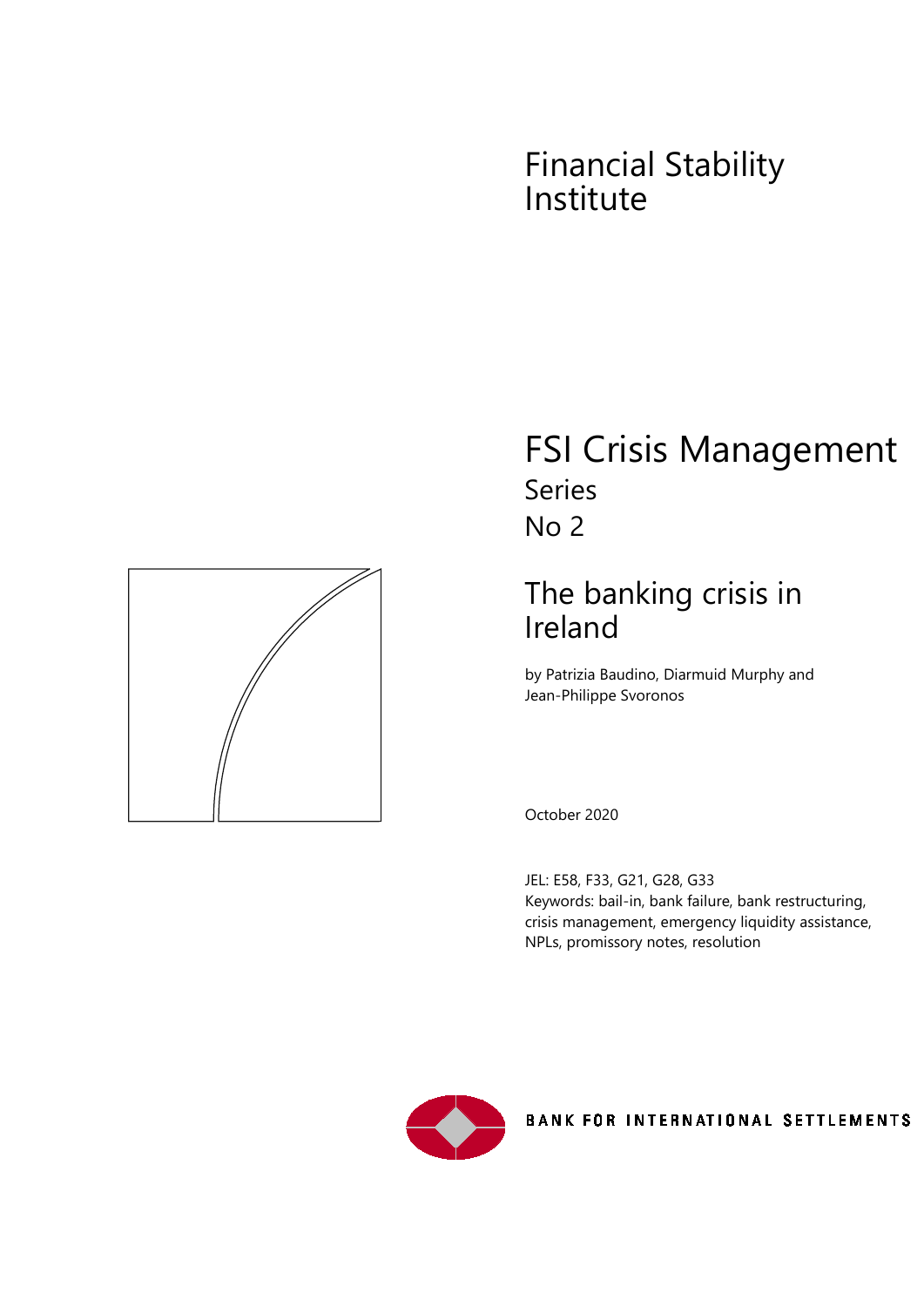FSI crisis management series papers are written by members of the Financial Stability Institute (FSI) of the Bank for International Settlements (BIS), usually in collaboration with external experts. The papers aim to contribute to the dissemination of practical knowledge on bank crisis management. The views expressed in them are solely those of the authors and do not necessarily reflect those of the BIS or the Basel-based committees.

Authorised by the Chairman of the FSI, Fernando Restoy.

This publication is available on the BIS website [\(www.bis.org\)](http://www.bis.org/). To contact the BIS Media and Public Relations team, please email [press@bis.org.](mailto:press@bis.org) You can sign up for email alerts at [www.bis.org/emailalerts.htm.](http://www.bis.org/emailalerts.htm)

*© Bank for International Settlements 2020. All rights reserved. Brief excerpts may be reproduced or translated provided the source is stated.*

ISSN 2707-9503 (print) ISBN 978-92-9259-432-9 (print)

ISSN 2707-9511 (online) ISBN 978-92-9259-431-2 (online)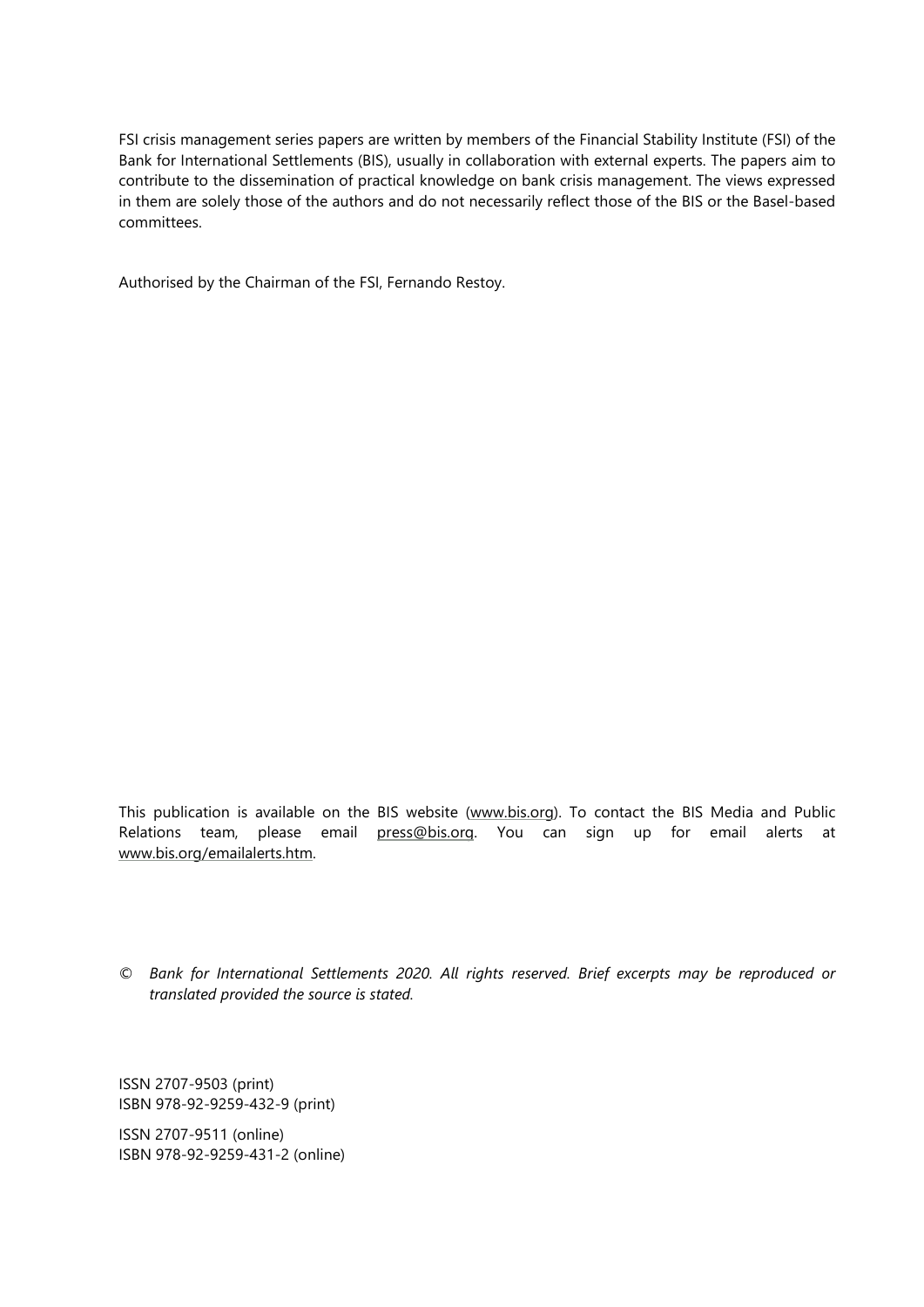### Contents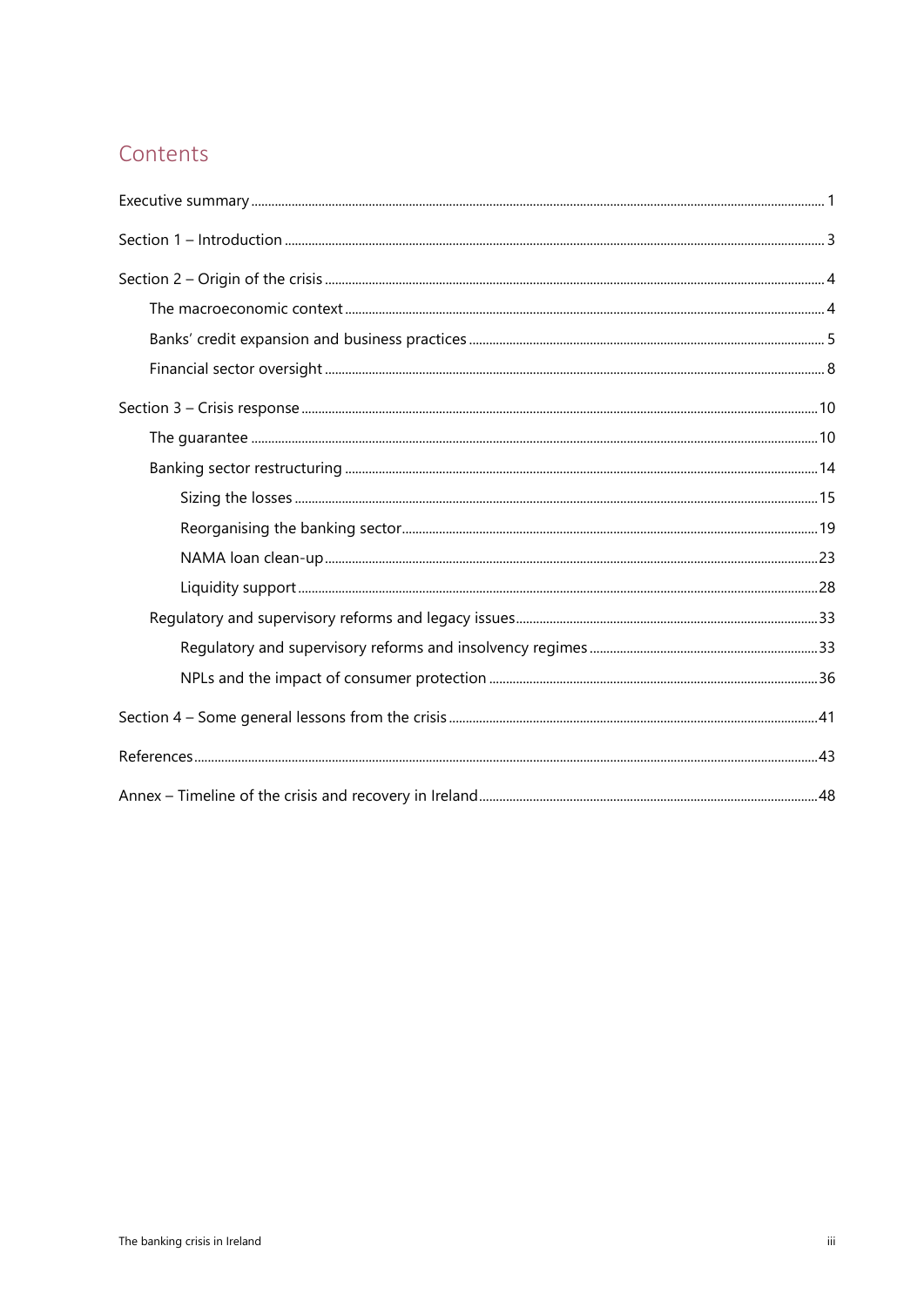### The banking crisis in Ireland<sup>[1](#page-3-1)</sup>

#### <span id="page-3-0"></span>Executive summary

**This paper covers the banking crisis in Ireland that emerged in 2008.** The Irish banking sector experienced a deep crisis, which first was at its most intense when severe funding pressures affected the Irish banks in 2008. These pressures re-emerged in 2010, in the light of unresolved questions about the viability of some of the Irish banks, the fiscal implications of the sovereign backstop given to the banking sector, and protracted but eventually unsustainable central bank liquidity support.

**The crisis stemmed from a combination of macroeconomic developments, risky bank practices and unsustainable fiscal policies.** From the early 2000s, economic growth became domestically focused. Following the adoption of the euro, the size of the banking sector grew significantly and became increasingly reliant on property-related lending in Ireland and abroad. This expansion was increasingly funded by cheap, abundant but short-term international wholesale funding. Fiscal policy was largely procyclical, with structural deficits only closed by transient transactions taxes. The growing imbalances in the domestic economy led to an asset price bubble with ever increasing property prices, encouraged by tax incentives and accommodative prudential oversight. As banks chased market share, lending practices and loan documentation and monitoring deteriorated. The Great Financial Crisis (GFC) that started in 2007 exposed the fragilities in the Irish system and a significant collapse in the property sector ensued. This resulted in a deep financial crisis, impacting the whole banking sector and in turn the Irish sovereign.

**In line with the scope of this series, the paper focuses on the policy response.** Due to inadequate information and insufficient preparation, the Irish financial authorities initially misdiagnosed the nature of the banking crisis as one of liquidity, linked to global market turmoil and overreliance on wholesale funding, as opposed to one of solvency. The crisis response was also shaped by the expectation, widely shared by euro area authorities following the demise of Lehman Brothers and based on the information at the time, that no bank would be allowed to fail in a disorderly way. This was considered necessary to mitigate further market panic. As a result, the Irish authorities introduced a government guarantee covering almost all Irish banks' liabilities, for a period of two years. But as the economy deteriorated, the unsustainability of the fiscal position became apparent and non-performing loans (NPLs) started to increase. A major banking sector restructuring became necessary.

**Following the stabilisation of the banking sector, its restructuring required action on three fronts: capital, asset quality and liquidity.** Initial attempts to bolster the banks' capital positions were insufficient and the declines in banks' solvency made it increasingly clear that a bolder approach was needed. Several rounds of stress tests were used to determine banks' losses, capital positions and longterm viability. Key decisions were needed to determine which entities were viable, with two of the most problematic banks being singled out for wind-down. Deleveraging plans were used to reduce reliance on short-term wholesale market funding. As a result, the banking system emerged as smaller and more domestically/more retail-focused.

**An Asset Management Company (AMC) was established to remove larger land and development loans from the banks' balance sheets.** The AMC, known as the National Asset

<span id="page-3-1"></span>Patrizia Baudino (Patrizia.Baudino@bis.org) and Jean-Philippe Svoronos (Jean-Philippe.Svoronos@bis.org), Bank for International Settlements; Diarmuid Murphy (diarmuid.murphy@centralbank.ie), Central Bank of Ireland. The authors are grateful for their comments to Ruth Walters and to contacts who were employed by the Irish financial authorities during the crisis (Jamie Bourke, Sharon Donnery, Matthew Elderfield, Jill Forde, Patrick Honohan, Brendan McDonagh, Dermot Monaghan, Ann Nolan, Mary O'Dea, Ed Sibley, and Rossa White) and to those employed by the ECB, the European Commission and the IMF, respectively (John Fell and Edward O'Brien, Alberto Bacchiega, and Ashok Vir Bhatia). Our thanks also to Mícheál O'Keeffe and Paul Reddan and to Thomas Flavin for their comments. Annick Seagrave provided valuable administrative support.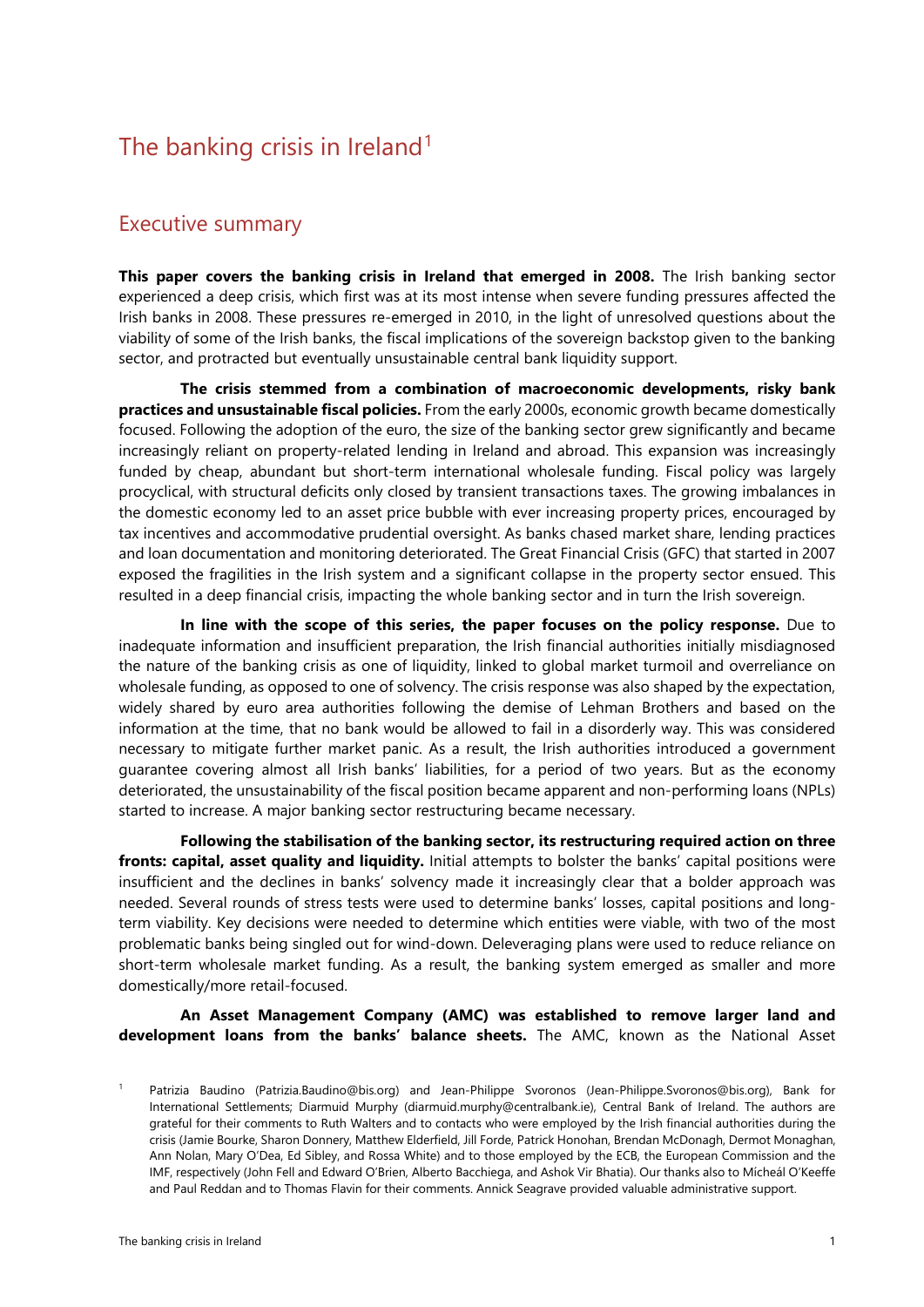Management Agency (NAMA), was tasked with removing certain types of real estate development loans from banks' balance sheets where economies of scale would be more substantial. Relying on the information from the capital assessment, deleveraging plans and the asset transfers to NAMA, forwardlooking capital needs were quantified, and banks were subsequently recapitalised, mainly by the Irish state. Only in 2011 did a comprehensive assessment allow capital needs to be fully determined.

**Central bank liquidity was essential to fund the restructuring of the banking sector.** This was because NAMA provided bonds, not cash, in return for the assets bought from the banks, while the recapitalisation of the weakest banks was partly achieved through long-dated, non-marketable promissory notes. In both cases, these bonds and notes were pledged to the Irish central bank by the banks to source cash, since market funding was unavailable and liquidity outflows from the banks materialised again, especially in late 2010. Central bank exposure to Irish banks increased significantly because of these outflows.

**The Irish authorities eventually sought external support in late 2010.** External assistance was requested from the European Union (involving the European Commission (EC) and the European Central Bank (ECB)) and the International Monetary Fund (IMF) via a financial sector programme. The financial sector measures introduced as part of the EU/IMF Programme largely extended measures that the Irish authorities had already taken. However, the approach to bank restructuring was more comprehensive and robust and the sponsoring authorities gave Ireland both credibility and additional resources, providing some EUR 67.5 billion, or over 40% of Ireland's GDP. The deleveraging process embedded in the Programme and NAMA's NPL workouts reduced the central bank's exposure. However, a rapid exit from liquidity support by the central bank for Anglo and INBS, the gone-concern banks, was not possible because of the sovereign's stressed situation. The exit from emergency liquidity assistance (ELA) became possible once the gone-concern banks were liquidated and the central bank's claim restructured through a collateral exchange transaction.

**One key lesson from the crisis response is the need to identify its real drivers and the limits of ELA and fiscal support.** The Irish experience demonstrates the importance of intrusive supervisory oversight, crisis contingency planning and the need to collect and use reliable bank data to inform the authorities about the bank's underlying conditions and allow them to select the appropriate response. It also highlights the importance of ELA not being used to substitute for the required resolution of banks. Accordingly, the use of ELA needs to be restricted to viable banks and to a predefined and short time frame. Upfront recognition of the fiscal implications of any support granted to the banks also helps avoid the emergence of a damaging sovereign-bank loop that may be extremely difficult to exit from, especially without external support.

**Important lessons also emerge in relation to bank restructuring.** Ireland had to undertake a comprehensive restructuring of the banking sector. Deciding at an early stage which banks are non-viable is beneficial, and this also helps to determine the structure of the post-crisis banking sector. The experience also shows the importance of selecting marketable recapitalisation instruments that don't introduce hidden risks, especially for the central bank, which may otherwise be the sole provider of liquidity against these instruments. An additional but important measure to support the restructuring of the Irish banking sector was the use of an AMC to offload to and manage the larger property-related exposures.

**However, some legacy issues remain.** While the resulting NPL stock has been significantly reduced, many NPLs remain outstanding and in deep arrears, most of these being residential mortgages and mainly retained by the banks. There are multiple factors explaining the persistence of such arrears. One of these relates to the existence of a strong consumer protection framework that obliges lenders to find sustainable repayment arrangements with borrowers and makes home repossession a tool of last resort. While all countries strike a balance between creditor and debtor rights, a strong government emphasis on consumer protection – which dissuades NPL sales and complicates NPL resolution – may dilute the prudential objective, which is to restore the banks' ability to lend to the economy.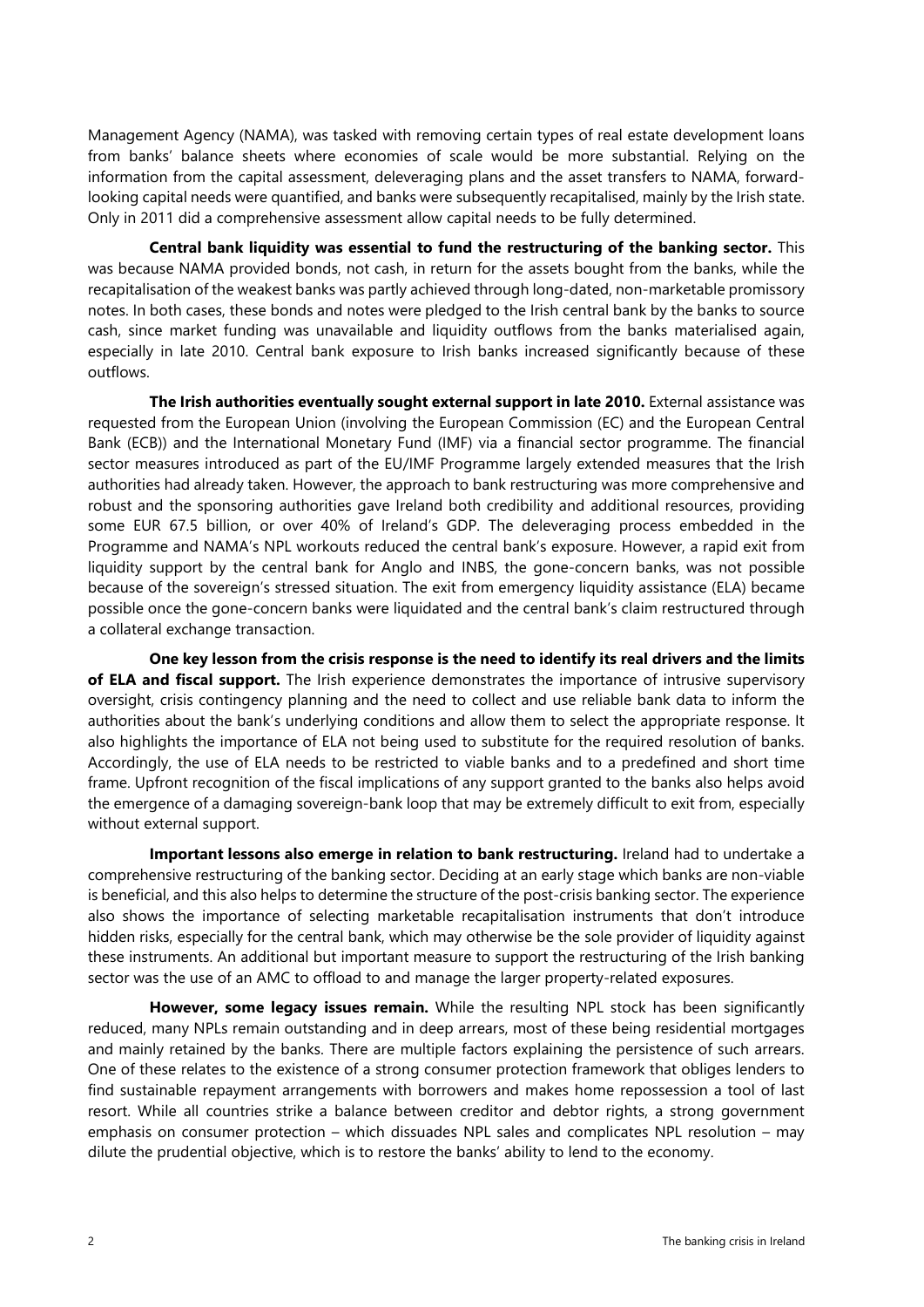### <span id="page-5-0"></span>Section 1 – Introduction

1. **The Irish banking sector entered a financial crisis in 2008, and stress remained acute for a number of years before conditions could be stabilised.** Following years of rapid growth in the domestic banking sector, Irish banks became subject to increasing funding pressures which peaked in September 2008 and again in 2010. In response, Irish authorities took initial measures to bring the financial stress under control. However, market concerns about the adequacy of the efforts to restore stability, worsening global market conditions, and limits to Irish fiscal capacity in comparison to the growing rescue needs of the financial system, meant that the policy response was insufficient and needed strengthening and external support. This materialised in the form of an EU/IMF Programme in November 2010. Crisis response measures continued in the following years, building on and strengthening many of the measures already established by the Irish authorities.

2. **At its core, the crisis was a traditional case of unsustainable funding and excess credit growth and concentration of lending towards a single economic sector, where a bubble developed**. The Irish experience is an example of a traditional credit-driven crisis, where structural real estate imbalances combined with cheap but short-term international sources of funding led to weakened lending practices as banks competed for limited business opportunities in the real estate sector, and authorities did not intervene soon enough to mitigate the resultant build-up of excessive risks. International developments, and in particular the Great Financial Crisis (GFC) that started in 2007, also had a bearing on the crisis, although primarily in relation to its timing, where headwinds from international financial markets mostly determined when international capital flows to Ireland started to reverse.<sup>[2](#page-5-1)</sup>

3. **The banking crisis was home-grown and stemmed from a combination of macroeconomic developments, abundant global liquidity, procyclical fiscal policies and risky bank practices.** While economic growth was robust in the 1990s, its fundamentals weakened from the early 2000s and growth became domestically focused. A concentration of lending in the property market led to the development of a property bubble. Banks' risk management practices did not keep pace with their expanding activities, and they competed intensely for market share. Meanwhile, prudential supervision and financial stability oversight lacked scrutiny and depth while the underlying data provided by the banks were not comprehensive and of low quality. Fiscal policy increased the imbalances by being largely procyclical, with structural deficits only closed by transient transactions taxes.

4. **This paper covers the authorities' crisis response to the collapse of the domestic banking sector, but does not aim to assess individual crisis measures per se.** In line with the practical approach of the FSI Crisis Management Series, this paper focuses on the response to the Irish banking crisis, presenting and discussing the policy measures put in place in response to it and the remaining legacy issues. To achieve this, and on the basis of publicly available information, the paper examines the key policy choices that were made and the information and rationale underpinning them and offers an overview of how policies interacted. The paper therefore does not discuss in detail the drivers of the crisis, as these have been covered extensively in the literature. Furthermore, policy aspects of monetary or fiscal policy are not discussed as these issues go beyond the focus of the FSI series.

5. **Multiple sources have been consulted in the preparation of this paper.** There is an extensive literature on the Irish banking crisis, which has been drawn on as appropriate throughout the various sections of this paper. The authors have also benefited from interviews with senior officials with direct experience of the crisis through their roles with the Central Bank of Ireland (CBI), the Department of

<span id="page-5-1"></span><sup>2</sup> The latest estimated net cost to the Irish state of the bank stabilisation measures is in the region of EUR 41.7 billion (Office of the Comptroller and Auditor General (2019)). This figure was estimated using end-2018 figures. The estimate does not include expected proceeds from the liquidation of the largest problem bank, which is still ongoing. The estimate does include valuations of the state's investments in the banks at EUR 8.4 billion, although the state has yet to sell or otherwise entirely liquidate its holdings (in May 2020 these valuations were revised downwards to EUR 2.5 billion (Department of Finance (2020a)).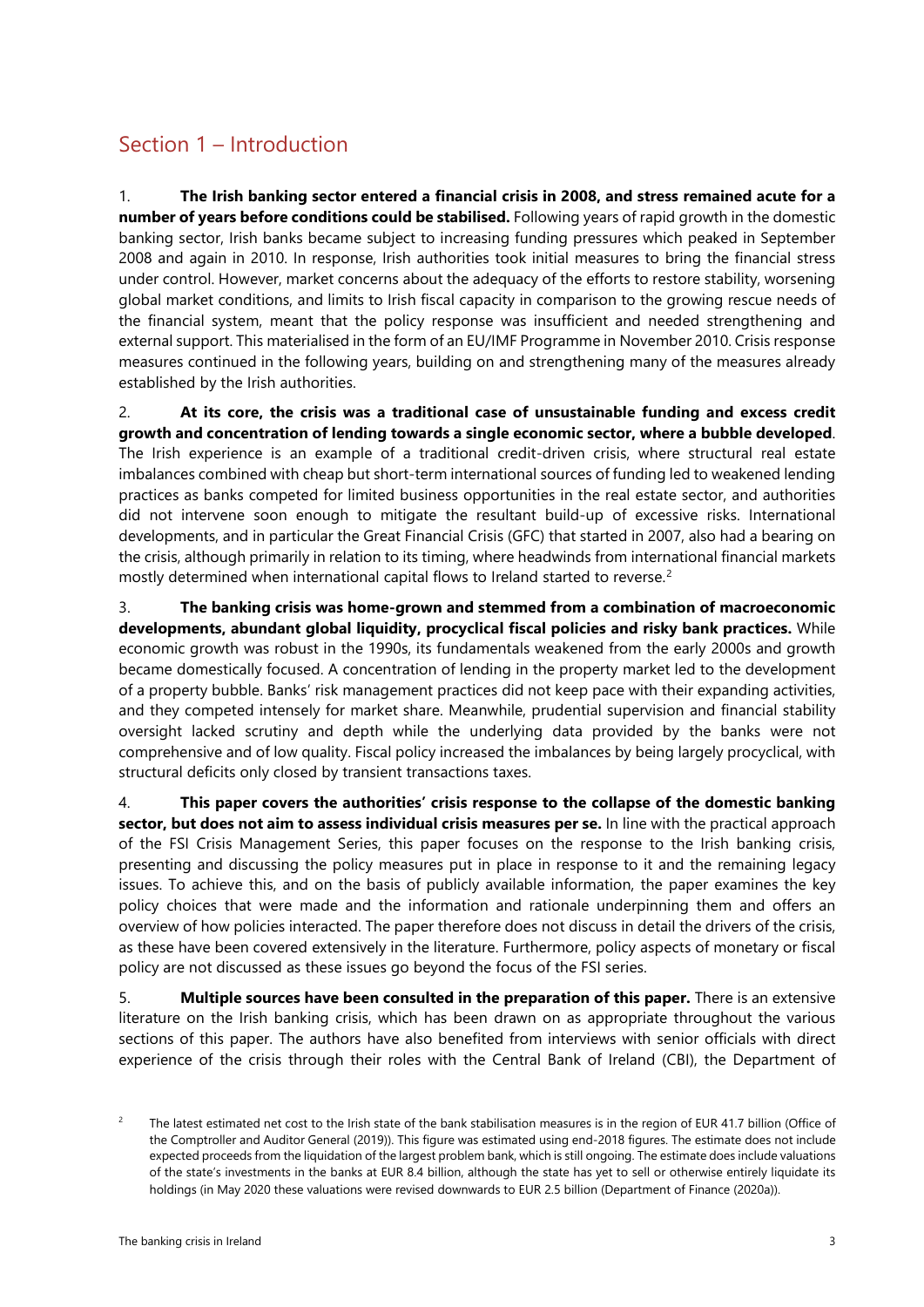Finance, the Irish Asset Management Company (National Asset Management Agency, NAMA) and the National Treasury Management Agency (NTMA), as well as the IMF, the ECB and the European Commission.

6. **There are four sections in this paper**. Section 2 discusses the origin of the crisis as related to developments in the banking sector. Section 3 presents the crisis response by the authorities including some of the resulting legacy issues, while Section 4 concludes with lessons.

### <span id="page-6-0"></span>Section 2 – Origin of the crisis

7. **This section briefly describes the main drivers of the banking crisis**. These include the domestic policies and economic trends, including the development of a property bubble, banks' risk management failures and shortcomings in the supervisory framework and practices.<sup>[3](#page-6-2)</sup>

#### <span id="page-6-1"></span>The macroeconomic context

8. **Ireland's economy grew at a rapid pace from the mid-1990s, but the original drivers of economic growth weakened after 2002, with growth increasingly driven by the financing of real estate activities.** Having put its macroeconomic policies on sounder footing by the turn of the 1990s, Ireland experienced high rates of economic growth starting in the middle of that decade. [4](#page-6-3) A key contributing factor was the relocation to Ireland of the international operations of multinational companies (Lane (2011)). These were attracted by competitive wages, language skills and membership of the European Union, which facilitated free movement of financial services and exports to the rest of the EU. [5](#page-6-4) Lower corporate taxes than in other EU countries also added significantly to the country's appeal. With close to full employment reached by 2000, competitiveness started to diminish. The main source of growth became commercial and residential real estate transactions, fuelled by domestic lending and tax incentives, accompanied by increasing domestic income levels and migration flows, including from the new EU member states after EU enlargement in 2004. Growth in both commercial and residential real estate lending became increasingly important sources of employment and of tax revenues and these became the banks' most profitable business lines. This practice, however, was not sustainable.

9. **Eventually, an asset price and construction bubble developed in the real estate sector.** Banks, developers and households became increasingly connected to the real estate sector. For banks, this translated into fast-growing, high and concentrated exposure to this sector, with exposures concentrated on commercial real estate and a small number of developers. Rapid credit growth followed and supported buoyant real estate markets and increasing prices. Low interest rates in the euro area resulted in low funding costs for banks but also lower costs for servicing mortgages, creating additional incentives for households to enter the property market. Increasing real estate prices lifted household wealth and supported higher spending, by giving households an opportunity to release equity. As a result of the

<span id="page-6-2"></span><sup>&</sup>lt;sup>3</sup> The root causes of the Irish banking crisis are covered in a number of reports commissioned by the Irish government. These include Honohan (2010), Regling and Watson (2010) and Nyberg (2011). In 2016, a parliamentary Joint Committee of Inquiry into the Banking Crisis ("Joint Committee"), which was also tasked with examining the reasons for the crisis, issued a report.

<span id="page-6-3"></span><sup>4</sup> O'Sullivan and Kennedy (2010) discuss the economic developments in Ireland prior to the 2008 crisis. For instance, GDP increased by an average of 7% per year from 1997 until 2007.

<span id="page-6-4"></span>Ireland joined the euro area from its inception, in 1999. Clarke and Hardiman (2012) argue that joining the euro triggered the availability of cheap credit from abroad, and this pushed the economy to rely more on growth based on the property market. See also Regling and Watson (2010). Lane (2011) describes the switch to the euro as an asymmetric shock that especially affected peripheral countries such as Ireland, for which the fall in funding costs abroad was most marked. Moreover, for a relatively small country like Ireland, access to the much deeper and bigger euro market involved a drop in liquidity premia and therefore cheaper credit, which further boosted credit availability.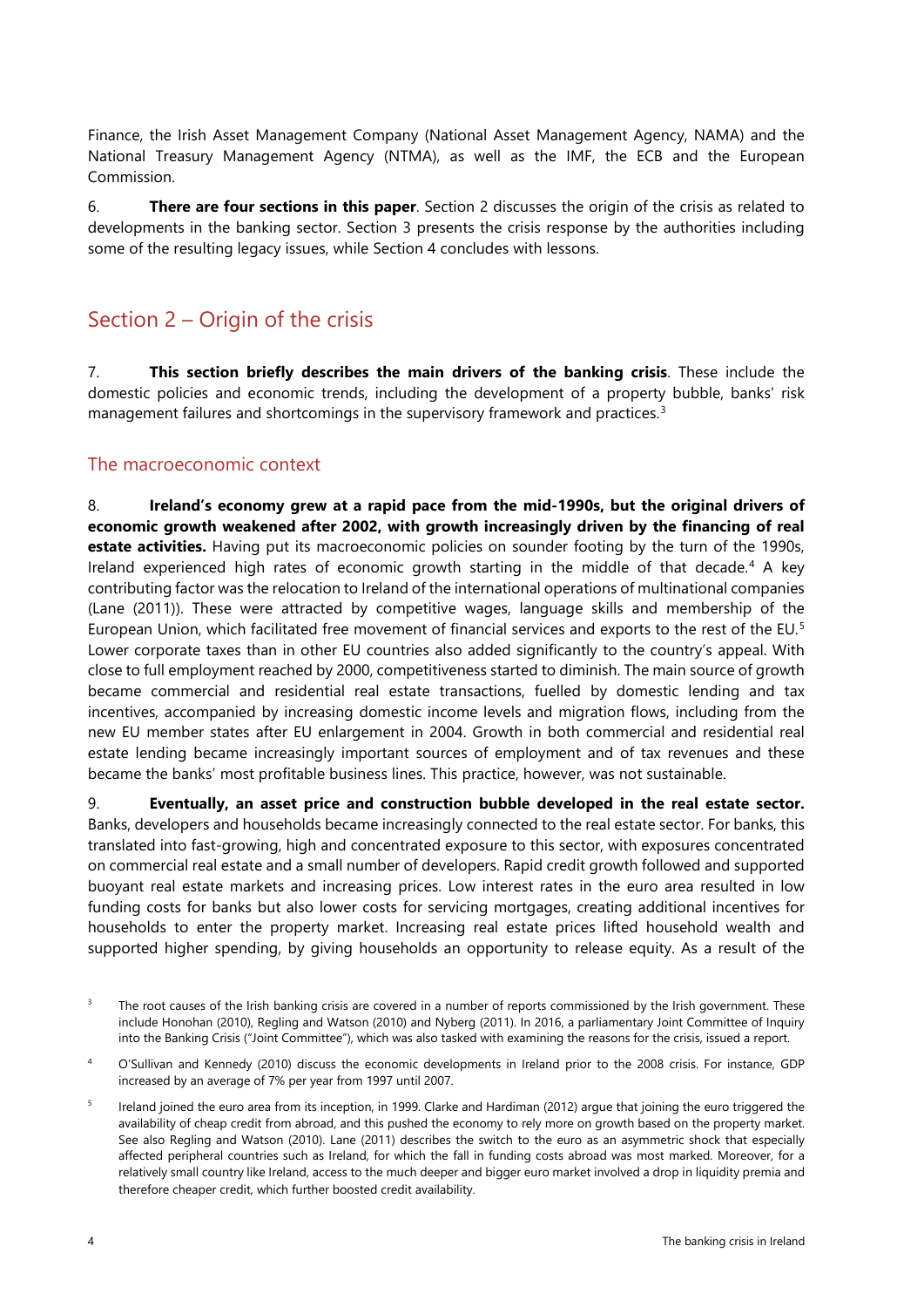lending boom and its concentration on real estate assets, property prices rose markedly. For instance, residential property prices rose by over 300% between 1996 and the beginning of 2007, when they peaked (Connor et al (2017)). Banks also increasingly lent to Irish developers engaged in property ventures in the United Kingdom, United States, eastern Europe and elsewhere. At the same time, Ireland's international competitiveness deteriorated from the early 2000s onwards as unit labour costs rose more in relative terms than those of a number of other European countries (Regling and Watson (2010)). With its high and growing concentration on real estate development, building and construction, the Irish economy became increasingly imbalanced.



#### Chart 1: Components of overall lending growth

Source: Central Bank of Ireland.

10. **Fiscal and monetary policies did not mitigate the risks and were largely procyclical.** The fiscal authority consistently presented expansionary budgets that increasingly relied upon revenues from property taxes. While this approach aimed to keep wages competitive by reducing income tax on household revenues, it created a concentration of tax revenues arising from a highly procyclical sector and significantly narrowed the tax base. Accommodative monetary policy also contributed to the exuberance in the Irish economy. This policy was set for the whole euro area, but was too loose in relation to the economic developments in Ireland in the early 2000s and no offsetting measures were taken in Ireland. [6](#page-7-1) More broadly, interest rates were low globally, generating considerable short-term inflows, which funded the banks' long-term lending. The absence of foreign exchange risk allowed Irish banks to borrow at lower rates in global markets, and pass on these rates to their customers.

#### <span id="page-7-0"></span>Banks' credit expansion and business practices

#### 11. **Banks competed aggressively for lending business to the residential and commercial property sectors.** The balance sheet of domestic banks<sup>[7](#page-7-2)</sup> grew rapidly in the decade prior to the banking

<span id="page-7-1"></span>Pre-crisis, the Irish inflation rate was above the EU average and together with low nominal rates set by the ECB this meant that Ireland had very low, and mostly negative, real interest rates over the period (Connor et al (2012)).

<span id="page-7-2"></span><sup>7</sup> The six domestic Irish banks at the time of the crisis were Allied Irish Bank (AIB), Anglo Irish bank ("Anglo"), Bank of Ireland (BOI), Educational Building Society (EBS), Irish Life and Permanent (IL&P) and Irish Nationwide Building Society (INBS). The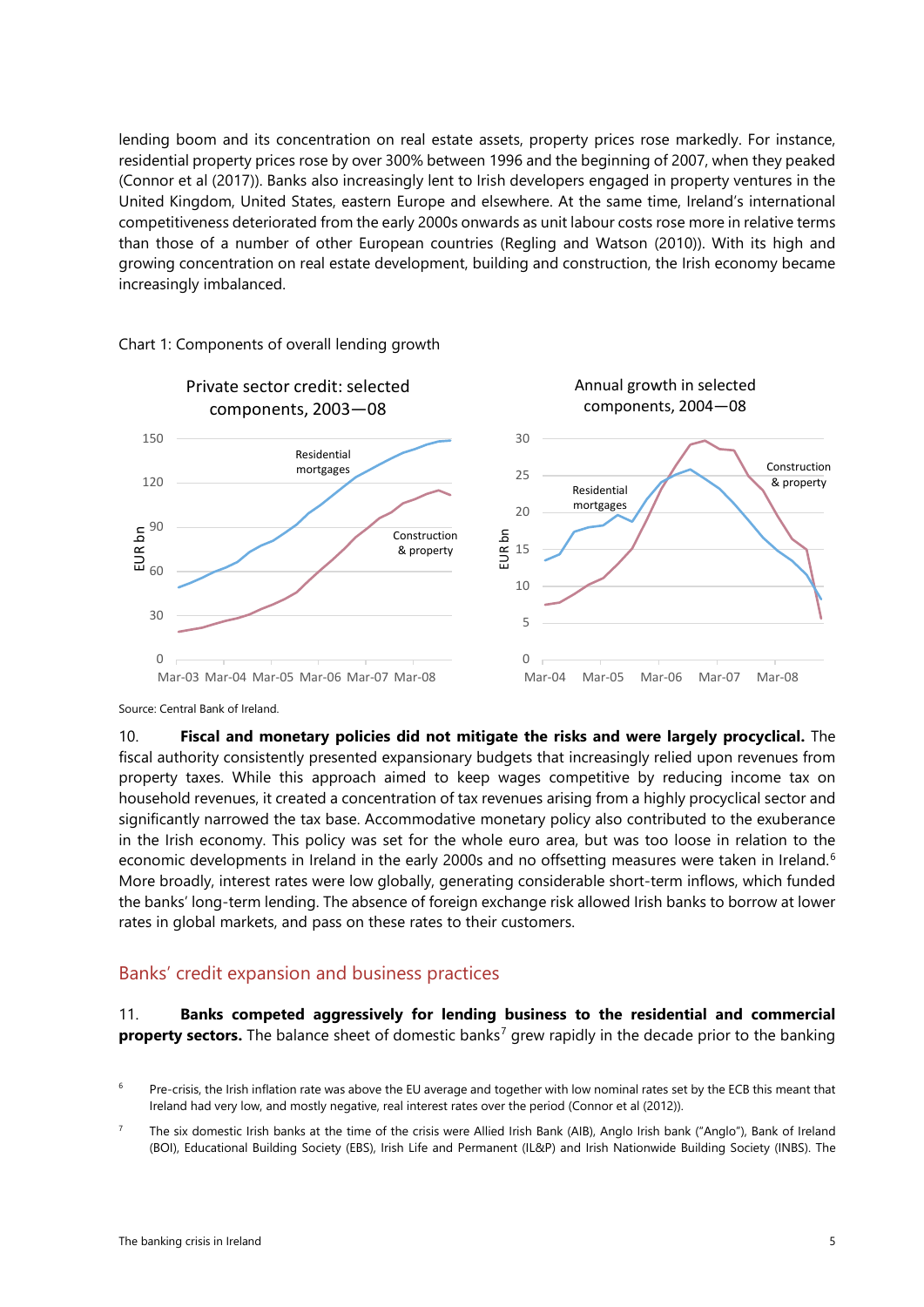crisis, and at their peak, their combined size reached five times Ireland's GDP (IMF (2010)). All banks adopted high-growth strategies (Nyberg  $(2011)$ ),<sup>[8](#page-8-0)</sup> and although some of them expanded operations abroad,<sup>[9](#page-8-1)</sup> most remained focused on the domestic market. Some foreign banks, particularly from the United Kingdom, also entered the Irish market, intensifying competition for market share. Over the decade preceding the banking crisis, the extension of credit became essentially driven by considerations around loan size and market share, and credit quality declined as a consequence. Of the Irish banks, Anglo, which was initially a "monoline" bank specialised in commercial real estate lending, became the flagbearer of high-growth strategies and of increasing exposure to the property sector. As it managed to increase its market share,<sup>[10](#page-8-2)</sup> the other banks developed similar high-growth and high-risk strategies in response.

12. **As they competed for market share, banks introduced high-risk products, including for residential loans, and increased their reliance on funding from abroad.** With demand for home buying in Ireland mostly stemming from domestic buyers, banks started to extend mortgages to a wider pool of households. To achieve this, they introduced products such as interest-only mortgages, so-called tracker mortgages, [11](#page-8-3) or mortgages with loan-to-value ratios above 100%. These products artificially increased loan affordability over the short term by reducing initial payments for marginal retail borrowers. In addition, in a context of ample global liquidity, banks increasingly relied on cheap foreign funding to support their lending expansion. However, the maturity mismatches associated with this strategy and, those banks with a presence in the foreign funding markets, currency mismatches too, exposed the banks to considerable levels of risk.

13. **Banks' business practices did not keep pace with their evolving business models.** In particular, risk management systems and internal governance arrangements were inadequate. Property markets can experience cyclical swings, but Irish banks did not have risk management practices in place to monitor and mitigate this risk. Banks were focused primarily on balance sheet expansion through loan origination, without due consideration of the need to manage these loans over their lifetime. Growing weaknesses in risk management developed from at least three sides: liquidity and foreign exchange mismatches, exposure concentration and deteriorating lending standards. Funding was volatile, as banks filled the funding gap between domestic deposits and rapidly growing loan portfolios by accessing shortterm funding markets abroad.[12](#page-8-4) In the cheap financing environment of the early 2000s banks could easily

analysis presented in is paper does not extend to other foreign banks incorporated in Ireland, nor does it cover the Irish credit union sector. To give an indication of the size of each of the six banks, the reported consolidated asset size for each bank at specific points in 2008 was as follows: BOI (EUR 197 billion), AIB (EUR 182 billion), Anglo (EUR 101 billion), IL&P (EUR 74 billion), EBS (EUR 21 billion) and INBS (EUR 14 billion).

- <span id="page-8-0"></span>IL&P, being involved in both banking and insurance activities, differed from the other banks. It did not engage in speculative commercial real estate lending (Nyberg (2011)).
- <span id="page-8-1"></span><sup>9</sup> For instance, BOI tied in with the UK Post Office, Anglo started operations in the United States, AIB gained a presence in Poland, and IL&P had a UK residential mortgage operation.
- <span id="page-8-2"></span><sup>10</sup> For instance, Anglo's share of customer loans in Ireland grew by 800% between 2000 and 2008, from 6.7% to 16%. The nexthighest growth rate among the six banks under study was still considerable at 400% (Joint Committee (2016a)). Anglo was also highly dependent on wholesale funding, having a smaller customer deposit base to begin with. Its 20 largest customers made up about half of its Irish loan book (Casey (2018)). The other Irish banks engaged in a "chasing Anglo" strategy, trying to increase market share, which ultimately led to a loosening of lending standards.
- <span id="page-8-3"></span><sup>11</sup> The rate charged on these mortgages tracked the ECB refinancing rate very closely, at a fixed spread. Once Irish banks' funding costs increased, these mortgages became loss-making for the banks. There was also a significant increase in buy-to-let properties, which further exposed households to property price risk, while banks also offered equity release products to homeowners based on the unrealised profits of their property.
- <span id="page-8-4"></span><sup>12</sup> By 2008, loan-to-deposit ratios ranged between 130–140% and 175% for five of the six banks, and were as high as around 280% for IL&P (Nyberg (2011)). Banks attempted a shift into deposit funding when external funding conditions deteriorated in 2007, but only managed to stabilise the deposit-to-loan ratio, rather than increasing deposits in relative terms. Lane (2015) breaks down bank funding up to 2008, showing increasing reliance on international markets, and bond-based funding not only in euros, but also in sterling and US dollars.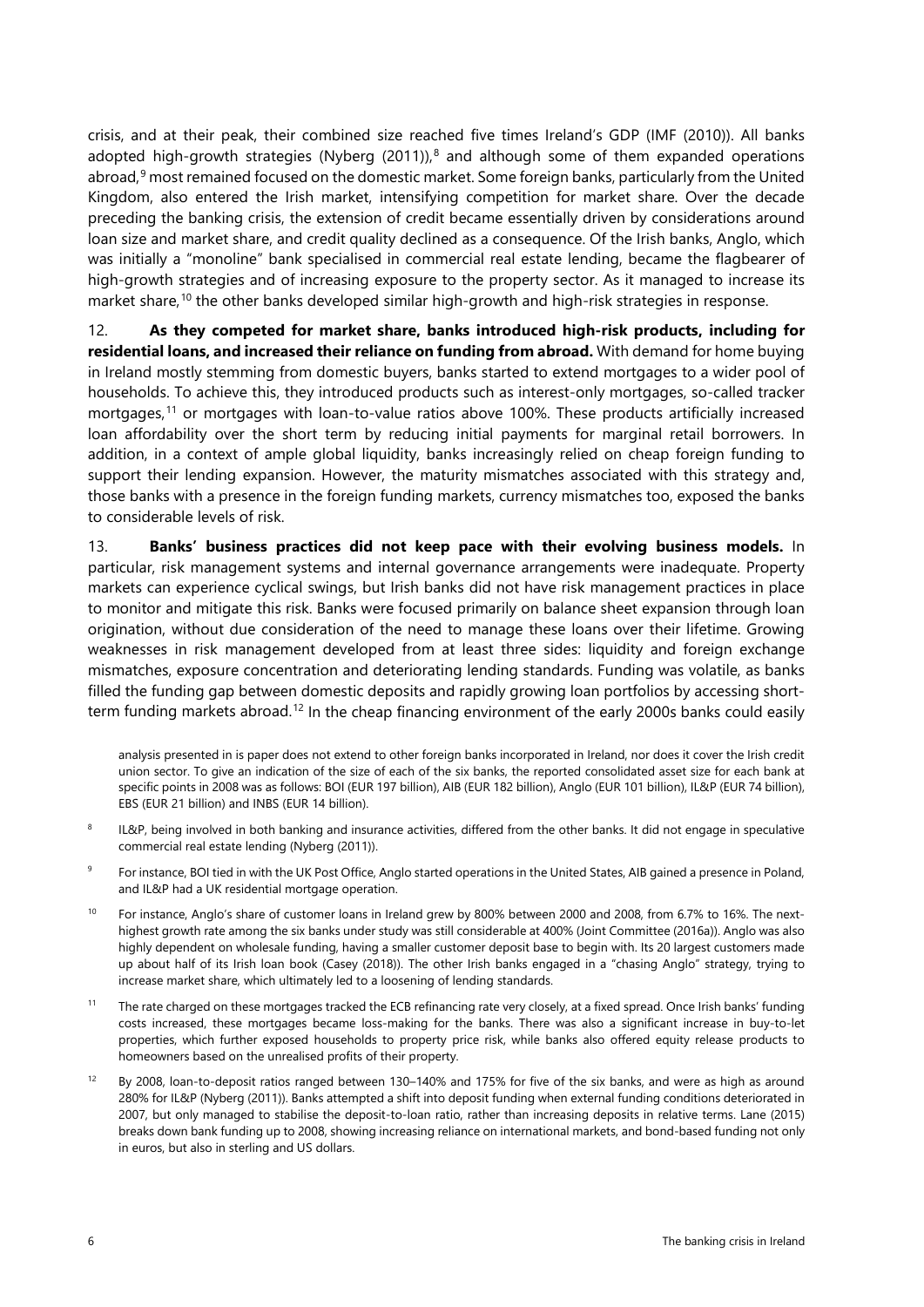meet such funding needs, but with apparently limited or no attention being paid to the inherent volatility of such short-term wholesale funding. Banks' exposures became especially concentrated in construction and commercial property loans, a more procyclical market than the residential real estate market.<sup>[13](#page-9-0)</sup> In the rush to increase the size of loan books, property valuations were not conservative enough and underwriting practices deteriorated more generally, with loan agreements often poorly documented. In addition, a high number of mortgages were granted to the especially risky buy-to-let category (Joint Committee (2016a)). [14](#page-9-1) These risks were further compounded by some banks adopting this increasingly popular property-focused business model without the required expertise.[15](#page-9-2)



#### Chart 2: Loan-to-value ratios for Irish residential mortgages

Source: Regling and Watson (2010).

14. **Banks had little interest in making the best possible use of the data they collected to improve their credit risk selection.** Under competitive pressure to retain or increase market share, banks gave priority to the growth of the business rather than its documentation and analysis. This resulted in incomplete and/or inaccurate data collection and inadequate due diligence by the banks. Furthermore, supervision followed non-intrusive practices with regard to banks' data, due diligence and underwriting (see Box 1). Once the crisis unfolded, these multiple shortcomings made an assessment of the banks' true condition much more difficult and hampered the crisis response (Lane (2015)).

<span id="page-9-0"></span><sup>13</sup> For instance, over 70% of the balance sheet of Anglo and INBS comprised lending to construction and other commercial property loans (Casey (2018)). Between 2003 and 2008, the combined exposure of AIB, Anglo and BOI to construction and property firms grew almost fivefold (Casey (2018)).

<span id="page-9-1"></span><sup>14</sup> Another consequence of high-growth strategies was that even when banks had adequate lending policies and underwriting standards in place, the proportion of approved loans that constituted exceptions to the policy grew over time. In one bank, exceptions represented 35% of all development property loans by 2008 and two thirds of these had a loan-to-value in excess of an 80% policy ceiling.

<span id="page-9-2"></span><sup>15</sup> For instance, to this point INBS had been a retail lender, but it soon expanded into commercial lending amidst the general wave of increasing exposures to the property market.

New Irish mortgages issued in the respective year.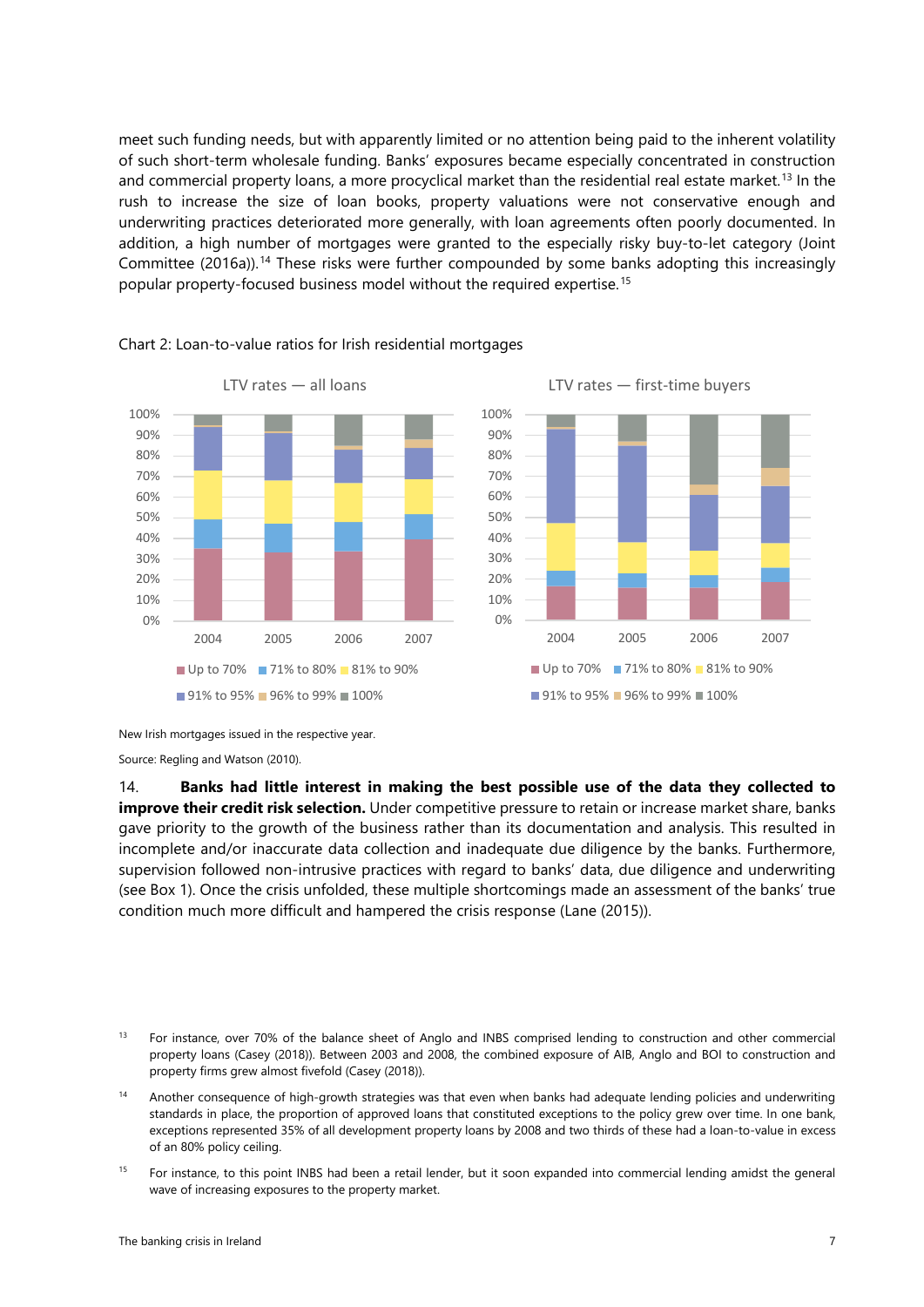#### <span id="page-10-0"></span>Financial sector oversight

15. **In the ex post assessment of the lead-up to the crisis, reports commissioned by the Irish government revealed weaknesses in supervision and financial stability oversight**. One of the conclusions was that failings in supervision were at least partly due to the institutional setup of the Central Bank and Financial Services Authority established in 2003, which proved to be unwieldy; the corporate culture of consensus-seeking that had been dominant in the 2000s; the principles-based supervisory approach, which in practice delivered a non-intrusive supervisory attitude; and the related weak enforcement policy. Box 1 summarises the relevant findings of the reports submitted for the purpose of the Banking Inquiry.

Box 1

#### Regulatory and supervisory approach in Ireland before the crisis

The Honohan Report on Ireland's Banking Crisis (the "Honohan Report"), published in 2010, was one of three reports commissioned by the Irish government. Its remit was to assess the conduct of regulatory and financial stability policy in the lead-up to the crisis. It identified some key weaknesses, which are summarised below.

An integrated financial regulator was created in 2003 and placed within the central bank. This structure was the result of an Irish government decision in the late 1990s to consolidate prudential and consumer protection regulation, in response to tax evasion and consumer scandals. The result was the Central Bank and Financial Services Authority of Ireland (CBFSAI), which comprised three decision-making bodies within one legal personality. One of these bodies was the Irish Financial Services Regulatory Authority (IFSRA), which was responsible for prudential supervision and consumer protection. IFSRA had operational autonomy in the exercise of its statutory functions, but relied on the central banking body for resources and services. This structure gave rise to ambiguous lines of responsibility and to information silos between the prudential and central banking sides, possibly in an attempt to establish their operational independence from one another.<sup>1</sup> The CBFSAI was also affected by a diversity of mandates. By statute, IFSRA was responsible for both the safety and soundness of the financial system and also the promotion and development of the financial sector. This dual mandate had the potential to make the supervisor less effective in its bank-specific supervisory interventions.

The report also identified shortcomings in corporate culture at the CBFSAI. Within IFSRA, herd behaviour and groupthink affected both staff and managers. They were expected to adopt and conform to consensus views. with departures from such views portrayed as going against team values. Contrarian views and behaviour that tended to "rock the boat" were frowned upon or at a minimum discouraged.

IFSRA adopted a principles-based supervisory approach, which in practice implied a non-intrusive supervisory attitude. The underlying assumption was that the supervisors did not need to second-guess the banks' business models. As a result, they tended to show deference to the banks' managers and exhibited a high level of complacency. In the same vein, the IFSRA board lacked regulatory expertise and the skill set that would have been needed for a more intrusive supervisory approach. Altogether it was considered sufficient to ensure that banks had a robust governance structure and reliable oversight and control systems in place. The principles-based approach allowed IFSRA to rely to a large extent on banks' own information and outputs, which were considered to be satisfactory, without questioning or challenging them, as part of its supervisory reviews. It also justified operating with a limited level of supervisory resources since it was assumed that the information and inputs that the banks provided did not need to be verified.<sup>3</sup> Altogether, this resulted in a bank regulatory and supervisory environment that was not sufficiently intrusive.

Finally, IFSRA took only limited enforcement action. In line with its overall non-intrusive supervisory approach, IFSRA also showed little propensity to follow up on supervisory action through harsher requirements when banks did not address concerns to the supervisor's satisfaction. Overall, enforcement by IFSRA was weak – there were no sanctions imposed on banks prior to 2008 and voluntary compliance, obtained through lengthy negotiations and compromises, was the preferred "enforcement" strategy.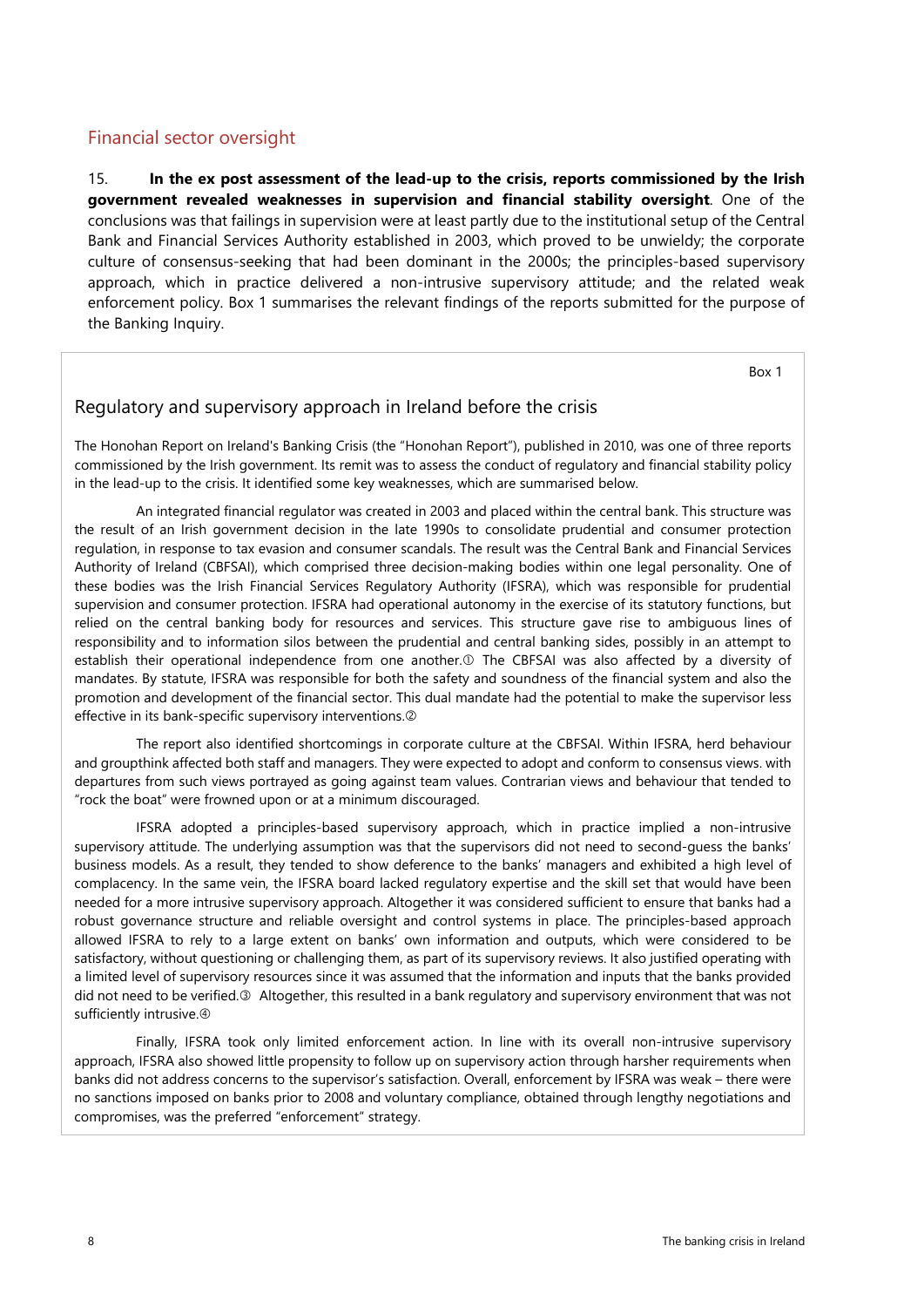A further institutional reform took place in July 2010 through the passing of the Central Bank Reform Act, 2010, when the supervisory function was brought under the control of the central bank, and the joint authority was named the Central Bank of Ireland. @ A case in point was the concern that Irish banks might lose business to foreign competitors, which contributed to a delayed and only modest tightening in capital requirements for high LTV mortgages (Honohan (2010)). Nyberg (2011) discussed corporate culture failings at Irish commercial banks in detail. In addition, unlike the Prudential Director, the Consumer Director was a statutory position and they were a member of IFSRA's board. <sup>3</sup> It seems that the authorities considered supervisory resources to be sufficient. At the time, there were no requests for substantial increases in prudential staff (Nyberg (2011)). In practice however, the team assigned to supervise BOI (the largest bank in Ireland) and Anglo (the most problematic one) was made up of three persons, while that for AIB and IL&P was only two persons. Even if supervisory teams had been encouraged to examine issues in depth, and in particular to review, analyse and check a bank's financial position, their ability to do so was clearly constrained by their size.  $\circledast$  For instance, the IFSRA did not challenge the banks on complex cross-collateralisation of loans to developers, did not investigate the vulnerability of bank lenders to declines in property prices or to borrower concentrations and did not establish the link between Irish and international property markets.

16. **CBFSAI warnings about rising financial stability risks were limited and not raised in a convincing way.** The Honohan Report highlighted how the central bank, which was in charge of financial stability surveillance, raised some concerns in its analysis of property markets, but did not consider price developments in the residential market to be misaligned with economic fundamentals. As late as 2007, its central scenario for the residential property market was that it would experience a soft landing. The commercial property market was considered to be even less of a concern, at least until 2006. Internal selfcensoring (Nyberg (2011)) or insufficient attention given to contrarian views may have also undermined the capacity of the CBFSAI to raise stronger warnings about the risks in the property sector.<sup>[16](#page-11-0)</sup> Underestimation of system-wide vulnerabilities was compounded by lack of sufficient information regarding the true financial position of individual institutions.

17. **More widely, these financial stability risks were not recognised in Ireland.** The Department of Finance did not raise any red flags regarding the increasingly procyclical nature of fiscal policy (Wright (2010)) with a substitution of income tax with property related tax. Moreover, "the risk of a large fall in property prices was also underestimated by the wider community of journalists, experts and the public, including house-buyers," (Lunn (2011), p 3), illustrating to what extent groupthink was pervasive and spread across the whole society, with a few exceptions,  $^{17}$  $^{17}$  $^{17}$  and not confined to the public authorities only.  $^{18}$  $^{18}$  $^{18}$ 

18. **When the CBFSAI started to enhance its risk assessment in relation to the funding pressures of 2007, this did not result in tough supervisory action.** As the retrenchment in global funding in mid-2007 and the run on the UK bank Northern Rock in September 2007 created funding pressure for the Irish banks, the CBFSAI decided to quantify the exposure of Irish banks to the largest property developers. A special inspection launched in December of that year highlighted considerable information gaps (Honohan (2010)). At the time it was considered reassuring that the banks could assert they had no concerns about the current or future repayment capacity of their borrowers included in the review. But the inspection also showed that the banks grossly underestimated the extent to which their customers were borrowing from the other banks, and the high concentration of exposures to these major developers. In addition, the personal wealth of the providers of guarantees of these loans was not always verified. However, no

<span id="page-11-0"></span><sup>&</sup>lt;sup>16</sup> A finding of the Joint Committee (2016a, p 10) was that the CBFSAI's financial stability reports "...did identify key risks. However, the overall assessment and tone of the reports were too reassuring and did not identify or warn of the systemic and macro prudential risks in the banking sector as well as the structural imbalances in the Irish economy despite specific, escalating and repeating risks". Similarly, Honohan (2010, p 10) commented that "although the [financial stability reports] included significant analytical material analysing the underpinnings of the property boom, the relatively sanguine conclusions tended to be reached on a selective reading of the evidence".

<span id="page-11-1"></span><sup>17</sup> One such exception was Morgan Kelly, a professor of economics at University College Dublin, who at the time warned about a significant correction in the housing market (Kelly (2006)).

<span id="page-11-2"></span><sup>&</sup>lt;sup>18</sup> For this and for the biases that affected decision-making and contributed to such widely-held views, see Lunn (2011).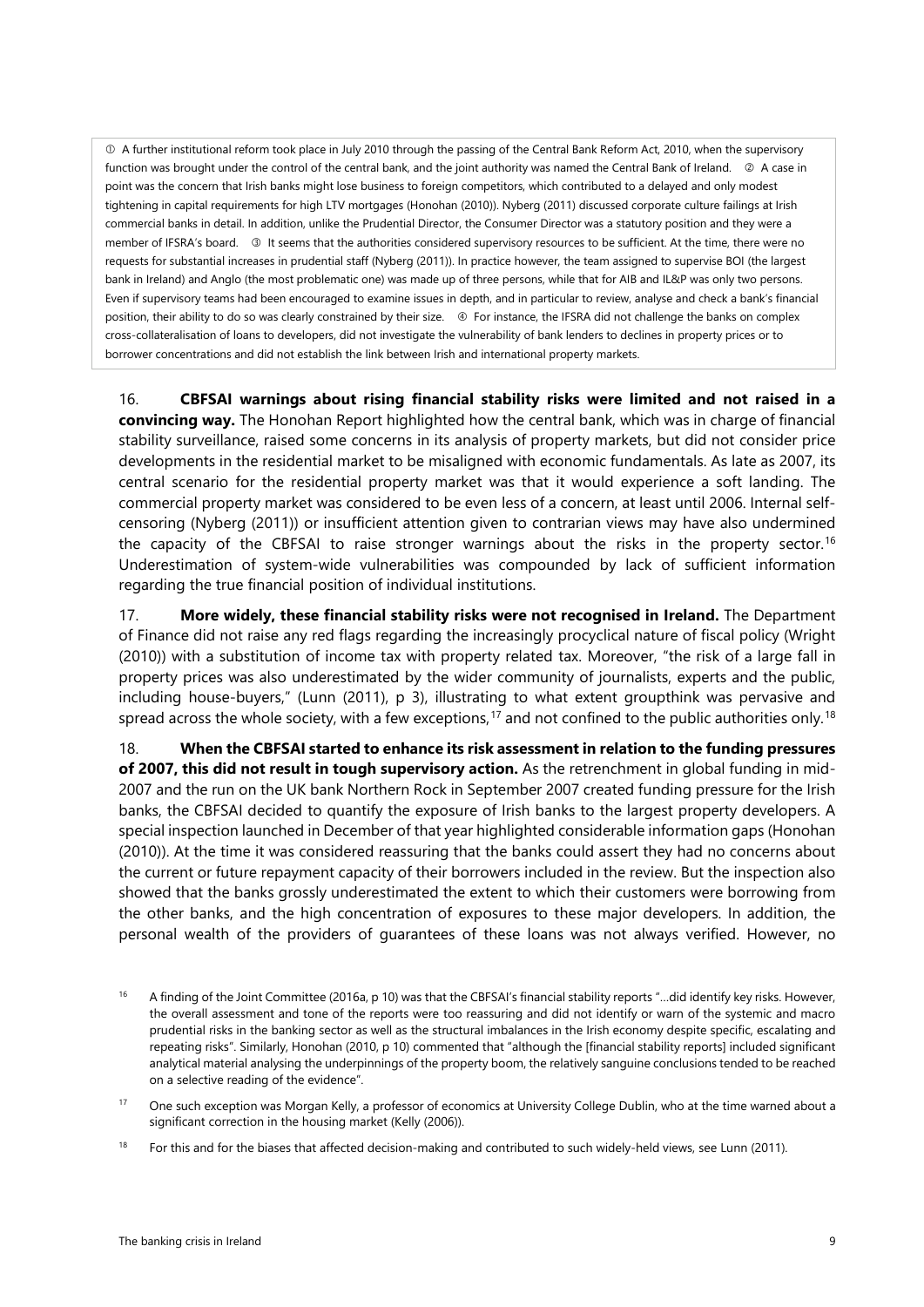supervisory actions were taken at the time to address the multiple shortcomings that had been identified (Honohan (2019)).

19. **External observers expressed views on financial stability that were broadly in line with those of the CBFSAI.** Irish authorities' overall benign assessment was broadly shared by major external observers, such as the IMF and the OECD. This reinforced the dominant paradigm that the Irish banks would be able to cope with stress in the property sector. Some concerns were raised in relation to the analytical framework of the central bank, for instance regarding stress testing exercises, as discussed in the next section, but the overall view was that the correction in the property market would take the form of a soft landing.<sup>[19](#page-12-2)</sup> In relation to the risk assessment of the property sector and price developments, the IMF's internal review conducted after the crisis (IEO (2016)) discusses how IMF staff could have held more prudent views about them than the CBFSAI.

### <span id="page-12-0"></span>Section 3 – Crisis response

20. **This section describes the main elements of the crisis response.** That description is organised by measures rather than in chronological order, focusing on the type of instrument used and the intended objectives. The first subsection presents the Irish blanket guarantee. The second covers the restructuring of the banking sector, including its rescue and recapitalisation. This involved sizing losses and recapitalising the banks; restructuring the banking sector and cleaning up banks' balance sheets through an asset management company; and addressing liquidity shortfalls. The section concludes with a subsection discussing the numerous post-crisis legislative, regulatory and supervisory reforms and some related legacy issues.

#### <span id="page-12-1"></span>The guarantee

21. **On the morning of 30 September 2008, the Irish government announced its decision to provide a two-year guarantee covering nearly all liabilities of Irish banks.** This measure (hereafter "the guarantee"), presented as "unconditional and irrevocable", became one of the most debated and controversial topics of the Irish crisis. Before presenting the main features and the impact of the guarantee, the following paragraphs discuss the context of the decision.

22. **In a context of increasing pressure on market funding, by late September there was a sense of growing emergency.** The run on Northern Rock in the United Kingdom, [20](#page-12-3) the near failure and rescue of Bear Stearns in March 2008 and the negative market rumours in early September 2008 about INBS created strong funding pressures on Irish banks (Honohan (2010)). By September, Anglo was losing access to funding markets.<sup>[21](#page-12-4)</sup> Funding at other Irish banks, which still had access to the market, was also becoming

<span id="page-12-3"></span><sup>20</sup> This mortgage lending bank had a business model based on high growth, aggressive lending and real estate lending which presented some similarities to that of Anglo.

<span id="page-12-4"></span><sup>21</sup> Market stress had materialised already earlier in the year, in March, in what came to be known as the "St Patrick's Day Massacre". On the back of market turmoil following the collapse of Bear Stearns in mid-March, share prices of Irish banks crashed. The price dynamics of Irish banks' shares were not directly related to the developments in the US banking sector, but foreign investors started to doubt the sustainability of the highly priced real estate sector in Ireland, and banks' funding model abroad. However, the March stress events did not turn into a wake-up call for the industry or the authorities (Honohan (2019)).

<span id="page-12-2"></span><sup>&</sup>lt;sup>19</sup> In its review of the IMF experience in Ireland, the IMF's Independent Evaluation Office (IEO) discusses how the IMF staff reviews of Ireland failed to raise sufficient concerns about risks in the residential property market, and ignored the commercial property market, partly due to data limitations (IEO (2016)). IMF (2006a,b) are examples of the overall positive assessment of the situation in Ireland prior to the crisis.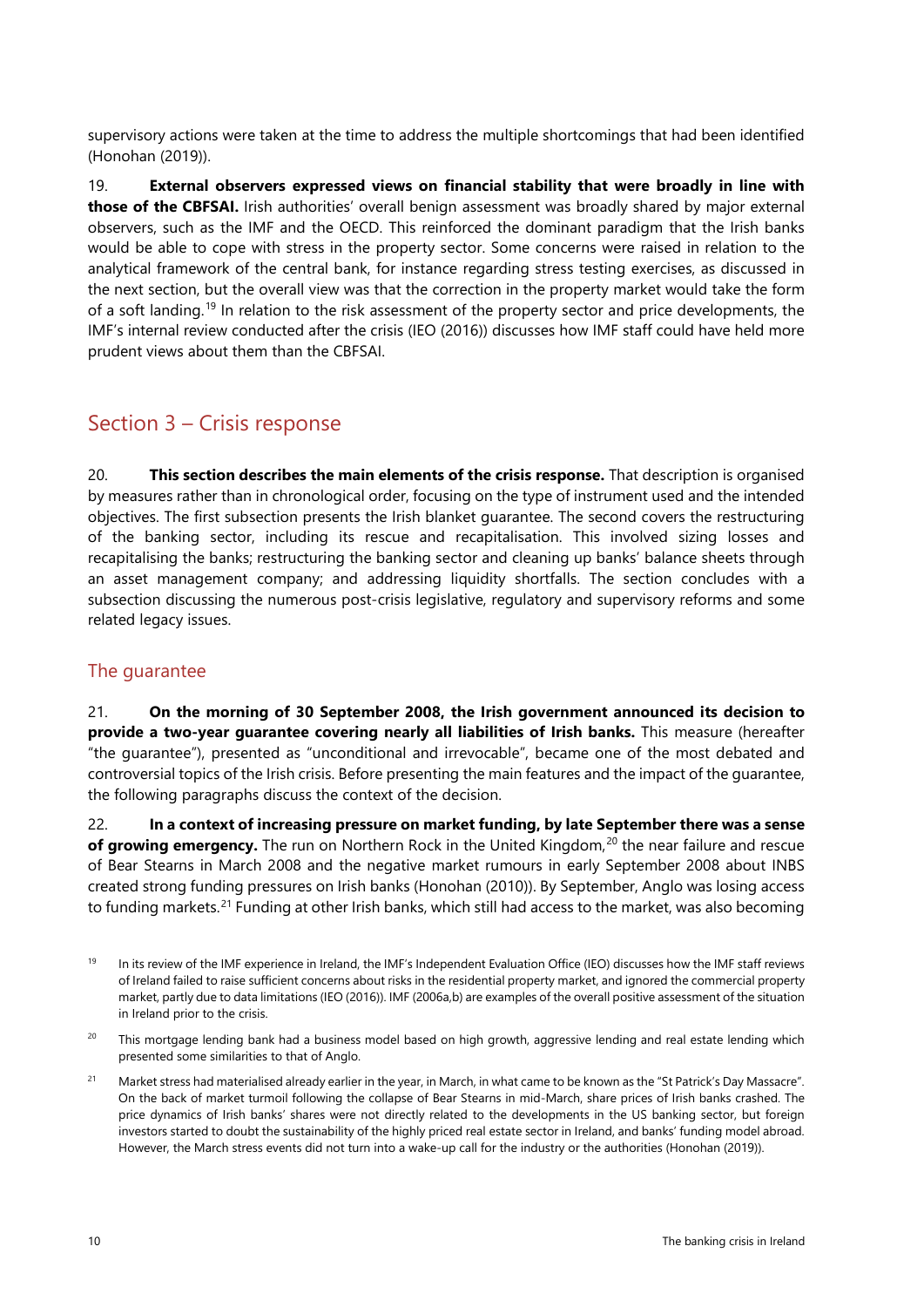increasingly restricted even though they could expect to hold out for longer than Anglo. In other words, the context of the September meeting was one of growing pressure on Irish banks' funding and the increasing need for the Irish government to act decisively because time was running out.<sup>[22](#page-13-0)</sup>

23. **All deposits and most of the other liabilities of all domestic banks fell under the scope of the guarantee.** Apart from equity, only perpetually subordinated debt would not be protected. The amount of liabilities guaranteed totalled EUR 375 billion, or more than twice Ireland's GDP at the time (Chart 3 provides a breakdown).<sup>[23](#page-13-1)</sup> The guarantee enacted in legislation was put in place for two years and was effective immediately.



Chart 3: Liabilities guaranteed by the state as at 30 September 2008

Source: Nyberg (2011).

24. **The decision was based on incomplete and inaccurate information.** Although no official minutes of the discussions leading to this decision exist, $24$  it seems to have been based on two considerations (Honohan (2019)). The first was the statement, reiterated at the meeting by the supervisory authority, that all banks were technically solvent as of the end of September 2008, since they all – including Anglo – met all capital requirements at this date. Such a statement<sup>[25](#page-13-3)</sup> was a prerequisite to the provision

- <span id="page-13-0"></span><sup>22</sup> The fact that the rejection by US Congress of the first version of the Troubled Asset Relief Program (TARP) took place and was announced during the meeting, and the impact that this could be expected to have the very next day on Irish banks' liquidity only increased the pressure and the perceived need to act. In the absence of data evidencing the connections of developers to each of the domestic banks, all of the domestic banks were considered too connected to fail.
- <span id="page-13-1"></span><sup>23</sup> Some foreign-owned banks were also eligible to be guaranteed. Specifically, "on 9 October 2008, the Minister confirmed the Government's intention that the guarantee scheme for banks previously announced would be available to certain banking subsidiaries in Ireland with a significant and broad-based footprint in the domestic economy. In particular, the Minister said that Ulster Bank, First Active, Halifax Bank of Scotland, IIB Bank and Postbank would be eligible for the scheme" (European Commission (2008), p 2). However, these foreign-owned banks chose not to participate in the scheme.
- <span id="page-13-2"></span><sup>24</sup> The absence of an official record for such a key meeting has been emphasised multiple times (see, for instance, Donovan and Murphy (2013) and Cardiff (2016)). Even the Joint Committee was not entirely successful in reconstructing the events and positions of the main participants at the meeting (Joint Committee (2016a), Chapter 7).
- <span id="page-13-3"></span><sup>25</sup> The statement did not reflect banks' solvency on an ongoing basis and was not forward-looking. As underlined by Donovan and Murphy (2013), it "underscores the "static" nature of official thinking at the time". It also illustrates a tendency to not carry prudential analysis through to its logical conclusion. In addition, the international accounting framework (IAS 39), under which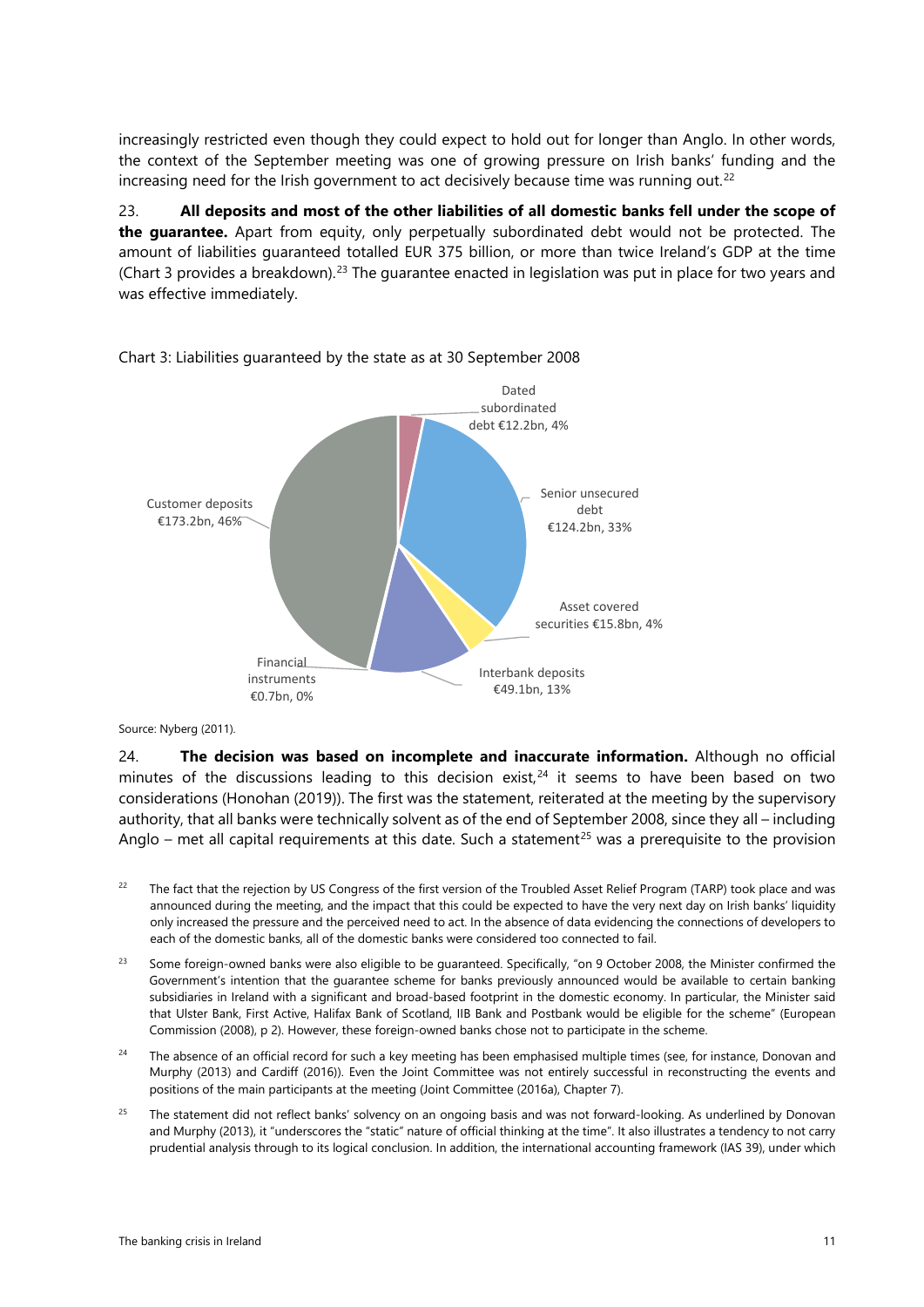of emergency liquidity assistance (ELA) since an insolvent institution was not eligible for ELA. The second consideration, which was shared among EU authorities and member states and was part of an international consensus among financial authorities, based on the information available at the time, was that banks across the euro area should be prevented from defaulting in order to avoid the kind of panic that had followed the demise of Lehman Brothers a fortnight earlier (Honohan (2019)).

25. **The alternatives immediately available to the Irish authorities were limited.** In the absence of a resolution framework, $26$  these could only be to provide system-wide emergency liquidity support, to nationalise one or several banks, to provide a state guarantee, or a combination of these measures. ELA was supposed to be short-term, bank-specific, provided against collateral and confidential to avoid the risk of a bank run. However, given that all of the main Irish banks were already experiencing a run and that banks had only limited eligible collateral, even system-wide liquidity support was not seen as sufficient to restore market confidence in the whole Irish banking system (Joint Committee (2016a)). Although nationalising Anglo (and perhaps INBS) was considered and maybe could have been implemented within a few days (Joint Committee (2016a)), this option was seen as impractical. It may also have been insufficient on its own.<sup>[27](#page-14-1)</sup> Anglo was still technically complying at the time with all regulatory requirements, and therefore apparently solvent. In addition, these nationalisations would not necessarily put an end to the market-wide liquidity pressures. All Irish banks had similar real estate exposures, although to varying degrees, and these exposures were viewed as "high-risk" by market participants.

26. **While multiple aspects of the guarantee have been criticised, it was initially successful in alleviating liquidity pressures.** By protecting almost all liabilities against potential losses, the guarantee halted the run on most of the banks' funding. There was even initially a major inflow of funds into the Irish banking system after its introduction. However, this measure was insufficient to restore market confidence.<sup>[28](#page-14-2)</sup> Share prices continued to decline and Irish banks' market capitalisations continued to shrink, [29](#page-14-3) indicating persistent and growing doubts from market participants about the banks' true financial positions. Box 2 discusses the controversial aspects of the guarantee.

27. **In practice, however, the guarantee could only address liquidity problems, and it created a very large liability that the sovereign could not cover.** The guarantee alleviated liquidity pressures by transferring potential losses from the creditors to the sovereign. However, this could only buy time and presumed that measures to restore banks' credibility in the market would be put in place. A guarantee cannot in itself restore confidence in banks' solvency. Instead, and as losses started to emerge and grew from 2009 onwards, it became increasingly apparent that the domestic banks were insolvent and not merely illiquid and that the size of the losses could compromise the creditworthiness of the sovereign itself.

28. **Despite the criticism since 2008, by the evening of 29 September, the game was already up.** Faced with a developing run on Irish banks, with limited options to choose from and with the

losses that were not yet incurred were not recognised, resulted in a significant overstatement of regulatory capital and banks' solvency.

- <span id="page-14-0"></span><sup>26</sup> The absence of finalised draft legislation allowing the supervisory authority to treat equally ranking creditors differently essentially limited the range of options available. Legislation introducing a "special resolution regime" was only introduced in late 2011 as part of the EU/IMF Agreement. See, for instance, Donovan and Murphy (2013) and Nyberg (2011).
- <span id="page-14-1"></span><sup>27</sup> Nationalising Anglo (and the much smaller INBS) was considered both prior to and during the meeting on 29 September, although it was rejected. Draft legislation allowing for nationalisation was available at the time. To the extent that it was, it would have needed to be rushed through Parliament and approved before the opening of markets the next day.
- <span id="page-14-2"></span><sup>28</sup> Anglo did not recover the deposits it had lost in the weeks preceding the guarantee (Nyberg (2011)).

<span id="page-14-3"></span><sup>29</sup> For an illustration of this, see Nyberg (2011).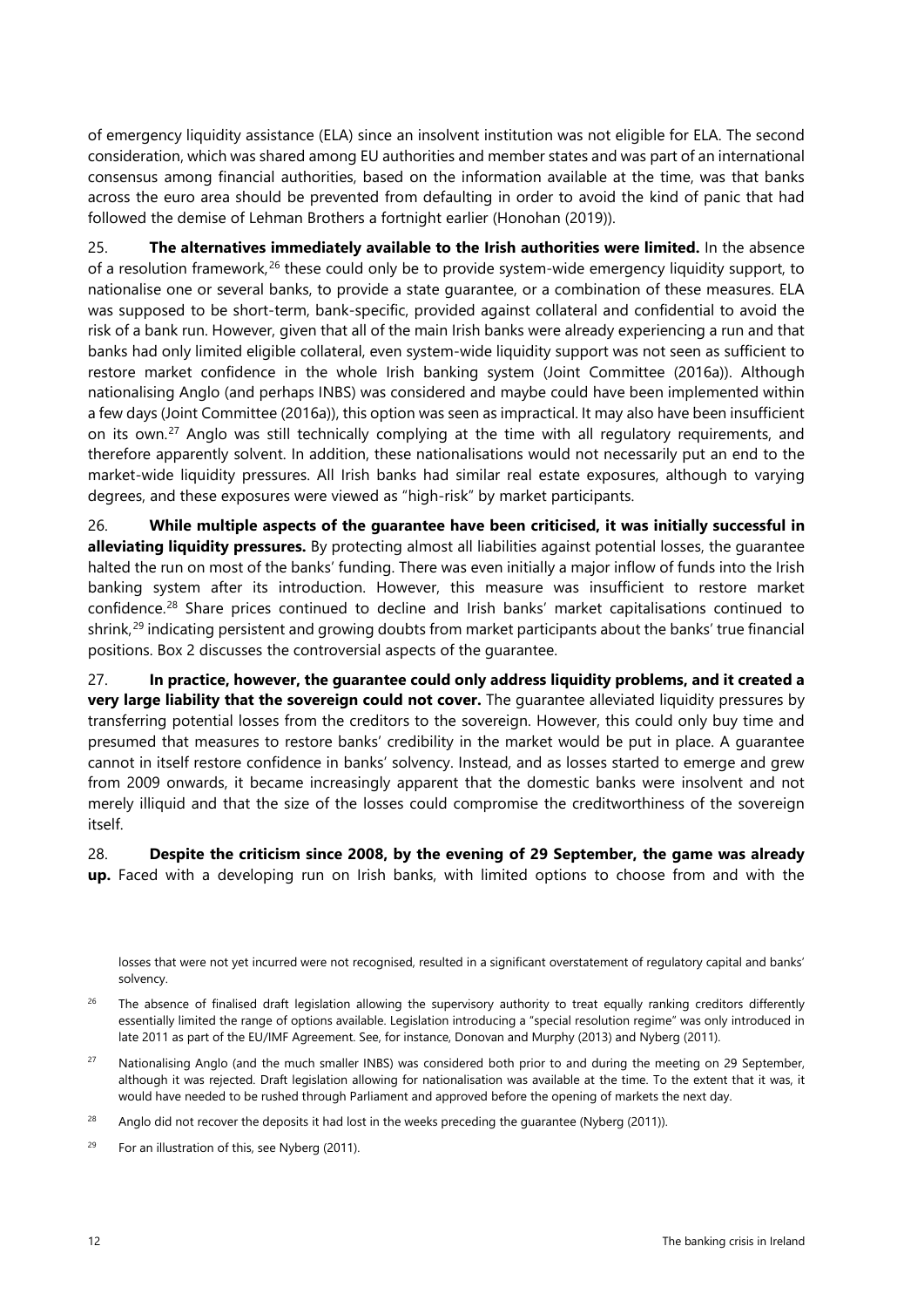expectation that the run would worsen the next day,<sup>[30](#page-15-0)</sup> the Irish government had "its back to the wall" and felt the need to take action with whatever tools were at its immediate disposal. In other words, and while the guarantee was far from perfect, the most important failures took place prior to the meeting and during the previous year in particular (from September 2007 to September 2008). This is when there would have been time to conduct an in-depth assessment of the Irish banks to identify their true financial position. It is also during this period that additional emergency legislation was being prepared, but it was not finalised, in particular with regard to the ability to impose losses on creditors without putting banks into insolvency proceedings. [31](#page-15-1) However, the CBFSAI did not conduct such an assessment and maintained that there was no evidence of insolvency, with the Department of Finance's draft emergency legislation focusing on nationalising one or several banks and not including provisions allowing it to bail-in at least some of the creditors. [32](#page-15-2)

Box 2

#### Controversies around the Irish guarantee

Several features of the Irish guarantee have been subject to controversy. One is its "excessive" coverage. Specifically, this relates to the inclusion of dated subordinated debt, amounting to slightly over EUR 12 billion, because these instruments were supposed to be loss-absorbing in the event of a bank failure. Another issue was that the guarantee should have excluded long- and medium-term debt already in place since such funds could not be withdrawn. In the absence of bail-in clauses in subordinated debt contracts or of a resolution regime, dated subordinated debt could only absorb losses after a bank had defaulted and failed or if bought back by the issuer at a price below par (where the subordinated debt securities had fallen in value since issuance). This is in fact what Irish banks would do a few months later through their liability management exercises (LMEs). However, preventing any bank failure was one of the authorities' objectives and one of the major aims of the guarantee. Moreover, discriminatory treatment of debt holders, whether according to tenor or to the type of instrument, was not possible under the Irish legal regime at the time. Given the global market strains, and even if it had been legally possible, it would very likely have been opposed by the European authorities. These were concerned at the time that bail-ins in the middle of a crisis could trigger further market runs on banks' liabilities.

The length of the guarantee has also been criticised. If temporary pressures on the banks' funding had been the real source of the September crisis, the length of the guarantee would have been largely irrelevant. A long time span could even have been suitable to restore market confidence because it exhibited the sovereign's confidence, and the extent of the commitment (twice the size of the Ireland's GDP) that it was ready to provide. In reality, criticism of the length of the guarantee implicitly refers to the fact that it was based on an incorrect diagnostic. The banks were increasingly insolvent instead of merely and temporarily illiquid. Rather than being sufficient to restore confidence, the guarantee was only sufficient to convince debt holders to remain as long as it protected them against credit losses.

Another criticism is that the Irish government took a unilateral decision, which seems to have surprised the EU authorities (Honohan (2010)). At the time, the EU position and the global consensus among financial regulators following the demise of Lehman Brothers on 15 September 2008 was that no financial institution would be allowed to fail. There was no collective European solution available to deal with the crisis, and in particular no risk-sharing agreement. It was therefore up to each government to take the necessary steps to protect its banking system. While

- <span id="page-15-0"></span><sup>30</sup> The rejection of the first version of the TARP by US Congress was announced during the meeting, adding further and considerable pressure to the need to take action.
- <span id="page-15-1"></span><sup>31</sup> Concerns started to arise in the Department of Finance in August 2007, with the National Treasury Management Agency (NTMA) temporarily ceasing to place deposits with any bank and deciding to move all maturing deposits to the CBFSAI. By September 2007, the Department of Finance was starting to consider what legal powers might be needed by the Minister of Finance to provide assistance to a financial institution in distress. However, because the problem was believed to be limited to access to funding, the work over the period focused on intervention measures that would help to restore market confidence, including the potential nationalisation of the weakest among the Irish banks, as opposed to resolution or liquidation measures. While the ability to impose losses on creditors was considered, constitutional, legal and market obstacles were such that this was not pursued. See Joint Committee (2016a) and Cardiff (2016).
- <span id="page-15-2"></span>See Nyberg (2011) and Honohan (2019).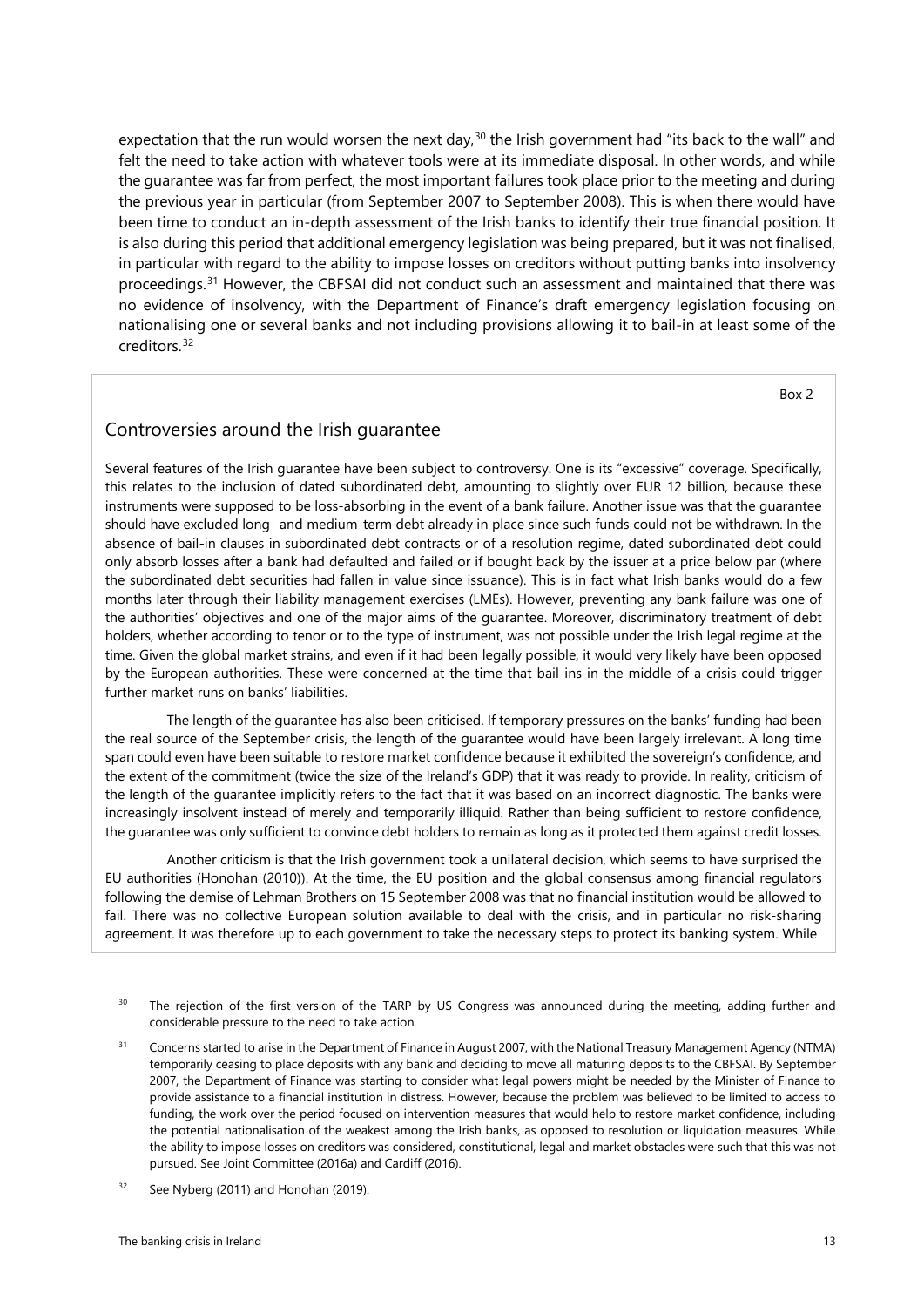the state did take a step to that effect by putting its blanket guarantee in place, it did so without considering the consequences of its measure on the rest of the EU. The guarantee decision put pressure on other European countries and institutions. It may also have pre-empted actions by other countries and it obliged them to follow suit and guarantee depositors.

The pressure on other EU countries was aggravated by aggressive deposit-taking activities by Irish banks, especially in the United Kingdom, but also by the deepening of the global market stress since the Lehman Brothers' demise and growing concerns about the banking sectors of several EU countries. It was also exacerbated by the fact that the guarantee at first only applied to Irish banks; eligibility was extended to foreign banks "with a significant and broadbased footprint in the domestic economy" only on 9 October 2008. Branches and subsidiaries of EU banks operating in Ireland were not eligible. Following the example of the Irish blanket guarantee, by mid-October, Germany and France had also promised to protect their depositors while Denmark, Austria, Slovakia and Slovenia had all introduced bank guarantees and other EU states had raised the ceiling of their existing deposit guarantees.  $\Phi$ 

 One of the longer-term consequences of the guarantees introduced at the time in Europe was the 2009 EU Directive which began to harmonise deposit protection regimes. It was intended to end the level playing field issues that such government guarantees had introduced.

29. **In December 2009, the Eligible Liabilities Guarantee (ELG) Scheme was introduced to replace the 2008 guarantee.** The ELG Scheme covered only certain liabilities incurred after January 2010 and before 29 March 2013. Public support was restricted to funding in the form of deposits exceeding the EUR 100,000[33](#page-16-1) threshold of guaranteed deposits, and to certain unsecured debt securities issued by the institutions participating in it. The purpose was to allow banks to access stable and/or longer-term sources of funding and to help them progressively regain access to international capital markets. Access to the ELG Scheme was subject to a graduated fee $34$  charged to the banks.

30. **The ELG Scheme achieved its objectives and was accordingly phased out.** While the 2008 guarantee covered EUR 375 billion of liabilities, the ELG Scheme's coverage was reduced to EUR 75 billion in March 2013 before declining to less than EUR 4 billion in July 2015. From late 2011 onwards, banks became increasingly able to collect deposits without ELG coverage from large corporate customers. From late 2012 onwards, they were able over time to access repurchase markets and to issue covered and senior unsecured bonds. In 2013, the Department of Finance announced that all new liabilities as of the end of March would no longer be eligible for the Scheme, while existing liabilities would continue to be guaranteed for a maximum of five years (ie until end-March 2018).

#### <span id="page-16-0"></span>Banking sector restructuring

31. **Bank restructuring, covering capital, liquidity and asset quality, was achieved through**  various steps that overlap over time. The process involved bank rescuing, and banking sector's stabilisation and reorganisation. Several rounds of bank diagnostics comprising of asset quality reviews, solvency stress tests, liquidity and profitability analyses were used to determine the size of losses and assess the banks' capital positions. Two banks, Anglo and INBS, were singled out for wind-down. Deleveraging plans were used to progressively reduce reliance on wholesale market funding. An asset management company (National Asset Management Agency (NAMA)) was set up to remove certain commercial property and land loans from banks' balance sheets. On the basis of the information from the capital assessment exercises, deleveraging plans and the asset transfers to NAMA, recapitalisation needs were quantified and banks recapitalised. At the end of this process, the Irish banking system emerged as

<span id="page-16-1"></span><sup>&</sup>lt;sup>33</sup> Retail deposits with all credit institutions authorised in Ireland were already protected under the existing statutory Deposit Guarantee Scheme (DGS). In September 2008 the protection threshold was increased from EUR 20,000 to EUR 100,000 per qualifying depositor and per institution, without time limit.

<span id="page-16-2"></span><sup>&</sup>lt;sup>34</sup> The fee had to be agreed with the EU Commission and comply with relevant EU state aid rules. State aid is an advantage given by a government that may provide a company or a group of companies with an unfair competitive edge over its commercial rivals (European Commission (2020)).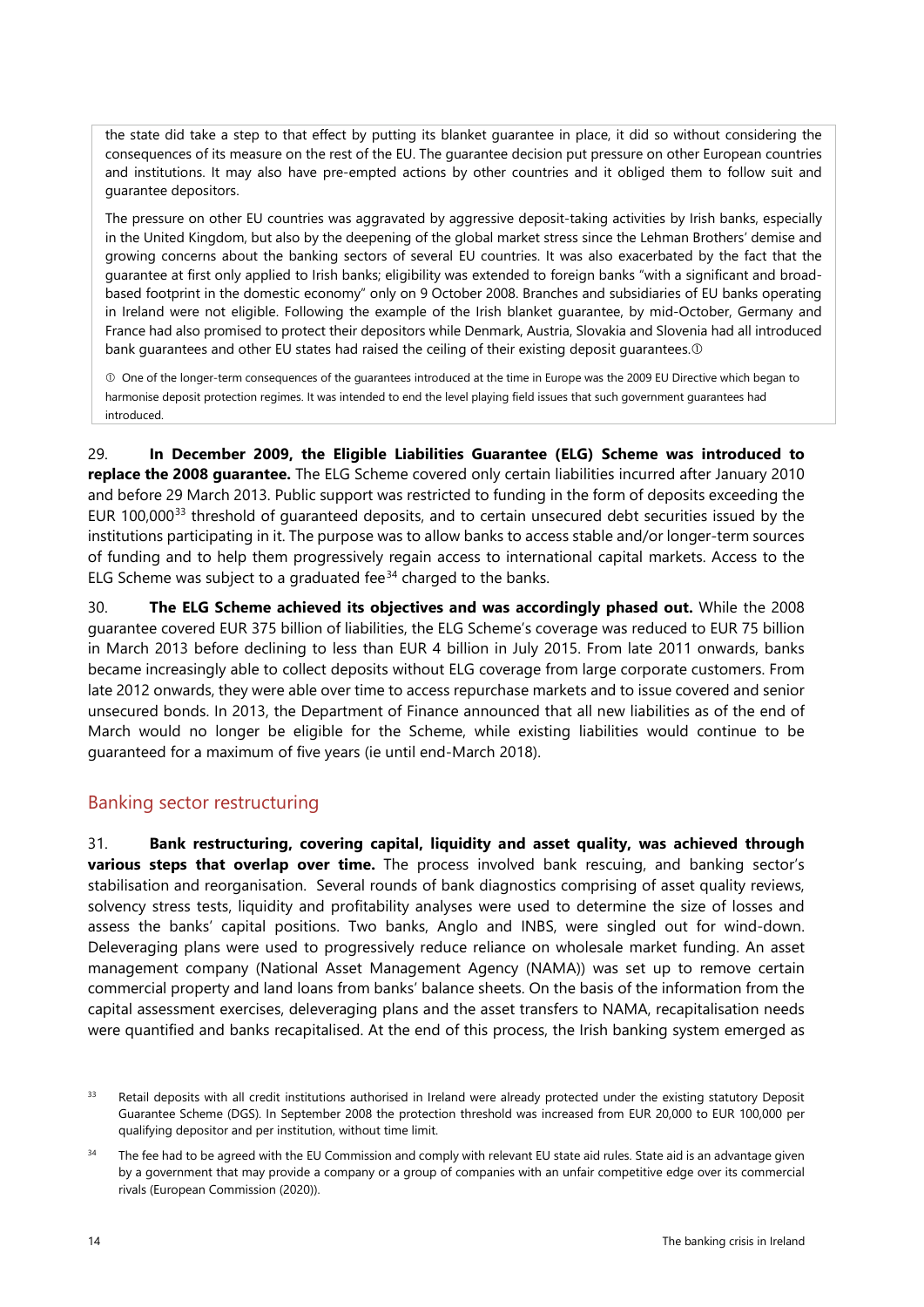smaller and more domestically/more retail-focused. The following subsections describe these steps in detail.

#### <span id="page-17-0"></span>Sizing the losses

32. **The CBFSAI had conducted regular stress test exercises prior to 2008, but had not identified major risks in the banking sector.** The CBFSAI had performed regular stress tests, usually every other year, with the last, full pre-crisis exercise undertaken in 2006 (in parallel with the IMF Article IV and FSAP reviews). However, structural weaknesses in the models and poor data used for these exercises seriously limited the validity of their results. [35](#page-17-1) The CBFSAI conducted internal stress tests again in early 2008, with a sensitivity analysis for the residential real estate market (Joint Committee (2016a)), but again, for similar reasons, no major concerns emerged.

33. **Stress tests by international agencies also failed to properly identify the asset quality issues and capital needs.** In 2006, an IMF FSAP and IMF Article IV consultation concluded (on the basis of stress tests conducted together with the central bank) that the Irish banks had sufficient capital in excess of minimum requirements to cover a range of shocks (IMF (2006a,b)). However, the stress tests were later deemed inadequate, as neither the model's assumptions nor the scenarios employed reflected the risks emerging at the time (Joint Committee (2016a)). In particular, the scenarios did not include any stress arising in the commercial property market and also assumed a "soft landing" of the economy (Joint Committee (2016a)). These exercises also relied on unverified asset quality data from banks. The OECD Economic Survey of Ireland, published in April 2008, confirmed and reinforced the belief in the health of the banking sector, based on a range of indicators and the results of its own stress testing exercises (OECD  $(2008)$ ).<sup>[36](#page-17-2)</sup>

34. **Following the introduction of the blanket guarantee, it became increasingly clear that a thorough assessment of banks' capital needs was necessary.** By September 2008, the Department of Finance had sought an independent source of information on the bank conditions, being dissatisfied with the analysis by the CBFSAI.[37](#page-17-3) With the guarantee formally binding the state to cover all banks' liabilities, reliable information on the health of the Irish banks, including the size of their future losses, became even more necessary for the Irish official sector.

35. **In late 2008, a new initiative, dubbed "Project Atlas", was launched to shed light on the true financial position of each of the banks.** As part of Project Atlas, the accounting firm PWC was tasked with delivering a series of assessments around the time the guarantee was established and shortly thereafter. This included a report on each bank's capital position against various scenarios of asset writedowns, but the assumptions adopted on impairment levels and on changes in asset values were in the end too optimistic (Joint Committee (2016a)). A separate part of Project Atlas involved an assessment of the changes in value of land and development loans, and as part of this effort another consulting company, Jones Lang LaSalle (JLL), reviewed the valuation of the underlying assets. JLL's valuation of the portfolios was more conservative and totalled about EUR 19.5 billion, which was EUR 8 billion lower than the estimates of the banks (around EUR 27.5 billion).

<span id="page-17-1"></span><sup>&</sup>lt;sup>35</sup> In its reports on Ireland, the IMF had indicated that stress tests should be conducted more frequently and that the central bank's stress testing framework should continue to be upgraded (IMF (2006a,b)) and data collections expanded (IMF (2006a)).

<span id="page-17-2"></span><sup>&</sup>lt;sup>36</sup> However, the OECD Economic Survey acknowledged model and data limitations and the risk that performances of property loans would be correlated under stress, resulting in a deterioration of the asset quality of many loans at the same time.

<span id="page-17-3"></span><sup>&</sup>lt;sup>37</sup> Information was sought from the National Treasury Management Agency (NTMA), accounting firm PWC and investment bank Merrill Lynch (Honohan (2019)). The Department of Finance also asked Morgan Stanley to conduct a review of IL&P and asked Goldman Sachs to review INBS (Joint Committee (2016a)).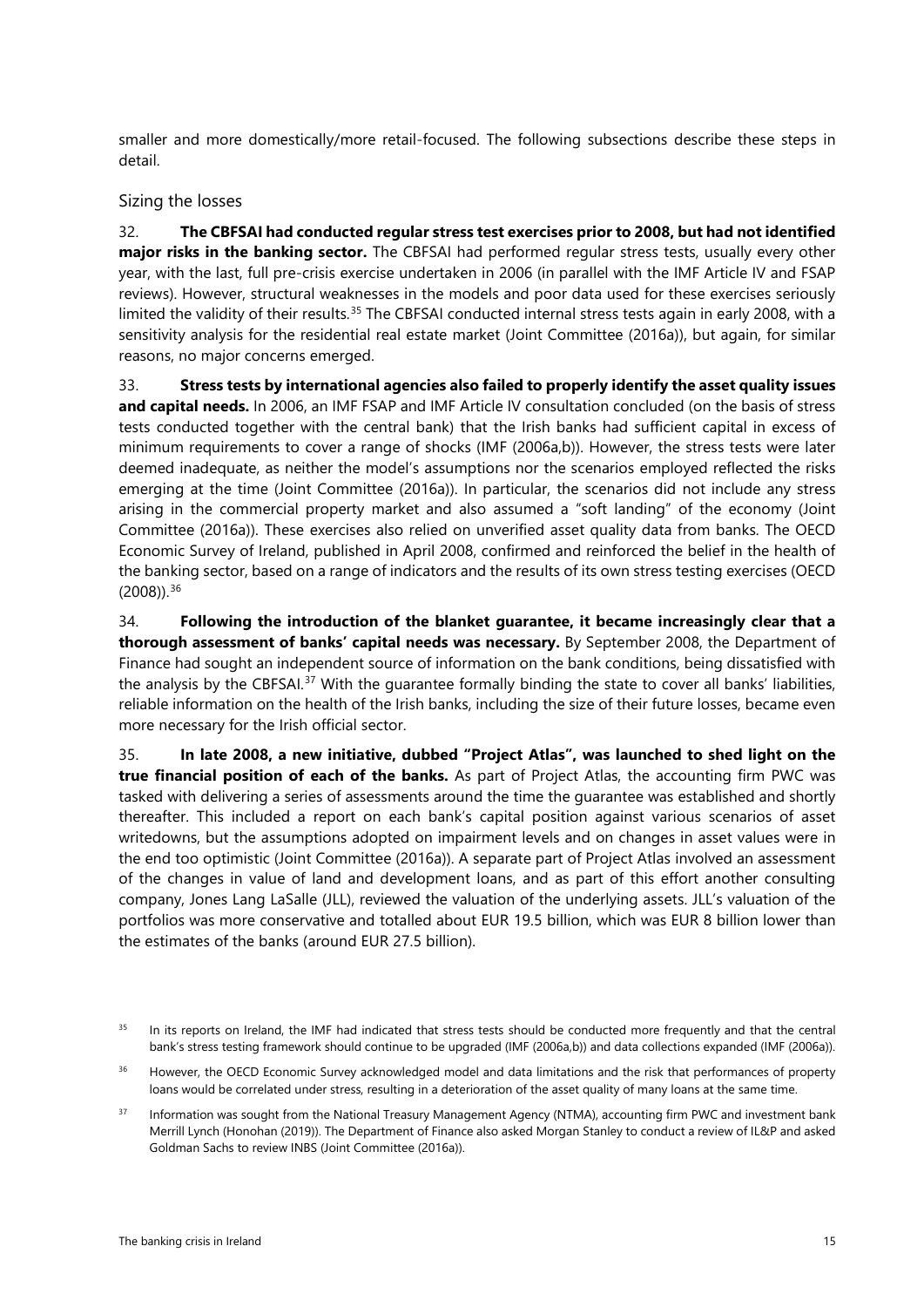36. **An initial recapitalisation plan was prepared as a result, but this proved to be inadequate.** In December 2008, the Irish government announced that it was willing to inject up to EUR 10 billion into the Irish banks. In this context, one week later it committed to inject EUR 1.5 billion into Anglo, and EUR 2 billion each into AIB and BOI (Joint Committee (2016a)) by subscribing to preference shares to be issued by those banks. Given that the assumptions made under the stress analysis were too optimistic as the crisis deepened, and because of reliance on patchy credit exposure data from the banks, these quantifications of capital needs became rapidly obsolete. At the same time, the Irish government still considered it possible for the Irish banks to rely on market sources to raise their capital buffers and therefore it tried to encourage the banks' own efforts to raise capital in this way rather than by relying on official support.<sup>[38](#page-18-0)</sup>

37. **A capital injection was undertaken in early 2009.** Confronted with deteriorating funding conditions, declining asset values and increasing NPLs, the Irish government came to the conclusion that the capital needs of both AIB and BOI were higher than anticipated. As a result, it decided to inject EUR 3.5 billion in cash into each in February 2009, against issuance of preference shares (Joint Committee (2016a)). By then, Anglo was being addressed separately, as it was to be nationalised.<sup>[39](#page-18-1)</sup> Nonetheless, the state still injected capital into Anglo during the course of 2009, in two tranches and for a total of EUR 4 billion, against the issuance of ordinary shares (Joint Committee (2016a)). [40](#page-18-2)

38. **In 2010 the central bank conducted a new round of stress tests, known as PCAR, and identified additional capital needs**. This Prudential Capital Assessment Review (PCAR), conducted in early 2010, determined additional combined capital needs of EUR 10.9 billion for AIB, BOI and EBS.<sup>41</sup> This time the banks managed to meet their capital needs mostly by raising capital in the market, by selling assets and, for BOI, through a liability management exercise (LME), which replaced preference shares by ordinary shares (Joint Committee (2016a)).

39. **Yet another capital gap emerged later in 2010 as more assets were transferred to NAMA.** The 2010 PCAR assumed that each bank would use the same discount rate on the remaining loan tranches to be transferred to NAMA as that used for the first tranche of the largest debtors. However, by the middle of the year, it became clear that higher discounts would be applied when transferring later tranches, which mostly referred to smaller debtors. In September 2010, the central bank determined that a larger capital injection was needed than had been required by PCAR earlier that year.<sup>[42](#page-18-4)</sup>

40. **The sequence of announcements about increasingly higher capital needs had a negative impact on public confidence in the domestic banking sector**. The inability to determine the Irish banks' capital needs once and for all created uncertainty and dented confidence by giving the impression that their financial positions were not well understood, and that authorities might not be well equipped to deal

<span id="page-18-0"></span><sup>&</sup>lt;sup>38</sup> For instance, in some cases public capital injections were made conditional on cost savings by the respective banks.

<span id="page-18-1"></span><sup>&</sup>lt;sup>39</sup> The Irish authorities decided to nationalise Anglo in January 2009 (the decision was approved by the European Commission one month later). Until mid-2010, the government attempted to build a new business bank out of Anglo, but when another round of sector-wide recapitalisation needs was assessed in 2010, it abandoned this plan and decided to wind down the bank [\(Honohan \(2012\)\)](https://www.bis.org/review/r120907j.pdf). INBS was effectively nationalised in August 2010.

<span id="page-18-2"></span><sup>&</sup>lt;sup>40</sup> Cash injections for AIB, EBS and BOI were made from the National Pensions Reserve Fund Commission (NPRFC) which was a statutory body established to manage the assets of the National Pension Reserve Fund (NPRF) on behalf of the Minister of Finance. By contrast, the funds to recapitalise Anglo came from the Exchequer because the government considered it unlikely that it would recover those funds since its losses were assumed to be higher (Joint Committee (2016a)).

<span id="page-18-3"></span><sup>&</sup>lt;sup>41</sup> Even if Anglo and INBS were treated separately, given that a final decision on their restructuring had not yet been taken, the CBI gave an indication of their recapitalisation needs, ie EUR 8.3 billion and EUR 2.6 billion respectively. These banks were recapitalised in March 2010 using promissory notes from the state, as explained below.

<span id="page-18-4"></span><sup>&</sup>lt;sup>42</sup> For instance, AIB needed EUR 3 billion on top of the EUR 7.4 billion of the PCAR 2010.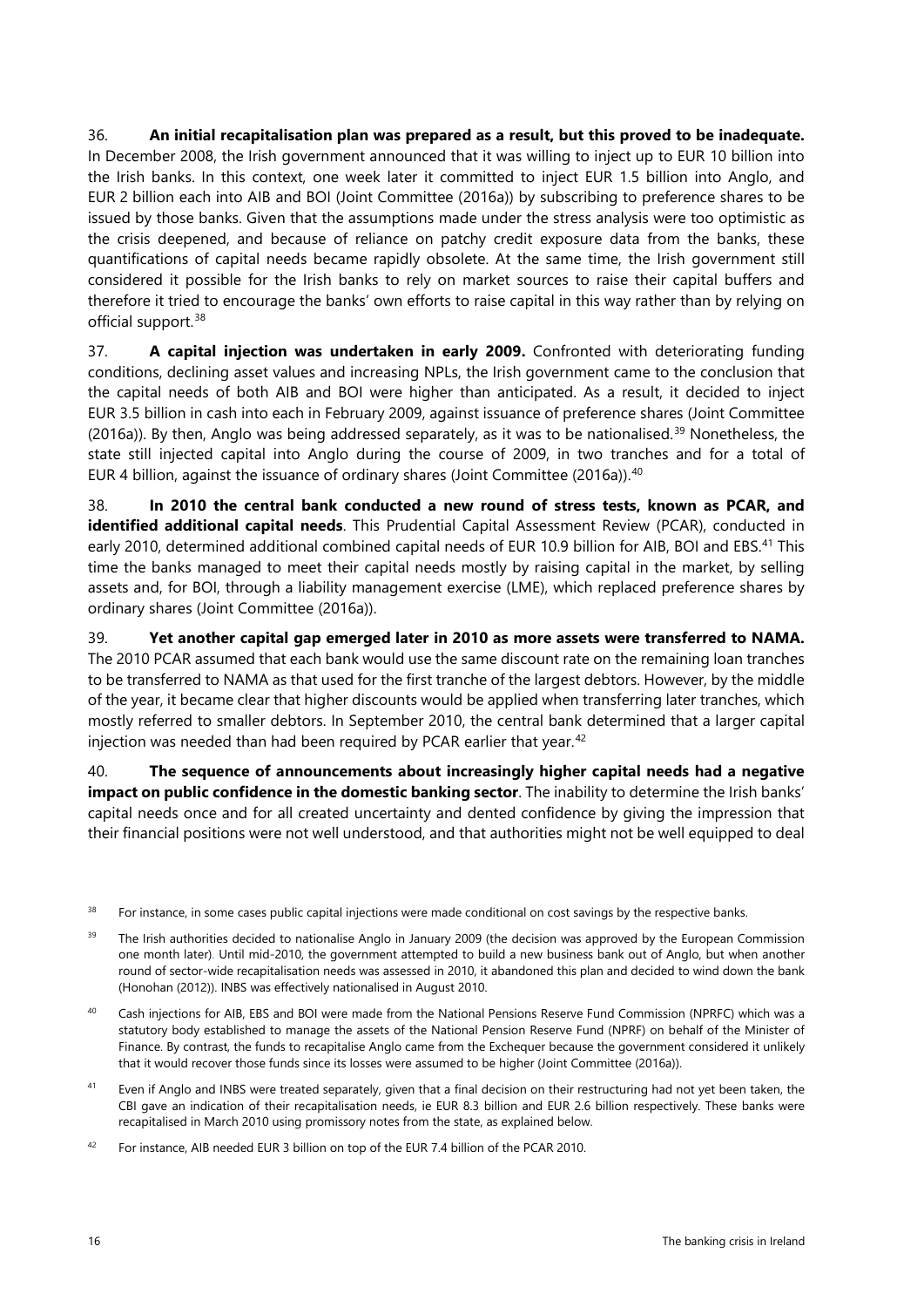with them. The repeated rounds of piecemeal recapitalisation also eroded fiscal space, before the problem could be addressed once and for all.

41. **A breakthrough came with the Financial Measures Programme concluded in March 2011, which was launched under the EU/IMF programme.** This programme was essential to provide clarity about the financial position of Irish banks and it was a significant improvement in comparison to the previous round of stress testing exercises for several reasons. First, it incorporated both a capital (PCAR 2011) and a liquidity (PLAR 2011) component. Second, both components were preceded by a loan by loan assessment exercise, performed by an external company.<sup>[43](#page-19-0)</sup> Third, the capital targets were more ambitious than in the previous year's exercise, and completion of the sale of assets to NAMA during the course of 2010 also removed a major source of uncertainty. [44](#page-19-1) Fourth and importantly, an additional capital cushion was imposed on top of recapitalisation needs based on the stress testing exercise. This was introduced as an extra layer of resilience, in the event that large losses were to materialise beyond the stress horizon, ie after 2013. Fifth, the authorities also clearly explained the methodology and the outcome of the exercise in order to remove market uncertainty and restore confidence (Central Bank of Ireland (2011)).<sup>[45](#page-19-2)</sup> Finally, transparency about the external company and its role in conducting the PCAR, as well as its international reputation, were also expected to increase the exercise's credibility. In total, the PCAR increased the capital needs by an additional EUR 24 billion broken down into EUR 18.7 billion from the stress test, and EUR 5.3 billion as an additional cushion (see Table 1).<sup>[46](#page-19-3)</sup>

42. **The capital assessment under the 2011 PCAR exercise finalised the recapitalisation efforts.** As macroeconomic conditions did not worsen beyond those assumed in the stress scenario of the 2011 PCAR, additional recapitalisation needs did not exceed the levels derived from the scenario's assumptions. The EUR 24 billion capital gap was lower than the EUR 35 billion earmarked for recapitalising Irish banks in the EU-IMF Programme. However, other measures significantly reduced the fiscal cost of a recapitalisation of the banks. In particular, the banks sold assets (as part of their deleveraging plans, discussed later) and also conducted liability management exercises (LMEs) on their subordinated debt.

43. **The LMEs conducted in 2011 and 2010 were an early form of burden-sharing with the banks' creditors.** Under the terms of the LMEs, each bank bought back its own subordinated debt from investors at a price lower than par value. In this way, the banks raised EUR 5.2 billion of the PCAR recapitalisation requirements in 2011 and reduced the need for public resources by that amount (Joint Committee (2016a)). Prior to that, and up to February 2011, the Irish banks had already managed to raise EUR 10.3 billion via LMEs (Joint Committee (2016a)).[47](#page-19-4)

- <span id="page-19-0"></span>43 Black Rock Solutions calculated expected losses, both for three years and over the lifetime of the asset, and under a baseline and an adverse scenario. The central bank then modelled the impact of these losses on the banks' balance sheet and profit and loss account, and by combining the two, it could derive an assessment of the capital needs for each bank. Only the goingconcern banks were covered in the exercise: AIB/EBS, BOI, and IL&P.
- <span id="page-19-1"></span><sup>44</sup> The 2011 PCAR required a minimum CET1 ratio of 10.5% under the baseline scenario, and 6% under the stress scenario. In earlier exercises, the corresponding CET1 ratios had been 8% and 4% respectively. These tighter requirements were in line with those used in an EU-wide exercise that was also taking place in 2011, and which was coordinated by the European Banking Authority.
- <span id="page-19-2"></span><sup>45</sup> The CBI issued a special report in 2012, to monitor the performance of the banks in the 2011 exercise. Overall, the findings in the 2012 report corroborated the PCAR results as, in terms of capital positions, the banks were in an intermediate situation between the baseline and the stress scenarios. This development helped to put an end to the sequence of new capital gap and recapitalisation assessments (Central Bank of Ireland (2012)).
- <span id="page-19-3"></span><sup>46</sup> On 31 March 2011, the day of the announcement of the results of the Financial Measures Programme, share trading in the domestic banks was temporarily suspended to avoid the possibility of a negative market response (see Euronext (2011a,b) for more details).
- <span id="page-19-4"></span>In the case of the going-concern banks, these offers were voluntary where investors were invited to participate. However, in the case of LMEs undertaken by the gone-concern banks (which took place in 2009 and 2010 and to a very small extent in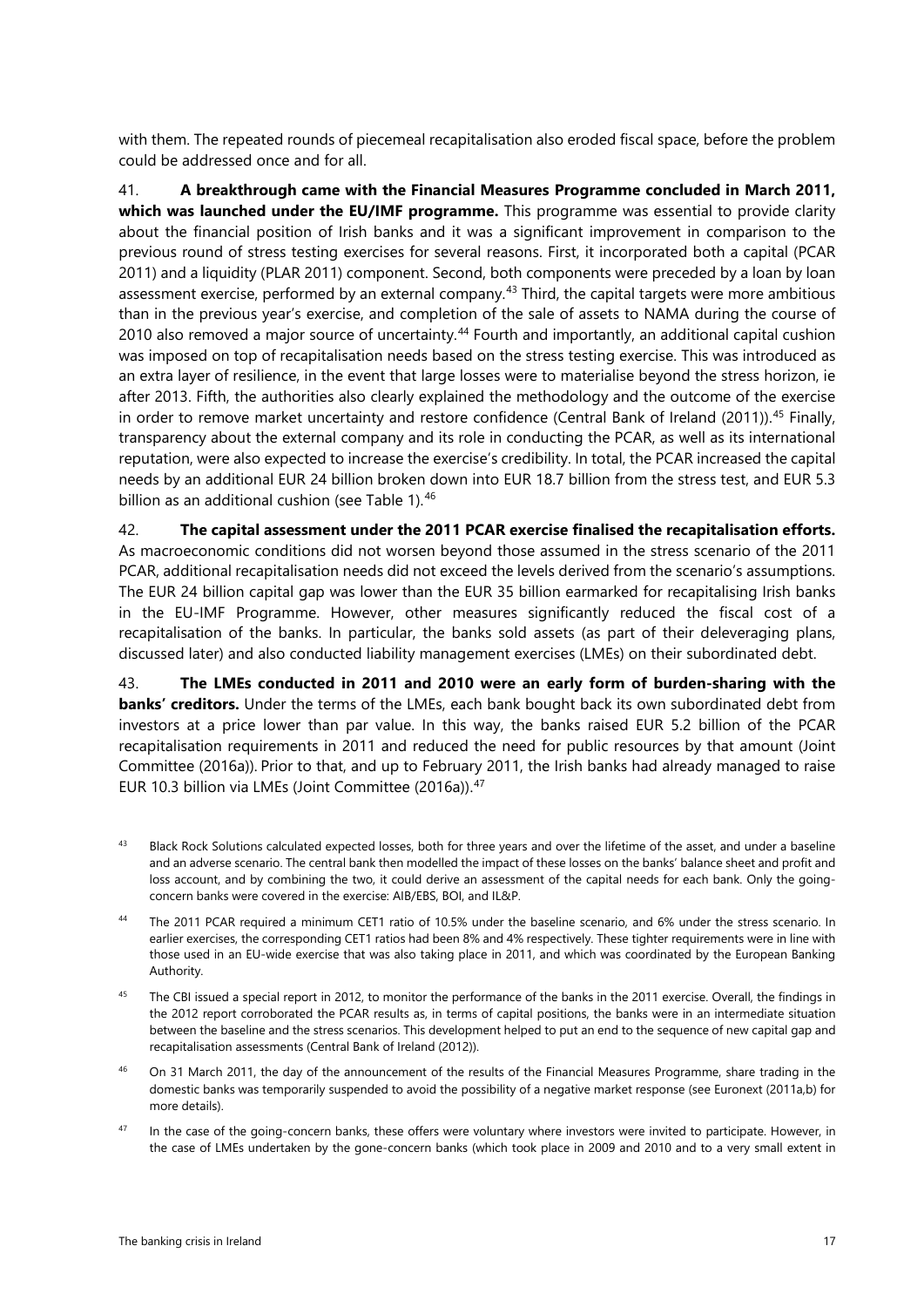| Public and market-based recapitalisations of the domestic banks <sup>*</sup> |         |            | Table 1 |            |       |
|------------------------------------------------------------------------------|---------|------------|---------|------------|-------|
| EUR bn                                                                       | AIB/EBS | <b>BOI</b> | IL&P    | Anglo/INBS | Total |
| Pre-PCAR 2011                                                                |         |            |         |            |       |
| LMEs (market)                                                                | 3.35    | 2.47       |         | 4.09       | 9.91  |
| Preference shares (NPRF)**                                                   | 3.50    | 3.50       |         | -          | 7.00  |
| Promissory notes (Exchequer)                                                 | 0.25    |            |         | 30.60      | 30.85 |
| Special investment shares<br>(Exchequer)***                                  | 0.63    |            |         | 0.1        | 0.73  |
| Ordinary shares (Exchequer)                                                  |         |            |         | 4.0        | 4.00  |
| Ordinary shares (NPRF)                                                       | 3.70    |            |         |            | 3.70  |
| Subtotal                                                                     | 11.43   | 5.97       |         | 38.79      | 56.19 |
| <b>PCAR 2011</b>                                                             |         |            |         |            |       |
| Equity-raising (market)****                                                  |         | 2.30       |         |            | 2.30  |
| LMEs/other (market)                                                          | 2.10    | 1.70       | 1.30    |            | 5.10  |
| Ordinary shares (Exchequer)                                                  |         |            | 2.30    |            | 2.30  |
| Ordinary shares (NPRF)                                                       | 5.00    |            | -       |            | 5.00  |
| Other (Exchequer & NPRF)*****                                                | 6.10    | 0.20       | —       |            | 6.30  |
|                                                                              |         |            |         |            |       |
| Contingent capital notes (Exchequer)                                         | 1.60    | 1.00       | 0.40    |            | 3.00  |
| Subtotal                                                                     | 14.80   | 5.20       | 4.00    |            | 24.00 |
| Total                                                                        | 26.23   | 11.17      | 4.00    | 38.79      | 80.19 |

\* Position as at 2012. Excludes asset/business line disposals by banks, while figures are subject to rounding.

\*\* Approximately EUR 1.6 billion of preference shares in BOI were converted into ordinary shares in 2010. The state also received EUR 500 million from the warrants relating to BOI's preference shares which are excluded from this table.

\*\*\* Special investment shares were holdings that would be converted into ordinary shares should EBS and/or INBS be converted to a limited company. In the case of EBS this occurred on 1 July 2011, when EBS was demutualised and acquired by AIB.

\*\*\*\* Includes debt for equity swaps.

\*\*\*\*\* Made by the Exchequer (EUR 2.30 billion) and the NPRF (EUR 3.80 billion). BOI figure represents net cost to the state following sale of shares to private investors.

Source: Authors' estimates based on data presented in Central Bank of Ireland (2012), Joint Committee (2016d, pp 33–36) and Office of the Comptroller and Auditor General (2012). The description of special investment shares is that provided in EBS (2013).

44. **The bank recapitalisation conducted in 2011 also made use of contingent capital instruments.** Contingent convertible capital instruments, known as CoCos, rose to prominence from 2009 onwards in the context of the policy response to the GFC, as the official sector revised both the minimum levels and the composition of banks' regulatory capital.<sup>[48](#page-20-0)</sup> Authorities recognised as qualifying for regulatory capital purposes capital instruments that would be fully loss-absorbing in the event of significant losses that depleted capital levels to a specified threshold, but which would behave like fixed

2011), the offerings were more forced as investors would have received nothing if they did not participate in these schemes. In the main, LMEs focused on subordinated debt, with LMEs of senior debt (INBS) and of residential-backed securitisations (BOI) carried out to a lesser extent (see Table 1).

<span id="page-20-0"></span>See IMF (2011a) for a discussion of key design features and Murphy et al (2012) for a discussion of the use of CoCos following the GFC.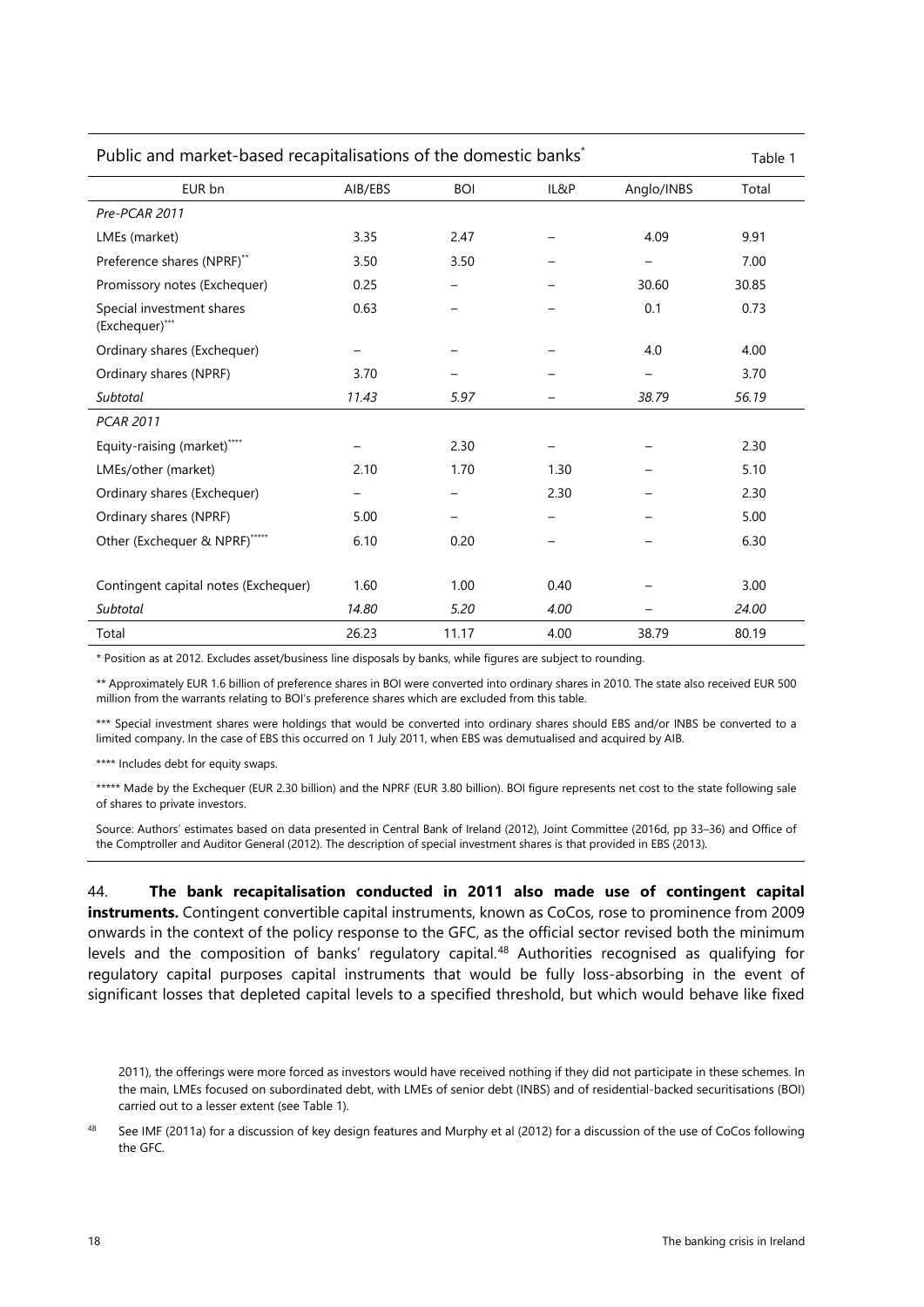income instruments rather than equity as long as the bank's capital exceeded that threshold. CoCos were used to recapitalise the Irish banks following the PCAR of 2011 (see Table 1). [49](#page-21-1)

#### <span id="page-21-0"></span>Reorganising the banking sector

45. **Recapitalisation was complemented by an effort to reorganise the banking sector.** While Anglo had been nationalised in January 2009, the separation between viable and non-viable banks was only effective in October 2009, when all the six major banks were asked to submit a three-year business and recovery plan (Joint Committee (2016a)). Accordingly, it became increasingly clear that neither Anglo nor INBS was viable. For the other banks, possible mergers were considered, but their implementation took time, as the economic environment continued to deteriorate and capital needs increased during the successive stress tests.

46. **The decision to designate Anglo and INBS as non-viable took time.** Up to the middle of 2010, there were still efforts to keep these two banks afloat, until a final decision on their future could be taken.<sup>[50](#page-21-2)</sup> As late as 2010, capital injections into the two banks were made in order to retain their eligibility for ELA (see subsection on liquidity for more details).

47. **Because of increasing uncertainty about their viability, Anglo and INBS were recapitalised in a different way, with promissory notes.** The recapitalisation of Anglo and INBS from 2010 did not rely on cash injections, but on promissory notes (PNs). [51](#page-21-3) These were state-issued debt instruments, which were not issued into the market and not listed, making them non-marketable. They also had long maturities, out to 2031, and a relatively high coupon to at least partly compensate for this.<sup>[52](#page-21-4)</sup> However, they met the CBFSAI eligibility requirements for regulatory capital. Because of their non-marketability, PNs did not qualify for regular monetary policy operations at the ECB. Instead, they could only be used to raise cash in the CBI's ELA operations. The amount of PNs needed for Anglo and INBS was increased several times during 2010, as the transfers to NAMA were being completed and the size of the final haircuts, and therefore the banks' losses, became known. Altogether, the value of PNs issued by the state to support Anglo and INBS reached EUR 30.6 billion by the end of 2010 (Joint Committee (2016a)).<sup>[53](#page-21-5)</sup>

- <span id="page-21-1"></span>49 These were subordinated tier 2 capital instruments issued at par and maturing in 2016 (five-year maturity). These instruments paid an annual coupon of 10% and a potential step-up to a maximum of 18% on the sale to a third party, which would convert to equity if a bank's CET1 ratio fell below 8.25% (Central Bank of Ireland (2012)).
- <span id="page-21-2"></span><sup>50</sup> In addition to having the more problematic loan portfolios, by 2010 the reputation of both banks was tarnished as there were ongoing fraud investigations into loans from Anglo to its chairman, which were concealed from its annual accounts and which involved INBS. There was also a window-dressing issue relating to large transfers made into Anglo through IL&P's life assurance arm, with the sole goal of improving the financial position of Anglo in its published accounts.
- <span id="page-21-3"></span><sup>51</sup> The selection of PNs as the appropriate instrument to recapitalise the two gone-concern banks came about over the course of 2010, conditional on State Aid approval by the European Commission. As an illustration of how State Aid restrictions affected the decisions on the nationalisation of Anglo and INBS, see EU Commission (2011). In the interim, IFSRA provided some derogations from normal capital requirements. For instance, for INBS, IFSRA approved the reduction of minimum total capital requirement ratios from 11% to 8%, as well as the reduction of the risk weights attached to certain loan types related to the real estate sector. The use of PNs, in combination with other capital instruments, was already envisaged in March 2010, but was finalised in the course of 2010 (European Commission (2010)). For further discussion on the structure of the PNs, see Whelan (2012).
- <span id="page-21-4"></span><sup>52</sup> The PN had a 20-year payment schedule and would pay out at an annual interest rate of around 8%.
- <span id="page-21-5"></span><sup>53</sup> The rate of interest on the PNs was set by reference to the prevailing government bond yields at the time the PN tranche was issued. In total, four PN tranches were issued between 31 March 2010 and December 2010. Because government yields were increasing over the period, each tranche was issued with a higher interest rate than the previous tranche. Following the final PN increase in December 2010, a 12-month principal and interest holiday was inserted into its terms. As a result, the weighted average interest of the PNs increased to 8.2% (from 5.8% in the absence of the payment holiday). Principal and interest cash flows on the PNs were 10% of the final amount (EUR 3.06 billion until 2023), where the total cost of the PNs including the principal amount and interest was estimated to be EUR 47.4 billion over their lifetime (Department of Finance (2011)).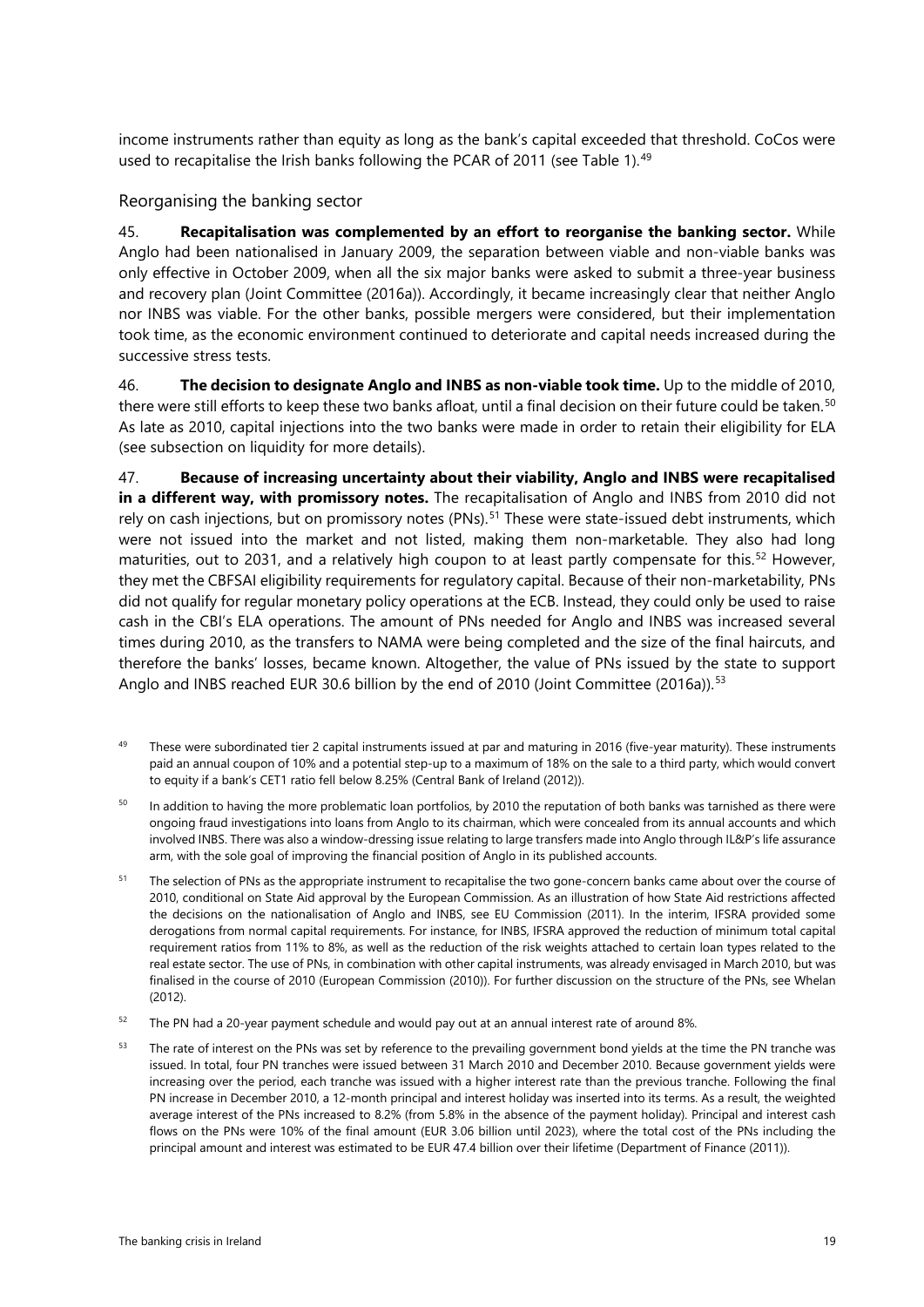48. **The Irish authorities' objective was to downsize the domestic banks and make them more domestically focused.** In March 2011, the government announced its strategy for restructuring the banking sector. It decided to merge AIB and EBS. As a result, three banks would remain in the Irish banking sector: two so-called "pillar banks", AIB/EBS and BOI, and one smaller bank, IL&P.<sup>[54](#page-22-0)</sup> The decision to have three domestic banks stemmed from two motivations. The first was to strike a balance between retaining some level of bank competition – and therefore having three rather than two banks – and the recognition that the domestic banking sector was not large enough to support more than two relatively big banks, implying that the third bank would have to be smaller. Foreign banks were already exiting the Irish market so would not be a source of competition. A smaller banking sector, as a proportion of GDP, would also make it possible for the state to support the Irish banks, in the event that future banking problems should make that necessary. The second motivation was that more than half of Permanent TSB's mortgage book consisted of loss-making tracker mortgages and if its resolution had been pursued, losses would have been recognised with this cost falling on the state (Joint Committee (2016c)).

49. **This strategy also featured the implementation of a deleveraging programme to scale back the domestic banks' operations and thus enhance their viability.** Divesting and running off assets not intrinsically linked to the core business activities was prioritised.<sup>[55](#page-22-1)</sup> This reflected the concern that any additional capital injections from the state for such assets would further increase the sovereign's burden and may not have been feasible. The decision by the Irish authorities had far-reaching implications. Essentially, prioritising the downsizing of the banks and refocusing them on the financing of less profitable but more stable domestic activities<sup>[56](#page-22-2)</sup> reflected the fact that their role was essential to the economy, whereas their holding of higher-yielding non-core and (often) foreign assets was not.<sup>[57](#page-22-3)</sup>

50. **A system-wide loan-to-deposit ratio was established to guide this deleveraging process.** The PLAR, which was part of the 2011 PCAR, included a "loan-to-deposit" (LDR) target whereby the goingconcern banks had to achieve a ratio of 122.5% by 2013, under the assumption of no deposit growth.[58](#page-22-4) This required deleveraging corresponding to just under 45% of GDP (or EUR 70.2 billion), to be achieved through a combination of asset sales and portfolio run-off.<sup>[59](#page-22-5)</sup>

#### 51. **This approach was not without risks, as sales depended on market conditions and the process would concentrate banks' operations on less profitable Irish assets.** Market conditions would

- <span id="page-22-0"></span><sup>54</sup> In the context of the Programme, it was also decided that Anglo's and INBS' deposits would be transferred to AIB and IL&P respectively (Joint Committee (2016a)). IL&P eventually became Permanent TSB in July 2013.
- <span id="page-22-1"></span><sup>55</sup> Adjusting the funding profile of the domestic banks was not likely to bring significant benefits, as Irish banks were not major players in international wholesale markets and raising deposit funding in a crowded domestic market was not practical.
- <span id="page-22-2"></span><sup>56</sup> The CBI developed guidance for the banks in their non-core asset determination. When splitting their books, banks were to focus on (i) the importance of the assets to the Irish economy (serving the needs of the Irish public, supporting competition); (ii) creating clean banks (improved asset quality and profitability); and (iii) limited execution constraints (capital costs of disposals, legal and operational considerations) (Department of Finance (2011)). Foreign asset holdings did not automatically receive a non-core determination; BOI, for example, retained its fully deposit-funded activities in the United Kingdom and also its joint venture with the UK Post Office as these were deemed to be "core" to the operation of the bank.
- <span id="page-22-3"></span><sup>57</sup> Overall, assets of the domestic banking system were reduced by EUR 131 billion (from EUR 588 billion) between 2008 and 2010 (Department of Finance (2011)). There was also active local retrenchment, with disposals of profitable stakes or wholly owned subsidiaries. For example, BOI sold its asset management operation, while AIB divested M&T bank and its Polish subsidiary. All of these disposals were driven by the objective of bolstering individual capital positions. In addition, Anglo and INBS were both formally in managed wind-down.
- <span id="page-22-4"></span><sup>58</sup> Funding plans were requested from the banks and were reviewed over a three-year period to establish credible deleveraging plans (with agreed six-monthly targets). These aimed to increase the sustainability of the banks' funding by reducing their reliance on short-term wholesale and central bank funding. The LDR calculation assumed no deposit growth as against end-2010 numbers.
- <span id="page-22-5"></span><sup>59</sup> 2010 LDR levels for the four going-concern banks stood at 180% (Department of Finance (2011)).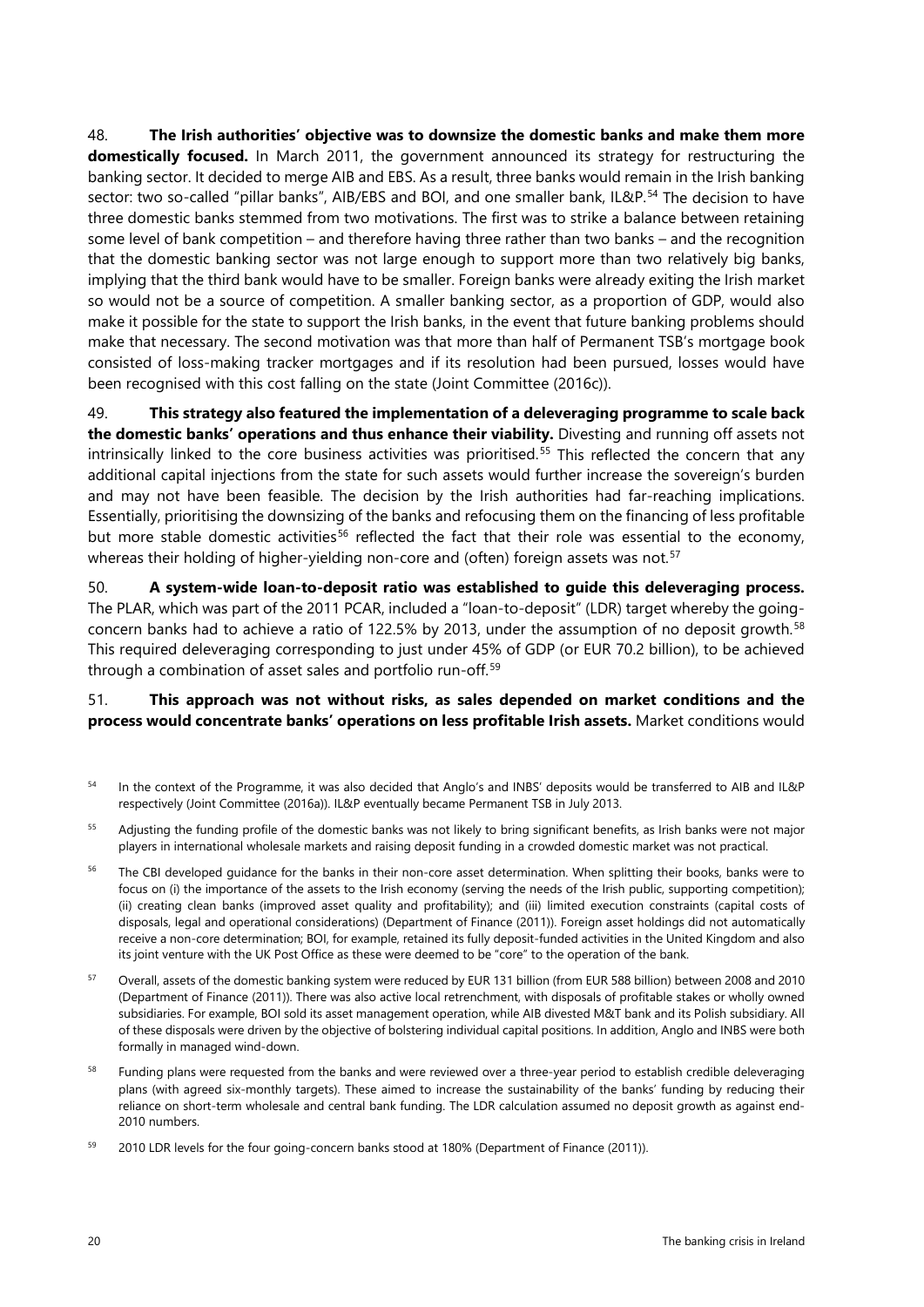have an impact both on the risk appetite of potential acquirers and on the price of the assets they would buy. However, third-party consultancies assisted the banks with asset valuations. There was also a concern that the deleveraging process could remove the more profitable foreign assets from the banks' books, therefore reducing their long-term overall profitability. However, in the absence of a long-term solution to funding for these assets, there was no alternative other than to divest in order to downsize.

52. **The sale of some the banks' higher-yielding assets initially allowed them to meet their targets, but the downsides associated with the LDR metric led to its replacement in 2012.** The banks achieved a significant portion of their overall targets by 2011, by selling highly profitable foreign assets and through core book "run-off".<sup>[60](#page-23-0)</sup> However, there was an increasing awareness that the pace of sales was <sub>.</sub> unlikely to continue, as the domestic banks were running out of highly profitable assets to sell. From 2010 onwards, they were also not alone in downsizing their balance sheets, since other European banks had started to deleverage. There was an additional concern that the LDR targets were obliging the domestic banks to compete and offer higher interest rates to attract deposits, further weakening bank income (IMF  $(2012a)$ ).<sup>[61](#page-23-1)</sup> The LDR as a target was therefore abandoned by mid-2012 and replaced with a net stable funding requirement for core assets and by nominal targets for banks' non-core asset sales, and which took account of asset run-off (IMF (2012b)).

53. **The EU/IMF Programme built on and enhanced the choices made for reorganising the banking sector up to then.** In the context of the Programme negotiations, and building on the analysis of merger options for the Irish banks that had started in late 2009, the strategy for reorganising the Irish banking sector was reinforced. With the completion of the recapitalisation plans following the PCAR of 2011, three banks (AIB/EBS, BOI and IL&P) were expected to be going concerns. The strategy also included the decision to wind down Anglo and INBS and to merge them into a new entity (IMF (2011b)).<sup>[62](#page-23-2)</sup> This merged entity became the Irish Bank Resolution Corporation (IBRC).<sup>[63](#page-23-3)</sup>

<span id="page-23-0"></span> $60$  "Run-off" is where repayments by customers exceed new lending, where in the case of the bank's core books, this was seen as a factor potentially constraining new lending to the domestic economy at the time (IMF (2012a) and Office of the Comptroller and Auditor General (2012)).

<span id="page-23-1"></span>Other concerns related to the fact that under the metric, any deleveraging gains by the banks could be offset by deposit outflows. Furthermore, to comply with the metric, banks had incentives to retain liquidity rather than extend new credit, but no incentive to seek term wholesale funding because this implied that their deposit base would represent a lower proportion of their balance sheet. In addition, the metric did not fully capture the UK deposit gathering operations of Irish banks. At the time, UK authorities had imposed a "trapped liquidity" requirement whereby deposits raised in the United Kingdom by the domestic banks had to be matched by gilt holdings. In effect, this meant that any increase in deposits raised in the United Kingdom could not benefit their LDR ratios.

<span id="page-23-2"></span> $62$  In the European Union, bank restructuring using public funds is subject to the approval of the Competition Directorate of the European Commission, to ensure consistency with the EU State Aid regulations. A plan for the merger of Anglo and INBS and how the two institutions would be wound down was submitted to the European Commission in January 2011.

<span id="page-23-3"></span> $63$  See Box 4 on how the Department of Finance managed public ownership of the banks.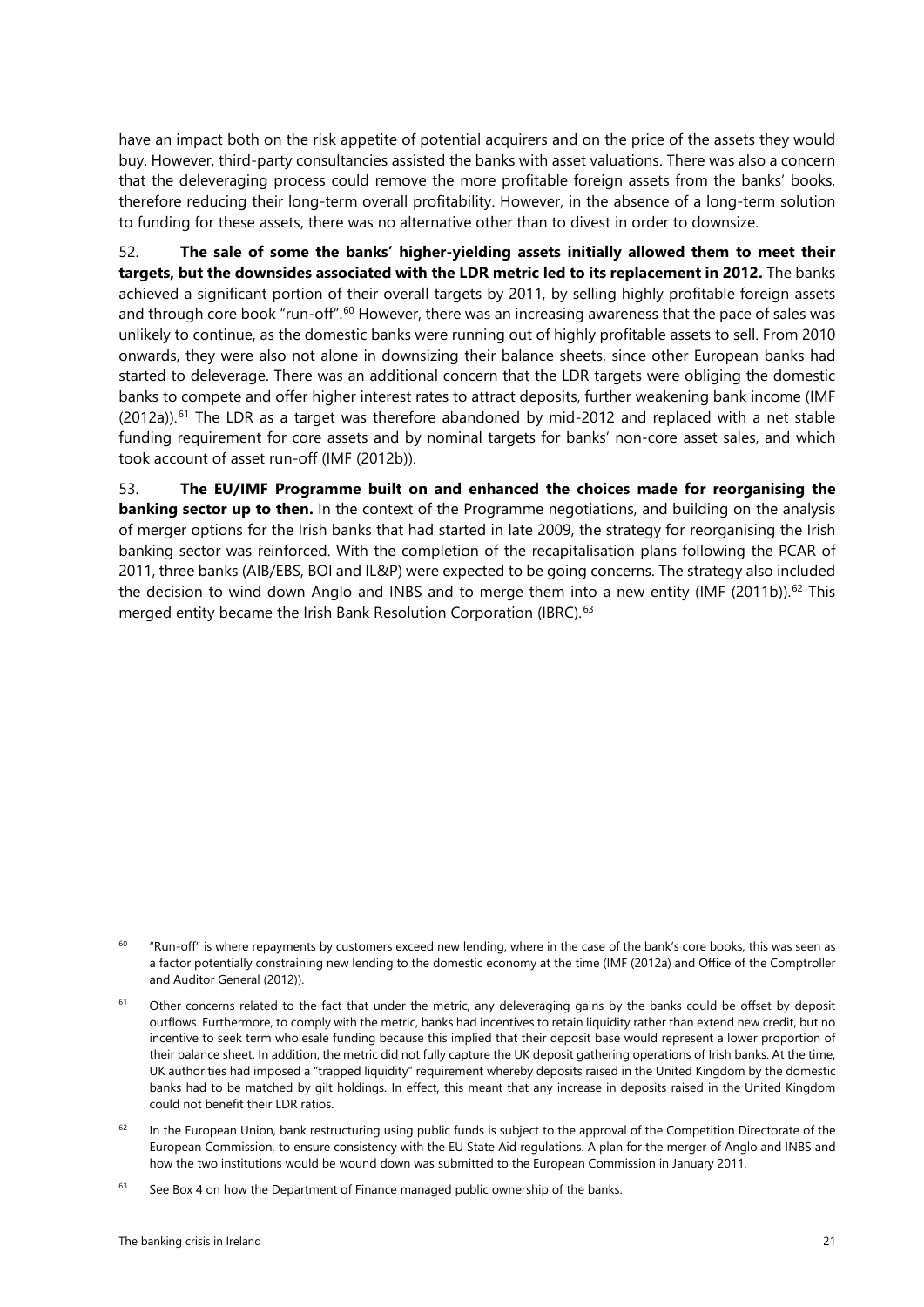#### The EU/IMF Programme – the banking sector

The Irish government requested external financial support in November 2010, and shortly afterwards it agreed to a EUR 85 billion financial support programme, provided by members of the European Union (represented by the European Commission and the European Central Bank) and the International Monetary Fund. The Programme was designed to last three years. It was funded through a combination of sources. External support amounted to approximately EUR 67.5 billion, and of this, EUR 22.5 billion was provided by the IMF's Extended Fund Facility, and EUR 45 billion by European lenders. Of the latter, EUR 22.5 billion was from the European Commission's European Financial Stabilisation Mechanism. The other half (EUR 22.5 billion) came in the form of bilateral loans (with, in particular, EUR 3.8 billion from the United Kingdom, EUR 400 million from Denmark, and EUR 600 million from Sweden), and from the European Financial Stability Facility. Ireland contributed EUR 17.5 billion to the Programme, with EUR 12.5 billion coming from the National Pensions Reserve Fund and EUR 5 billion from accumulated Exchequer cash balances (Central Bank of [Ireland \(2011](https://www.centralbank.ie/docs/default-source/publications/financial-measures-programme/the-financial-measures-programme-report.pdf?sfvrsn=2))). The IMF contribution to the Programme corresponded to 2,321.9% of Ireland's quota in the Fund [\(IMF \(2010\)](http://www.imf.org/external/pubs/ft/scr/2010/cr10366.pdf)).

Several factors made external support essential for Ireland in 2010. The fiscal situation had worsened and the Irish sovereign lost its access to the market. In addition, the pending expiry of the blanket guarantee and the associated funding cliff (see the liquidity section for further discussion) had again increased market uncertainty. This contributed to liquidity outflows from the domestic banks. As a result, the domestic banks had become increasingly reliant on ECB funding during the preceding two years, making Ireland a significant user of ECB resources, and well in excess of its capital contribution to the ECB. The commencement of a similar programme for Greece, in May 2010, also provided a template for EU and IMF cooperation in joint programmes for EU countries.

The Irish authorities agreed to significantly downsize and reorganise the banking sector, with a strong domestic and retail focus. To this end, the wind-down of Anglo and INBS, the use of more conservative and forwardlooking capital assessments for the remaining banks and the corresponding recapitalisations, and a prudential liquidity review (PLAR) to reduce reliance on short-term wholesale and central bank funding were key components of the Programme. Nevertheless, because these elements could have led to a higher use of public sector resources, the strategy for the banking sector in the EU/IMF Programme needed to strike the balance between adequate bank recapitalisation and public debt sustainability.

The measures included in the Programme enhanced and improved the actions taken by the Irish government up to then. However, the involvement of the external partners and the availability of external financing accelerated decision-making, provided Ireland with international credibility, and gave it sufficient room to implement these decisions. This contrasted with the initial Irish approach, when hesitations and conflicting objectives (minimising the use of limited public sector resources versus sufficiently large and convincing interventions) had led to bank recapitalisation measures and wind-down decisions that were not always sufficiently decisive. Transparency was also enhanced under the Programme, with detailed bank by bank disclosure under the Financial Measures Programme.

The EU/IMF Programme ended in December 2013, @ in accordance with its three-year lifespan. Somewhat controversially at the time, Ireland decided not to seek any form of backup arrangement from its lenders, such as a precautionary credit line, on the back of a strong fiscal position and improving macroeconomic conditions towards the end of the Programme. Although this decision was questioned by some at the time as it could have been risky, in the end Ireland did not need further recourse to external support. Ireland also reduced its debt servicing costs under the Programme through accelerating repayments and repaying the more expensive tranches first. As a result, Ireland's debt management agency, the NTMA, completed the repayments of the IMF loan facility and some bilateral loans in 2017 (ahead of the official deadline of 2021 to 2023), leaving other, less expensive repayments for later.<sup>3</sup>

 The combined interest rate across the different funding lines in the Programme was calculated to be around 5.8 percent per annum for a 7.5 year loan [\(Lane, 2011\)](https://www.tcd.ie/triss/assets/PDFs/iiis/iiisdp356.pdf), but the rate for the European component was reduced later on, in line with similar adjustments made for Greece (Honohan (2019)).  $\oslash$  Because of the formation of a new government in Ireland, the programme's start was delayed until early 2011, and the first two reviews conducted together in May 2011.  $\circledast$  By the time Ireland had repaid in full both the IMF and the bilateral loans to Sweden and Denmark (ie December 2017), the Programme financing repayment still outstanding was composed of EUR 22.5 billion to the European Financial Stabilisation Mechanism, EUR 18.4 billion to the European Financial Stability Facility and GBP 3.2 billion to the United Kingdom (NTMA ([2017\)](https://www.ntma.ie/news/ntma-completes-further-5-5-billion-early-repayment-of-eu-imf-programme-loans)).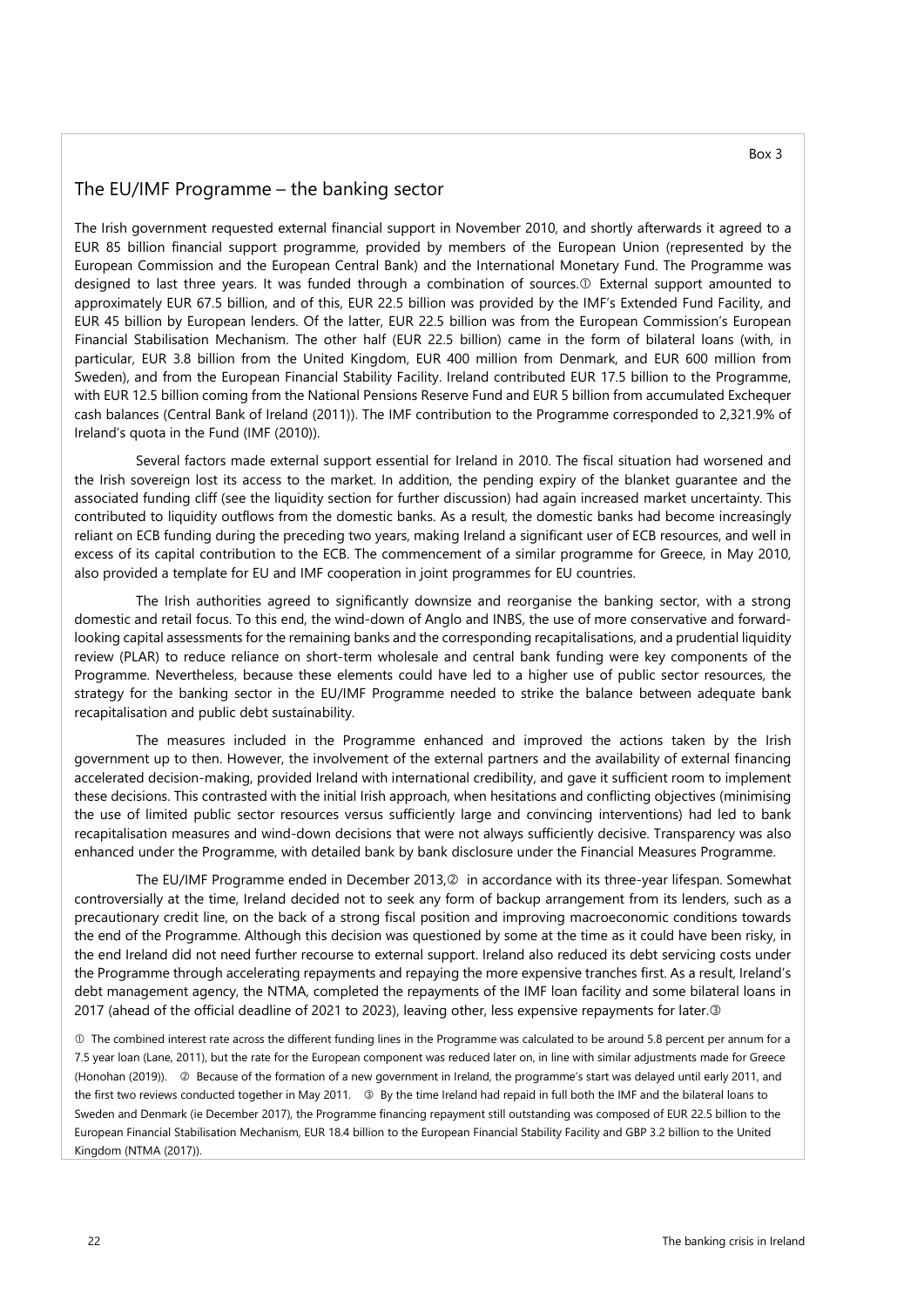#### <span id="page-25-0"></span>NAMA loan clean-up

54. **In 2009, it was recommended that the Minister of Finance establish an asset management company for commercial real estate assets.** In February 2009, the Minister commissioned a report to study and assess the range of options available for resolving loan impairments and improving the capital adequacy of the banks. In April 2009, the "Bacon Report" was published. It recommended the establishment of an off-balance sheet asset management company to facilitate the acquisition and central management of commercial real estate assets. [64](#page-25-1) The report suggested that such a structure would help to break the bank/developer link and would also put a floor under the losses and allow the banks to take them upfront (Bacon (2009)). Furthermore, through a central structure workout specialists, who were not always available in sufficient numbers within the banks, could be dedicated to work through complex commercial real estate loans and programmes, [65](#page-25-2) bringing economies of scale (Cerruti and Neyens (2016) and Bacon (2009)). [66](#page-25-3)

55. **Created by legislation, NAMA, an AMC, was established in November 2009.** Its primary objective was to protect or even enhance the value of property development loans and maximise the state's return (NAMA (2010a)). In practice, NAMA essentially replaced the participating banks in their rights; it controlled the relationship with the borrower and all associated decision-making and receipt of income from these loans. Being an agency partly owned by the state, NAMA also had a secondary objective, which was to make a positive a contribution to society through the provision of social housing and by developing properties for investment.

56. **To be considered outside of Irish government finances, NAMA was established as a 51% privately owned entity – with the state owning the remaining minority stake.** Being mainly a privately owned entity<sup>[67](#page-25-4)</sup> fulfilled one of the EU-wide requirements for AMCs to be considered outside the Irish government sector.<sup>[68](#page-25-5)</sup> This avoided having to add NAMA's liabilities to the state's public debt, though the liabilities were a contingent liability of the state. In practical terms, the annual return to private investors was restricted to the sovereign 10-year bond yield prevailing at the time the dividend was declared. If NAMA's performance objectives were met and the equity stake repaid to the private investors, a further

- <span id="page-25-1"></span><sup>64</sup> The Bacon Report also examined the merits of asset protection schemes, which were being used internationally at the time. The general view in the report is that such schemes would have provided little comfort to creditors as these programmes avoid upfront payments and initial writedowns of the assets. Such arrangements would also have increased the contingent liabilities of the State, which would not have been viewed favourably given the risks associated with property-related assets whose valuation was extremely uncertain. An additional concern was that this would further "entwine the sovereign rating with Irish banks capital adequacy problems" (Bacon (2009), p 4).
- <span id="page-25-2"></span><sup>65</sup> Against a backdrop of declining demand for property specialists following the global financial crisis, NAMA recruited specialists who were either existing or former employees of commercial banks and asset management consultancy firms. As the property market picket up from 2013 onwards, staff retention became a key challenge for NAMA (Department of Finance (2013)).
- <span id="page-25-3"></span><sup>66</sup> This centralised approach would also prevent banks from offloading assets in an uncoordinated way (and potentially at "fire sale" prices) with the resulting risks to financial stability, while the removal of problem assets would also allow banks to refocus on their core and remaining business activities.
- <span id="page-25-4"></span><sup>67</sup> There were three original private investors, New Ireland Assurance Plc, Irish Life Investment Managers Ltd (part of Irish Life and Permanent) and AIB Investment Managers Ltd (Connor et al (2017)). Each investor made an equal share capital investment of EUR 17 million. As part of a shareholders' agreement between the State and the private investors, State representatives on the Board had the power to veto any of the Board's decisions in order to manage the AMC's and the government's interests (NAMA (2020b)).
- <span id="page-25-5"></span><sup>68</sup> This was according to requirements set by the European Commission and relying on data from its statistical department (Eurostat). Other requirements were that: AMCs should be established for the sole purpose of addressing a financial crisis; their lifespan should be temporary; they should be autonomous in their decision-making; and that they should acquire assets with a substantial haircut on the purchase price (EU Commission (2016)). NAMA was established as part of the existing National Treasury Management Agency (NTMA) while remaining fully autonomous in terms of its governance and funding structures (NAMA (2020c)).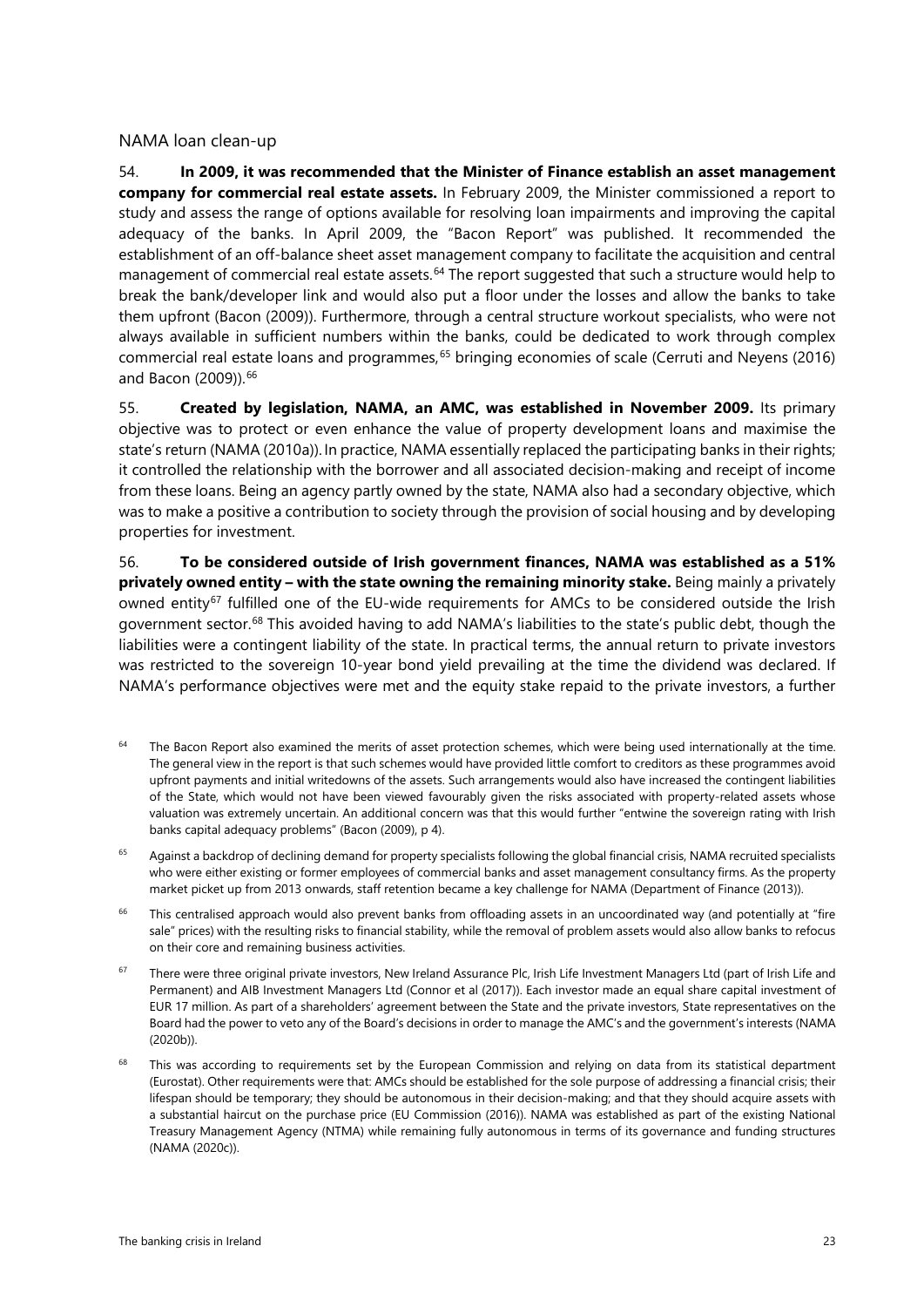10% return on their respective investments could be paid out (although this was capped at EUR 5 million). All other profits and losses would accrue to NAMA.

57. **NAMA assumed it had a 10-year lifespan, but this was not specified in the legislation, providing additional flexibility.** As Irish economic prospects were difficult to forecast, to avoid constraining NAMA by allowing markets to anticipate forced sales as the end of the lifespan approached, an end date was not hardcoded in legislation. Instead, NAMA detailed in its business plans and strategy publications that it expected to be active for an anticipated 10-year lifespan. NAMA complemented these plans with a framework for reporting regularly on its progress to its owners<sup>[69](#page-26-0)</sup> and to the market, including assessments of whether its lifespan might need to be extended.<sup>[70](#page-26-1)</sup>

58. **NAMA acquired the larger land and development property loans and all associated exposures, including derivatives**. NAMA's focus was concentrated on the bigger land development loans, where economies of scale would be more substantial.<sup>[71](#page-26-2)</sup> The scheme removed the majority of the commercial property loans from the banks. Such downsizing reduced the banks' need to fund these assets and to hold the corresponding amount of capital. The eligibility criteria<sup>[72](#page-26-3)</sup> allowed for the transfer of all associated loans of a debtor once that debtor had loans secured on land and development assets. Therefore, all exposures to such debtors were transferred, whether performing or non-performing and whether for exposures located in Ireland or abroad.

#### 59. **The transfer of the full exposure also assisted NAMA with overall recoverability, while the inclusion of performing loans had the ancillary benefit of providing NAMA with upfront cash flows**.

As UK and European markets were beginning to rebound around early 2016, NAMA benefited from the inclusion of a relatively high proportion of foreign assets (44% of total assets) in the portfolios it had acquired, in addition to the fact that 25% of all loans transferred into NAMA were classified as performing.[73](#page-26-4) Overall, 12,000 loans were acquired, from 772 debtors, secured by 60,000 properties, of which slightly more than half were located in Ireland. However, the book was very concentrated, with 145 debtors accounting for 78% of all loans (Joint Committee (2016a)).

60. **NAMA's first major task was setting a value for the transferred assets, given the declining real estate price levels at the time.** Reflecting banks' poor underwriting practices and the associated poor quality of loan documentation, NAMA saw it as too risky to adopt a portfolio valuation approach. It therefore undertook a loan by loan assessment<sup>[74](#page-26-5)</sup> with a set property valuation date of 30 November 2009.

- <span id="page-26-0"></span><sup>69</sup> NAMA's accountability framework includes annual reports and accounts, quarterly reports to the Minister of Finance and Irish Parliament, attendance at Parliamentary committees and assessments by the Comptroller and Auditor General.
- <span id="page-26-1"></span> $70$  Section 227 of the NAMA Act requires the Minister for Finance to assess every five years the extent to which NAMA has made progress towards achieving its overall objectives, and decide whether continuation of NAMA is necessary. The results of this assessment are published.
- <span id="page-26-2"></span> $71$  When transferring the loans to NAMA, consideration was given to including residential property portfolios as part of a second phase. However, although NPLs were an increasing concern at the time, the central management of portfolios made up of large numbers of small value loans would not have brought significant benefits. Moreover, it would have further increased the size of NAMA, which at this time was already one of the biggest asset management companies operating globally, further increasing the state's contingent liabilities and thereby putting at risk the objectives of the arrangement.
- <span id="page-26-3"></span> $72$  Loans transferred into NAMA were those issued for the purchase, exploitation or development of land, as well as loans either secured or guaranteed by land and some associated commercial loans which were interconnected with these land and development loans (European Commission (2010)). Asset eligibility was determined by reference to the NAMA Act and also eligible asset regulations published by NAMA.
- <span id="page-26-4"></span> $73$  While this came at a cost to the banks, as discussed in the next section, the deleveraging of foreign assets by the banks was the preferred approach at the time.
- <span id="page-26-5"></span> $74$  The loan by loan valuations did make the transfer a lengthy exercise. The last tranche transfer was concluded nearly two years after NAMA's establishment.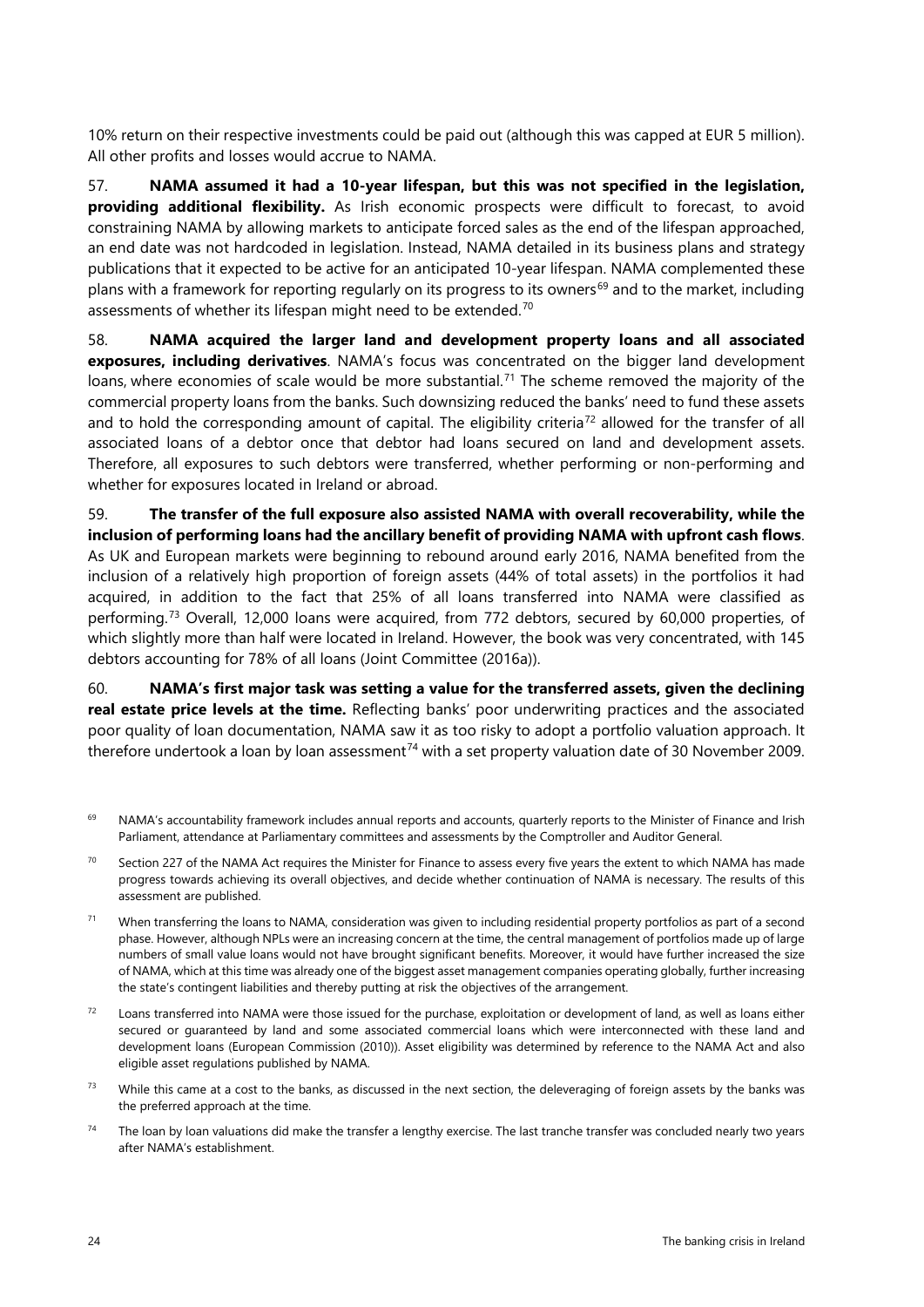In terms of the valuation approach, against a backdrop of declining property prices, [75](#page-27-0) the authorities faced a trade-off between overpaying for the loans – which would impact NAMA's business model and potential profits – and underpaying – which would require further bank recapitalisations by the state.

61. **A two-step approach was applied to the valuation.** The first step was to determine the price expected to be achieved should the loans be sold in the market. The second step introduced a second price based on an economic valuation approach that was to reflect the long-term value in the loans. To calculate the first price, an independent valuation of property prices as of 30 November 2009 was undertaken – this valuation date applied regardless of the actual transfer date of the loan. [76](#page-27-1) Commercial discount rates were then applied to the projected loan cash flows using the 30 November 2009 value of the property and any associated rental income to calculate the loan's current market value, as calculated in the first step. For the second price, an uplift factor (ranging between 0 and 25% and based on the valuation team's expert judgment) was then applied to the market valuation of the property asset to reflect what was deemed to be the long-term economic value of the property (or in other words the price at which NAMA estimated the property would be realised when the market normalised). [77](#page-27-2) A different set of discount rates<sup>[78](#page-27-3)</sup> were then applied to the projected loan cash flows using the long-term economic value of property and any associated rental income to calculate the loan's long-term economic value.

62. **This approach led to EUR 5.6 billion being paid by NAMA above the current market valuation used.** This was approved by the EU Commission as State Aid (European Commission (2010)). Due to the detailed valuation approach employed, the loans were valued in nine tranches, with the valuation of the last tranche concluded nearly two years after NAMA's establishment.

63. **Overall, NAMA acquired a par value of EUR 74.2 billion of loans in return for payment of EUR 31.8 billion.** This represented an average haircut of 57% over face value. This discount, broken down in more detail in Table 2, mainly reflected the significant risks arising from the fact that banks did not have sufficient loan data, in terms of both quality and quantity. In a number of cases, due diligence had not been completed and the assets transferred often turned out to be more impaired than initially thought. Finally, the restoration of value on which the long-term valuation approach was predicated was very much contingent on economic recovery (NAMA (2009)). The expectation was that the earlier tranches, which contained the larger debtor exposures, would incur the higher haircuts, but in practice it was the smaller debtors to which the more significant discounts were applied (Honohan (2012)).<sup>[79](#page-27-4)</sup>

64. **Since NAMA did not have the resources to pay cash for the loans acquired, the payments were made in the form of NAMA bonds.** Most of the transfer value (95%) of the loans was exchanged against state-guaranteed senior NAMA bonds (EUR 30.2 billion). These bonds were structured with a oneyear maturity and supported by a state guarantee that had the same maturity. However, as NAMA was

- <span id="page-27-0"></span><sup>75</sup> Between November 2009 and end-2013 there was a 25–30% decline in Irish property values (McDonagh (2015)).
- <span id="page-27-1"></span><sup>76</sup> Property prices continued to decline after the establishment of NAMA.
- <span id="page-27-2"></span> $77$  In line with Section 72 (2) (c) & (d) of the NAMA Act 2009, an uplift adjustment factor was applied to the current market value of property to reflect its long-term economic valuation. This is defined as the value that a property can reasonably be expected to attain in a stable financial system when the crisis conditions prevailing at the passing of the NAMA Act are ameliorated and in which a future price or yield of the property is consistent with reasonable expectations having regard to its long-term historical average (House of Parliament (2009)). Following transfer, the weighted average uplift applied was 8.2% (NAMA (2020d)).
- <span id="page-27-3"></span> $78$  The EU Commission needed to agree to these discount rates, therefore establishing that such rates did not provide undue State aid to those benefiting from them.
- <span id="page-27-4"></span><sup>79</sup> The first tranche had a 50% discount applied (NAMA (2010a)); the second received a 56% haircut (NAMA (2010b)), with tranches 3–9, the so-called "bulk tranches", receiving a 60% haircut (European Commission (2014)). Another reason for the difference is the fact that the majority of assets in the first tranche comprised investment property loans, while the majority in the remaining tranches were land-related (NAMA (2010a)), and would thus be expected to have a lower value than investment property loans.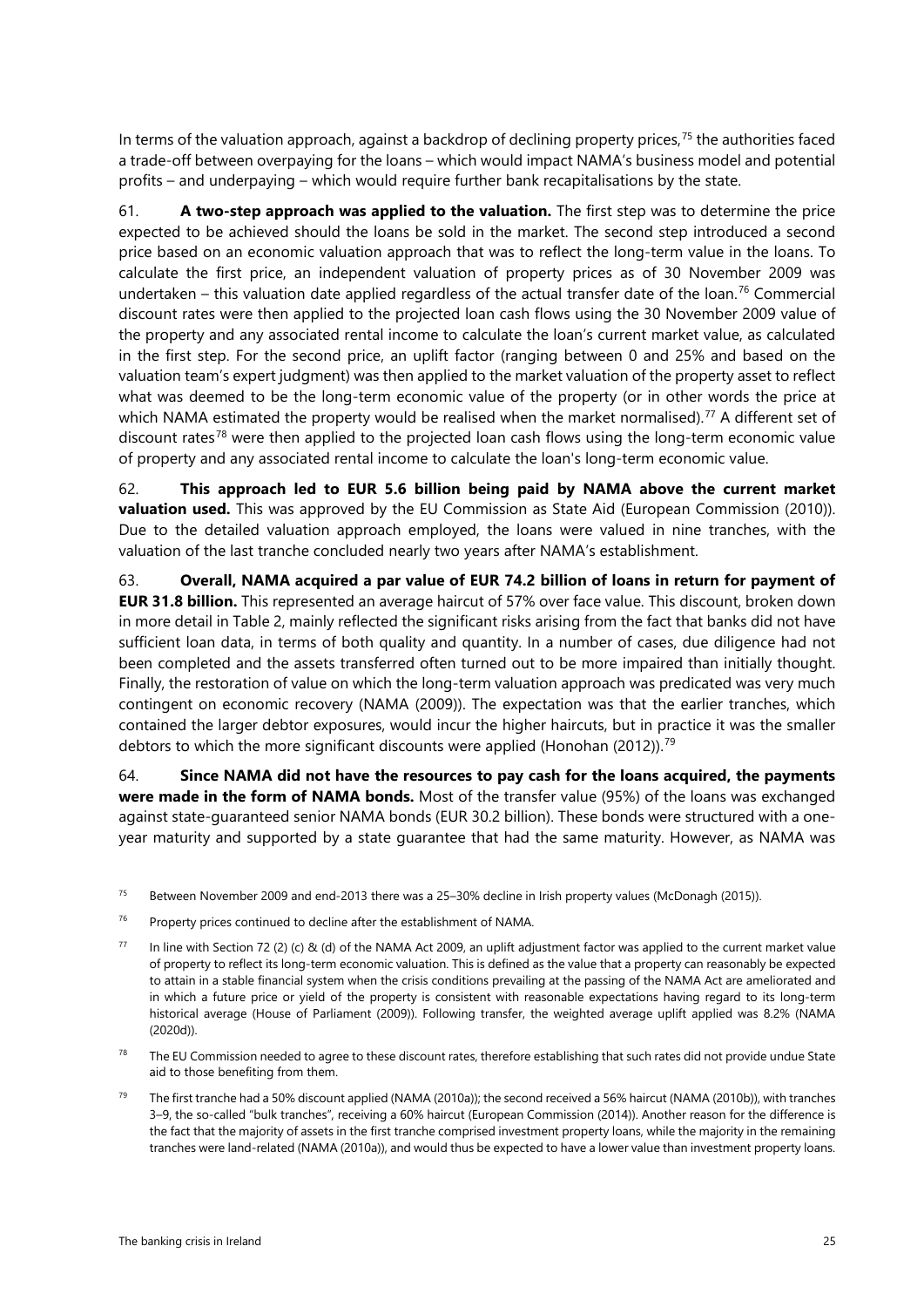expected to exist for at least 10 years, this made it difficult to evaluate such short-term notes.<sup>[80](#page-28-0)</sup> The remaining value of the transferred loans (5%) was paid through the issuance of unguaranteed subordinated NAMA bonds (EUR 1.6 billion), with a fixed coupon of 5.264%, set by reference to the 10 year Irish government bond rate plus a 75 basis point spread. This latter issuance helped mitigate the risk of NAMA overpaying for the loans, given that some of the risk from the process remained with the participating banks (Joint Committee (2016a)).

| NAMA loan valuations                         |      |       |            |     |             | Table 2 |
|----------------------------------------------|------|-------|------------|-----|-------------|---------|
| <b>EUR billion</b>                           | AIB  | Anglo | <b>BOI</b> | EBS | <b>INBS</b> | Total   |
| (A) Loan balance transfers                   | 20.4 | 34.3  | 9.9        | 0.9 | 8.7         | 74.2    |
| (B) Market value of<br>property <sup>*</sup> | 9.3  | 13.3  | 5.7        | 0.4 | 3.8         | 32.5    |
| (C) Current value of loans**                 |      |       |            |     |             |         |
| (D) LTEV of property***                      | 7.4  | 11.2  | 4.6        | 0.3 | 2.7         | 26.2    |
| (F) LTEV of loans (value                     | 9.9  | 14.5  | 6.2        | 0.4 | 4.1         | 35.1    |
| paid by NAMA)                                | 9.0  | 13.4  | 5.6        | 0.4 | 3.4         | 31.8    |
| (E) Uplift (F) minus (C)                     | 1.6  | 2.2   | 1.0        | 0.1 | 0.7         | 5.6     |
| Discount applied (1 minus<br>(F)/(A))        | 56%  | 61%   | 44%        | 57% | 61%         | 57%     |
| State support $((F)-(C)/(C))$                | 21%  | 20%   | 22%        | 23% | 28%         | 22%     |

\* Valuation date set at 30 November 2009.

\*\* The present value of the property cash flows, using the current market value of the property, discounted at an average rate of 5%.

\*\*\* The amount NAMA anticipates the underlying properties would realise if disposed of when market crisis conditions have normalised.

Source: Office of the Comptroller and Auditor General (2014, 2018).

#### 65. **The non-marketability of the senior NAMA bonds meant that NAMA could not be funded**

**in the market.** The senior bonds were listed on the Irish Stock Exchange and issued under standard terms, but were not marketable and not liquid and therefore not used in wholesale markets.<sup>[81](#page-28-1)</sup> At the same time, domestic banks' continued access to low-cost ECB operations meant that the non-marketability of these bonds was not really an issue. This was even less of an issue after 2013, when the senior bonds began to qualify as high-quality liquid assets (HQLA) for regulatory purposes (Level 1).<sup>[82](#page-28-2)</sup>

- <span id="page-28-0"></span><sup>80</sup> The contractual maturity of the bonds was one year, but because the notes were to be replaced with a new bond of equivalent maturity, the bond's real maturity was much longer.
- <span id="page-28-1"></span><sup>81</sup> In principle, the short-term maturity presented NAMA with rollover risk, although the repayments from the performing assets did help. To address this risk, embedded in the terms of the bonds was the ability to physically settle with a NAMA security of equivalent value. The senior notes were also issued with a floating interest rate (6-month Euribor flat) which meant that the banks had a negative carry of holding the NAMA bonds – computed against the ECB policy rate that applied to ECB operations – and it would have been even costlier to use these bonds in the market.
- <span id="page-28-2"></span><sup>82</sup> This classification was assigned on the basis of the government guarantee, eligibility for ECB operations and the importance of the bonds as part of agreed transitionary measures towards bank recovery (EBA (2013)). Even if the instrument itself was not liquid, it could be classified as HQLA to the extent that it could be pledged as collateral to raise cash.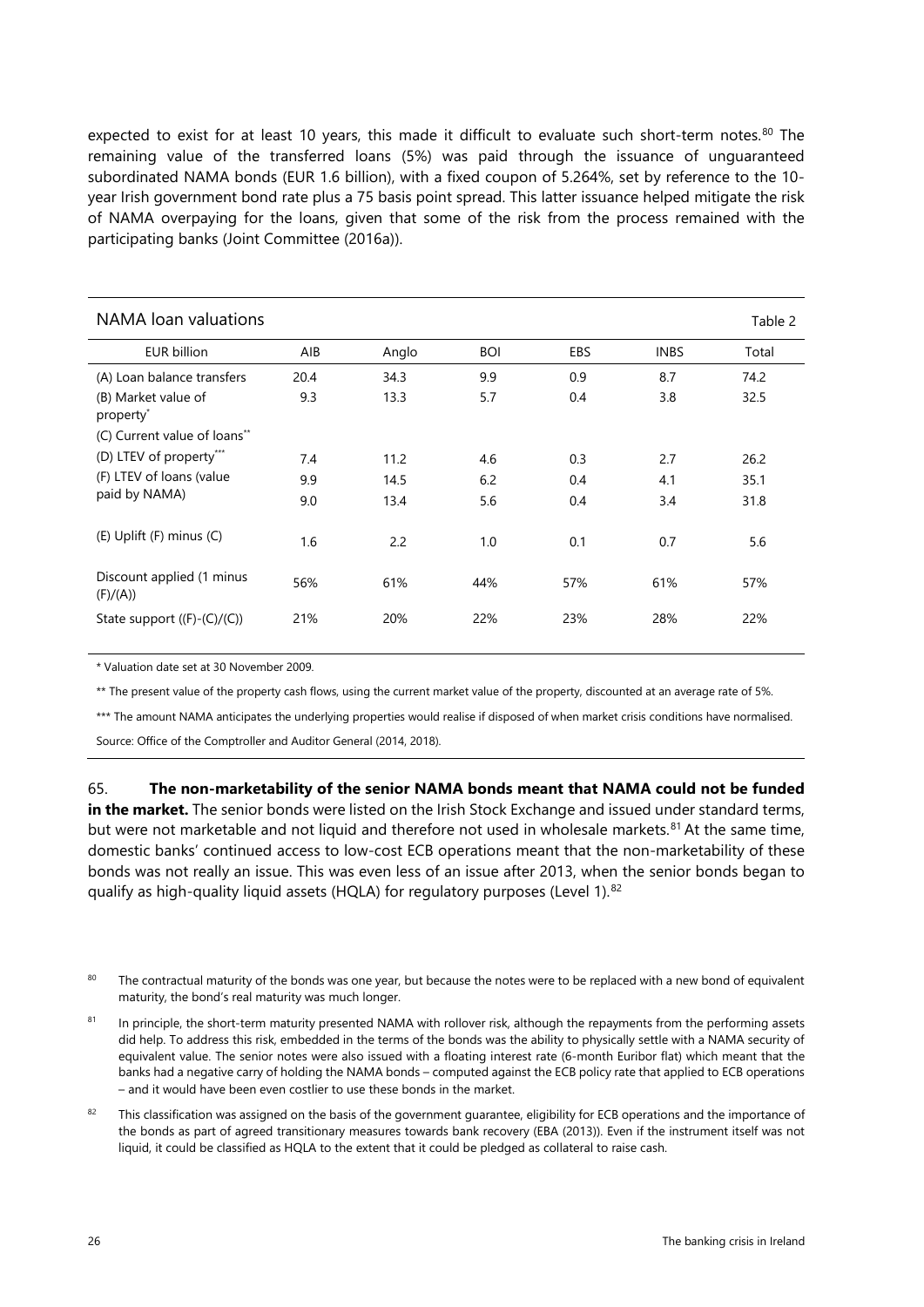66. **After 10 years, NAMA has made considerable progress towards achieving its objectives and has repaid its bonds and private investors.** EUR 45 billion of cash generation through the workout process has justified the systematic valuation approach adopted and put NAMA in a position to repay its debt holders in full. The last senior debt holders were repaid in October 2017, and the remaining subordinated debt holders in March 2020. This was followed in May 2020 by the repayment to private investors of their original capital investment of EUR 51 million along with the capped "upside" payment of a modest EUR 5 million. NAMA has now become 100% controlled by the state and continues to work through the remaining loans. This is scheduled to be completed by 2025 with an overall EUR 4 billion surplus expected to be delivered to the Exchequer,<sup>[83](#page-29-0)</sup> of which EUR 2 billion has already been paid (NAMA (2020e)). [84](#page-29-1)

67. **Several important structural features have contributed to this estimated return for the state.** NAMA created a centralised platform to manage the loans and secured property assets, involving staff with expertise in relevant fields to enhance the future disposal value of the property securing its loans. Loans that were transferred included not only non-performing Irish exposures but also performing ones and more profitable foreign loans. In addition, the cost of funding was extraordinary and one which relied on the ECB's willingness to provide funds against a wide range of eligible collateral for an extended period at very low interest rates (Connor et al (2017)).<sup>[85](#page-29-2)</sup>

Box 4

#### Management of state investments in banks

The Department of Finance established a separate unit, the Shareholding and Financial Advisory Division (SFAD), so as to avoid state-owned banks becoming conduits for Irish government policy. As of 2020, it continues to manage the state's investments in the banking sector (Allied Irish Banks with 71% ownership, Bank of Ireland with 14% ownership and Permanent TSB with 75% ownership), the state's interests in NAMA and also in the liquidation of IBRC, while also providing advice related to credit unions. Specifically, the division monitors the overall strategic direction of the banks and develops and executes plans to protect the state's investments and maximise the disposal of its shareholding (Department of Finance (2020b)).

This division helped to separate the wider economic interests of the Department from its interests as shareholder. Within this division, banking experts could be recruited to monitor and provide advice on issues within the banks. Representatives sit on boards and have general oversight of the activities and strategies of these banks. They report on developments to the Minister of Finance, but do not have a veto over any decision taken by the Minister in relation to these banks. Relationship framework agreements govern the relationship between the Minister and the banks and include elements such as the legal basis for the relationship, when ministerial consultation or consent is required, ongoing requirements for business plans and restructuring plans, and appointments.

<span id="page-29-2"></span><sup>85</sup> Furthermore, the participating banks did not get any upside, in fact only potential downside through their holdings of the subordinated debt, while the return to the shareholders was modest, despite their majority holding in NAMA.

<span id="page-29-0"></span><sup>83</sup> In the end the private investors did not get any significant upside, especially when compared with the expected returns to the Exchequer. This reflects two factors: (i) the annual dividend payouts to private investors were linked to the Irish Government 10-year bond rate, which was low as a result of expansionary ECB monetary policy; and (ii) the final "upside" payment was capped at 10% of the original investment.

<span id="page-29-1"></span><sup>84</sup> In terms of its secondary objective, by end-December 2019 NAMA had delivered 11,000 residential units in Ireland and over 2,600 social homes (NAMA (2020a)).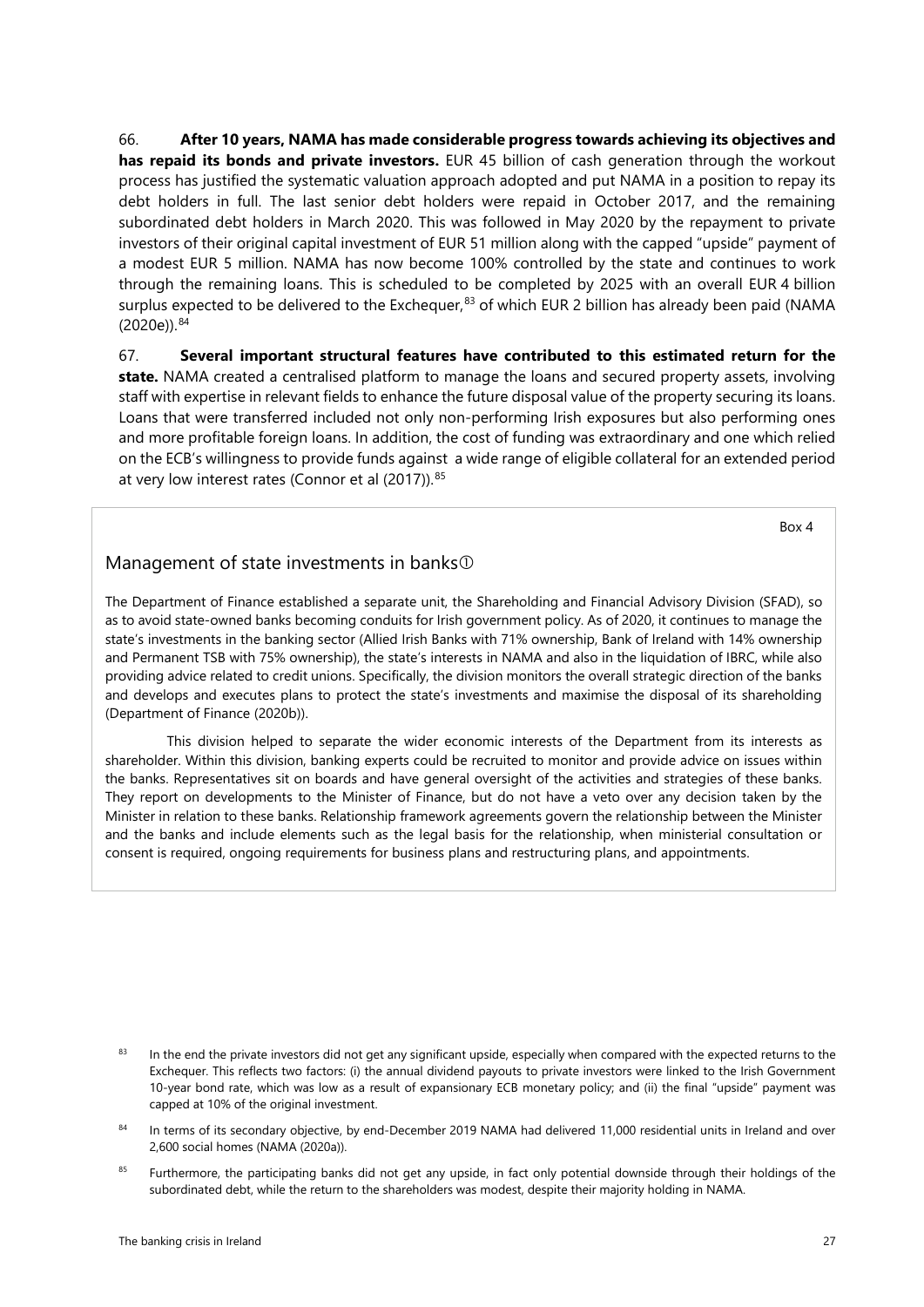The Department of Finance has set out preconditions for any bank disposals. These are: (i) the financial sector must be stable and no longer dependent on state involvement; (ii) the relevant bank must be ready for the state to start selling down; (iii) the market appetite must be there for the shares; and (iv) the disposal must meet the Department's value for money considerations (Department of Finance (2020b)). In early 2020, the state was in a position to sell shares in both AIB and BOI, but it determined that share prices and valuations were too low and insufficient to allow it to recover the full investment in the going-concern banks. The Department of Finance has been confident that the full amount of this investment could be recovered over the medium to long term, but following the impact of Covid-19, this looks less likely, at least in the medium term.

 $\odot$  The last paragraph in this box is taken largely from Section 3.1.7.1 of Department of Finance (2020b).  $\oslash$  As at June 2020, the state was running a net deficit of EUR 7.6 billion in the going-concern banks, while only a small portion of the roughly EUR 35 billion invested in Anglo/INBS is expected to be recovered.

#### <span id="page-30-0"></span>Liquidity support

68. **In 2008, the ECB introduced extraordinary policy measures in response to the global financial crisis, providing Irish banks with liquidity lifelines.** The six domestic banks were not traditionally among the largest takers of ECB liquidity. [86](#page-30-1) However, a fragile global funding environment and growing investor doubts about the solvency of domestic banks resulted in a loss of confidence and in liquidity outflows. At the end of September 2008, Irish banks' reliance on the ECB operations doubled to EUR 43 billion when compared to the previous month. [87](#page-30-2)

69. **Multiple rating downgrades and the pending expiry of the guarantee saw the domestic banks running out of ECB-eligible collateral buffers by mid-2010.** Following the nationalisation of Anglo, and rating downgrades of banks and of the sovereign, further outflows saw the domestic banks' recourse increase to EUR 85 billion by June 2009 (10% of all Eurosystem funding or about 53% of Ireland's GDP). Despite a brief respite around end-2009, the situation deteriorated further because of unconvincing efforts to restore the banking sector's stability coupled with the escalation of the financial and economic crisis in Greece. With further credit rating downgrades taking place in 2010, the Irish banks were struggling to limit deposit outflows.<sup>[88](#page-30-3)</sup> However, it was the growing uncertainty around the sustainability of Irish banks' funding once the 2008 guarantee had matured that affected market confidence the most, with a significant portion of market funding at risk (the so-called funding "cliff"). Pressure was compounded by an increasing loss of confidence among creditors brought about by insufficient restructuring at the time, ongoing uncertainty about the proposed treatment of unsecured creditors and the increasing signs of fragility across the Eurosystem. In practice, the market was beginning to price in the need to restructure the sovereign's debt. This resulted in margin increases in the market. At one stage, LCH (a clearing house) applied a haircut of 8[0%](https://www.reuters.com/article/lchclearnet-ireland/update-1-lch-clearnet-raises-margin-requirement-on-irish-bonds-idUSLDE72N0NN20110324) to the face value of Ireland's sovereign securities before accepting them as collateral. [89](#page-30-4)

- <span id="page-30-1"></span>86 At end-2006 borrowings stood at EUR 8 billion. This represented about 2% of all liquidity provided by the ECB at the time while Ireland's capital subscription to the ECB was slightly over 1% (ECB, (2015)).
- <span id="page-30-2"></span>87 Market sentiment towards Irish banks began to turn negative after September 2007 (after Northern Rock) and this became more pronounced in March 2008, when there was a large sell-off in Irish banks' shares (the "St Patrick's Day Massacre"). This negative view taken on Irish banks continued through 2008 resulting in increasing liquidity outflows.
- <span id="page-30-3"></span>88 Furthermore, some Irish banks were having difficulties funding their UK deposit books and a GBP swap line between the Bank of England and the Central Bank of Ireland was used. As access to foreign currency funding was becoming a wider European issue, in 2010 the ECB became a party to this arrangement, with the result that the Bank of England's direct exposure to Ireland shifted to the ECB.
- <span id="page-30-4"></span>See Armakolla et al (2017). There were also some rumours in the market at the time that so-called "Irish on Irish" (Irish counterparties providing Irish collateral) would not be accepted by market participants.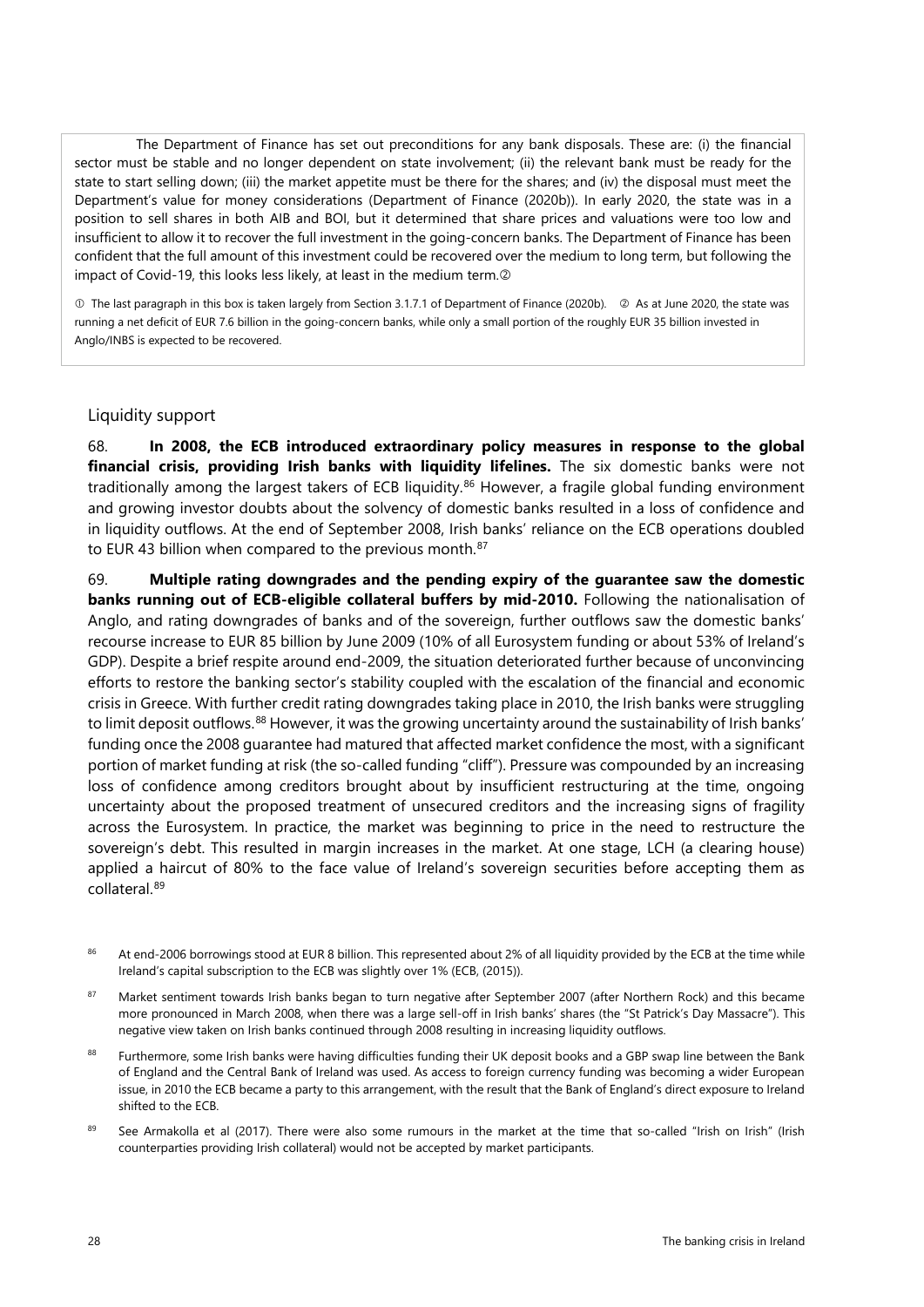70. **As they were running out of eligible collateral, Irish banks resorted to increasingly pledging self-generated and often non-marketable collateral to the ECB to raise liquidity.** As the domestic banks ran out of higher-quality ECB-eligible assets, they began to use self-generated asset-backed securities retained on their balance sheets, namely covered bonds, asset-backed securities and retail mortgage-backed promissory notes, [90](#page-31-0) and pledge them as collateral. The ECB framework also allowed certain banks to issue and retain unsecured bank bonds – without placing or selling them – and, with a state guarantee, to use these in ECB operations. In practice, this amounted to a form of collateral creation that banks were allowed to undertake when in desperate need for liquidity. This provided some additional breathing space and helped avoid systemic recourse to ELA. [91](#page-31-1)

71. **By end-2010, Anglo was already heavily dependent on ELA and, in the absence of other liquidity solutions, its continued provision was integral to Anglo's planned restructuring.** Around February 2009, Anglo began accessing the CBI's ELA facility, initially for about EUR 10 billion. In the absence of market access, Anglo's recourse to ELA from the central bank was EUR 28.1 billion (EUR 45 billion including ECB borrowings) at 31 December 2010 (Anglo Irish Bank (2011)) and it continued to grow thereafter. While the initial purpose was to buy time, the CBI, and by extension the ECB, found themselves "locked into" this arrangement.<sup>[92](#page-31-2)</sup> However, liquidity support continued to be needed to support the planned restructuring and ultimate wind-down of Anglo/INBS.<sup>[93](#page-31-3)</sup>

- <span id="page-31-0"></span>90 Credit rating downgrades led to reductions in the market value of collateral posted and increased the haircut rate applied by the ECB, resulting in further deterioration of collateral buffers.
- <span id="page-31-1"></span><sup>91</sup> This arrangement was initially available to all banks across the Eurosystem but, recognising that this arrangement was surrogate ELA, the ECB tightened the rules, introducing limits and approvals, along with a departure from the loss-sharing principle.
- <span id="page-31-2"></span> $92$  Honohan (2010) points out that while a crisis manual existed, it was not relied upon in practice. He also states that while a significant amount of resources were dedicated to the preparation of the manual, the procedures outlined were excessively cumbersome and sought to involve too many officials at a time when rapid decision-making was at a premium.
- <span id="page-31-3"></span>93 Despite this ELA arrangement being subject to regular approval by the ECB's Governing Council, it persisted for a total of four years. Other domestic banks did have to use ELA in late 2010 but were able to repay this promptly.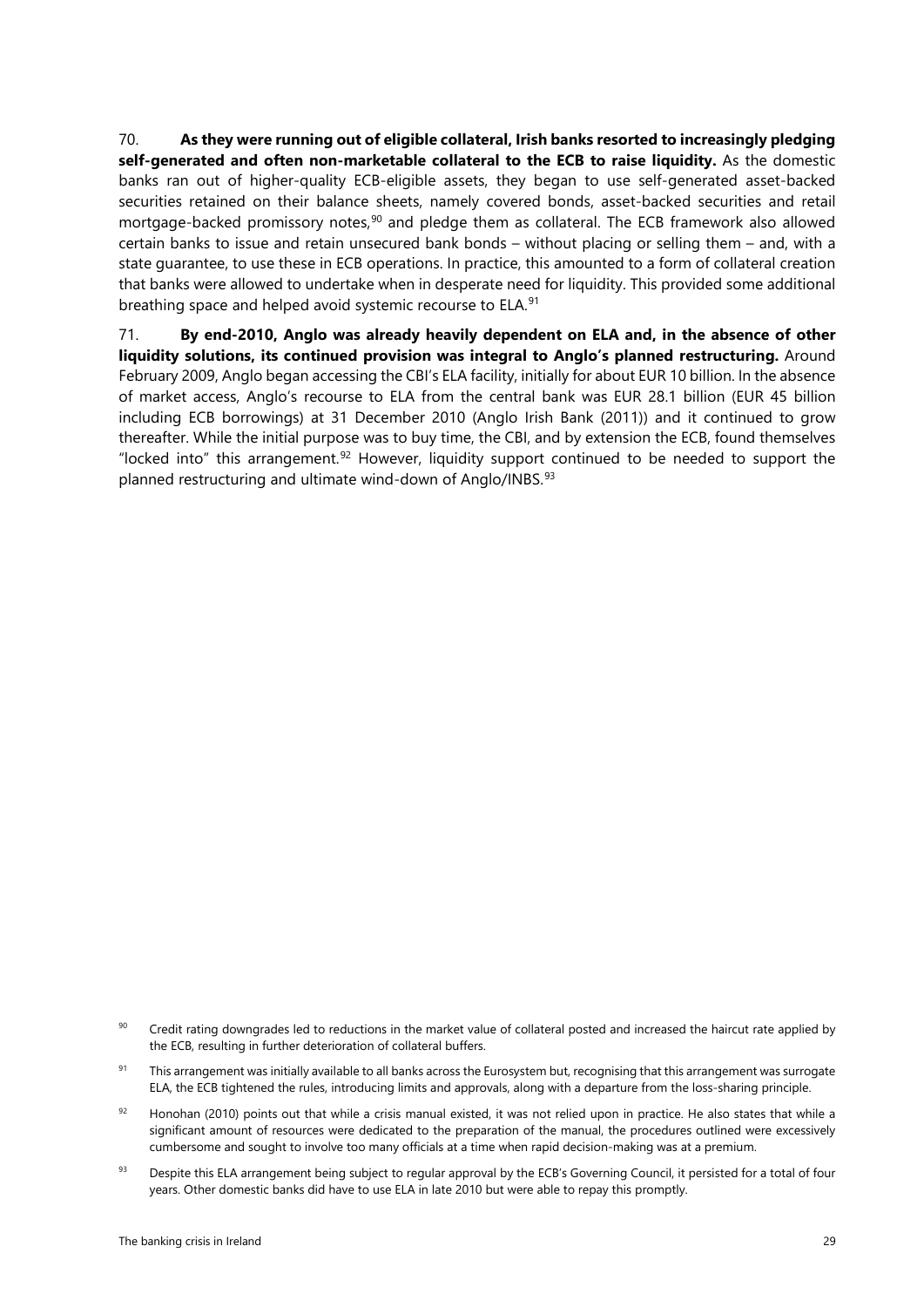

#### Chart 4: Recourse to central bank liquidity operations

The CBI does not disclose recourse to ELA nor does it publish the Eurosystem borrowings by the six domestic banks. The ELA number presented represents the 'other assets' category of the CBI's balance sheet return, in which the provision of ELA at the time was recorded. The Eurosystem borrowings figure presented represents that of the domestic banking group, which includes institutions whose ultimate parent is resident in Ireland, or which have a significant (>20%) level of business with Irish households and non-financial corporations in terms of their overall resident business activity.

Source: Authors' calculations based on Central Bank of Ireland and European Central Bank statistical returns.

72. **With no clear alternative to the extraordinarily large recourse to central bank liquidity in sight, in late 2010 the ECB made further liquidity supply conditional on the undertaking of structural reforms in Ireland.** In Q3 2010, recourse to Eurosystem and central bank operations accounted for 25% of all Eurosystem lending. On 15 October 2010, the President of the ECB wrote to the Minister of Finance stating that "large scale provision of liquidity…to entities such as Anglo Irish Bank should not be taken for granted as a long-term solution" and also outlined that for any decisions regarding the provision of liquidity, the Governing Council would need to take into account progress in the areas of fiscal consolidation, structural reforms and financial sector restructuring (ECB (2014a)). With no sign of the recourse to central bank liquidity facilities tapering, on 19 November 2010, the President of the ECB again wrote to the Irish Finance Minister, this time outlining explicit conditionality for the further authorisation of ELA (ECB (2014b)).<sup>[94](#page-32-0)</sup> Amongst other measures, the Irish authorities had to request an official support and commit to undertake fiscal consolidation, structural reforms and financial sector restructuring (including recapitalisation). [95](#page-32-1)

73. **While the EU/IMF Programme, the ongoing restructuring and adherence to the Programme's targets renewed market confidence, IBRC was a legacy issue that remained to be resolved.** Deleveraging allowed the domestic banks to reduce their reliance on the ECB to pre-crisis levels

<span id="page-32-0"></span><sup>&</sup>lt;sup>94</sup> The decision to provide ELA is a national responsibility. However, when amounts are significant, the provision of ELA and any subsequent rollover is subject to the non-objection of the ECB's Governing Council.

<span id="page-32-1"></span><sup>&</sup>lt;sup>95</sup> The ECB was exposed to Ireland in a number of ways: (i) through the sovereign who had issued the PN, the "letter of comfort" backing the outstanding ELA, and was the issuer and guarantor of some of the securities being used in Eurosystem operations; and (ii) through the GBP swap arrangement. Furthermore, the ECB had a sizeable and increasing exposure to Ireland through TARGET2 (representing the cross-border flows out of Ireland that were recorded as a liability on the CBI's balance sheet). Any default of the Irish sovereign would have meant that remaining losses (following the realisation of underlying collateral) would have been shared across the members of the Eurosystem.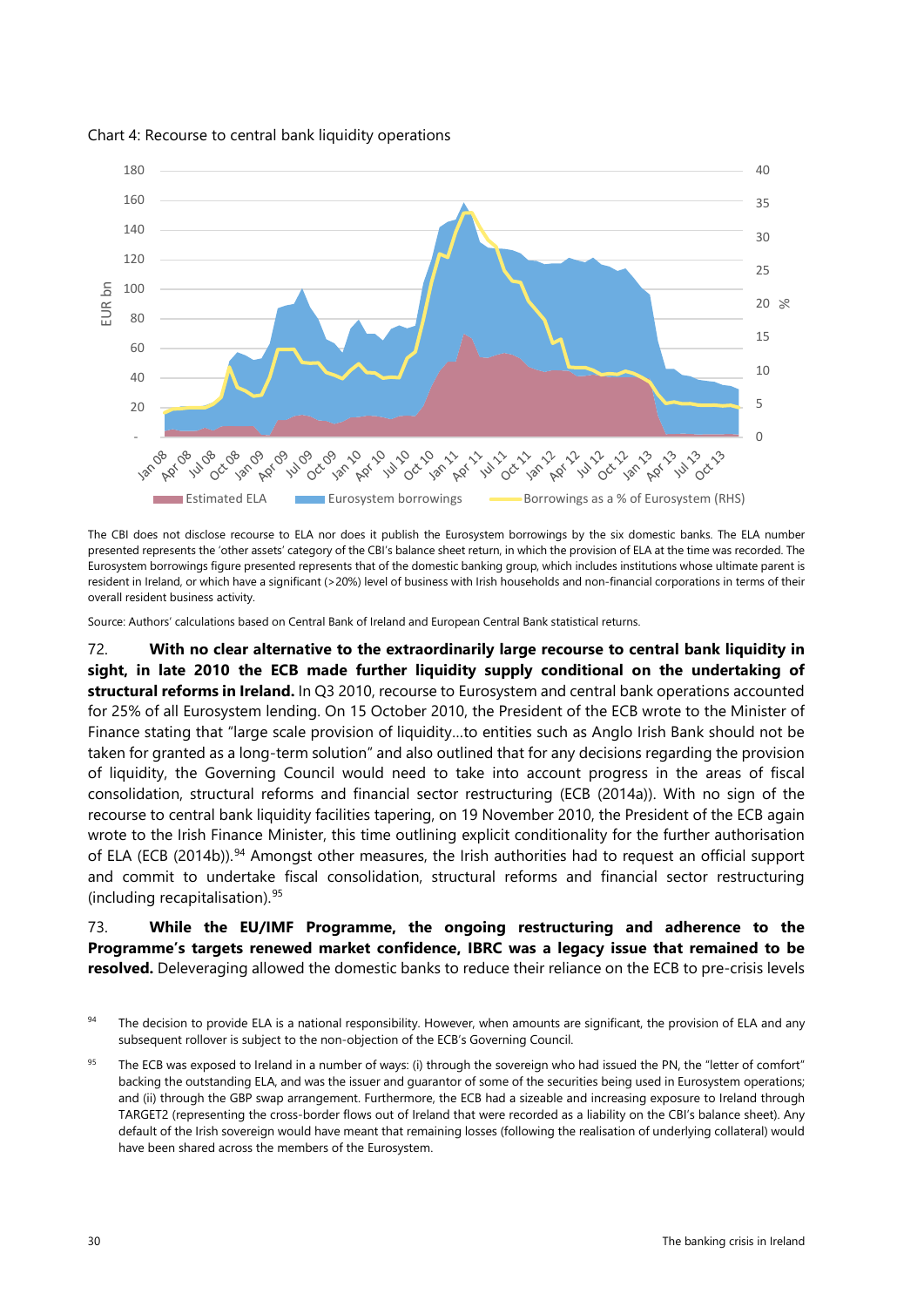by mid-2012 (IMF (2012c)). By 2013, banks had a more stable deposit base and the sovereign was taking steps to re-enter the market. NAMA also commenced the repayment of maturing senior bonds, while the going-concern banks were receiving cash deposits under the state recapitalisations. While the overall situation was improving, IBRC's recourse to ELA was close to EUR 40 billion and a permanent solution to this legacy issue still needed to be found.<sup>[96](#page-33-0)</sup>

74. **In 2013, the domestic authorities decided to liquidate IBRC and agreed that the state would repay the bank's ELA to the CBI over time.** The decision, supported by specific legislation, paved the way for a creditors' voluntary liquidation. This was within the CBI's control, because the central bank was by far the largest creditor. Crucially, the agreement allowed the government to avoid having to repay ELA in cash. Instead, it allowed repayment through the proceeds received from a portfolio of long-dated Irish sovereign bonds and government-guaranteed bonds.<sup>[97](#page-33-1)</sup> These sovereign bonds would be exchanged with the CBI in return for the collateral backing IBRC's ELA drawings and the PN would be replaced (see Box 5). In February 2013, IBRC was liquidated under special legislation and the asset exchange commenced. [98](#page-33-2) Estimates are that as a result of the liquidation, the net present value of the obligation was reduced by 33% (IMF (2015), citing Whelan (2013)), significantly reducing the state's burden<sup>[99](#page-33-3)</sup>.

75. **Following this transaction, the NTMA also entered the final stage of its three-phase plan for the sovereign's market re-entry.** This final phase was made possible by the increasingly positive investor sentiment towards Ireland and the progress made in fiscal consolidation and in the restructuring of the whole banking sector, as measured through adherence to EU/IMF Programme targets.<sup>[100](#page-33-4)</sup> Ongoing system-wide liquidity and asset purchase support from the ECB contributed to this optimism. [101](#page-33-5)

- <span id="page-33-0"></span>Capital and interest payments made under the terms of the PNs were used by IBRC to pay down ELA, but these payments did little to reduce and ultimately eliminate the overall need for ELA as IBRC faced a structural liquidity gap due to continuing liquidity outflows.
- <span id="page-33-1"></span><sup>97</sup> The Irish sovereign bonds had a weighted average maturity of 34 to 35 years as against the weighted average maturity of the PNs of seven to eight years (Department of Finance (2019b)). In practice, the weighted average maturity of the bonds was much less due to the minimum schedule agreed with the ECB.
- <span id="page-33-2"></span>In practical terms, the Irish state pulled its support for IBRC which then automatically triggered the liquidation and in turn caused the provision of ELA to cease. Not being party to redemption of the PN and subsequent elimination of ELA, the Governing Council of the ECB was recorded as "taking note of this arrangement" (ECB (2013)).
- <span id="page-33-3"></span>99 Including eliminating the financing costs associated with the annual EUR 3.1 billion cash burden (capital and interest) associated with PNs.
- <span id="page-33-4"></span><sup>100</sup> Given the complexity of the stabilisation measures, Phase 1 of this plan involved visits to investors to minimise any misconceptions around the proposed path to recovery. As part of Phase 2, the NTMA prepared a roadmap for the issuance of short-term debt. Phase 3 involved the NTMA undertaking regular and repeat trades and accessing longer-term funding as market access normalised.
- <span id="page-33-5"></span><sup>101</sup> From a system-wide perspective, re-entry into markets was carefully sequenced; the NTMA entered the market first, followed by the banks, and then by the semi-state agencies.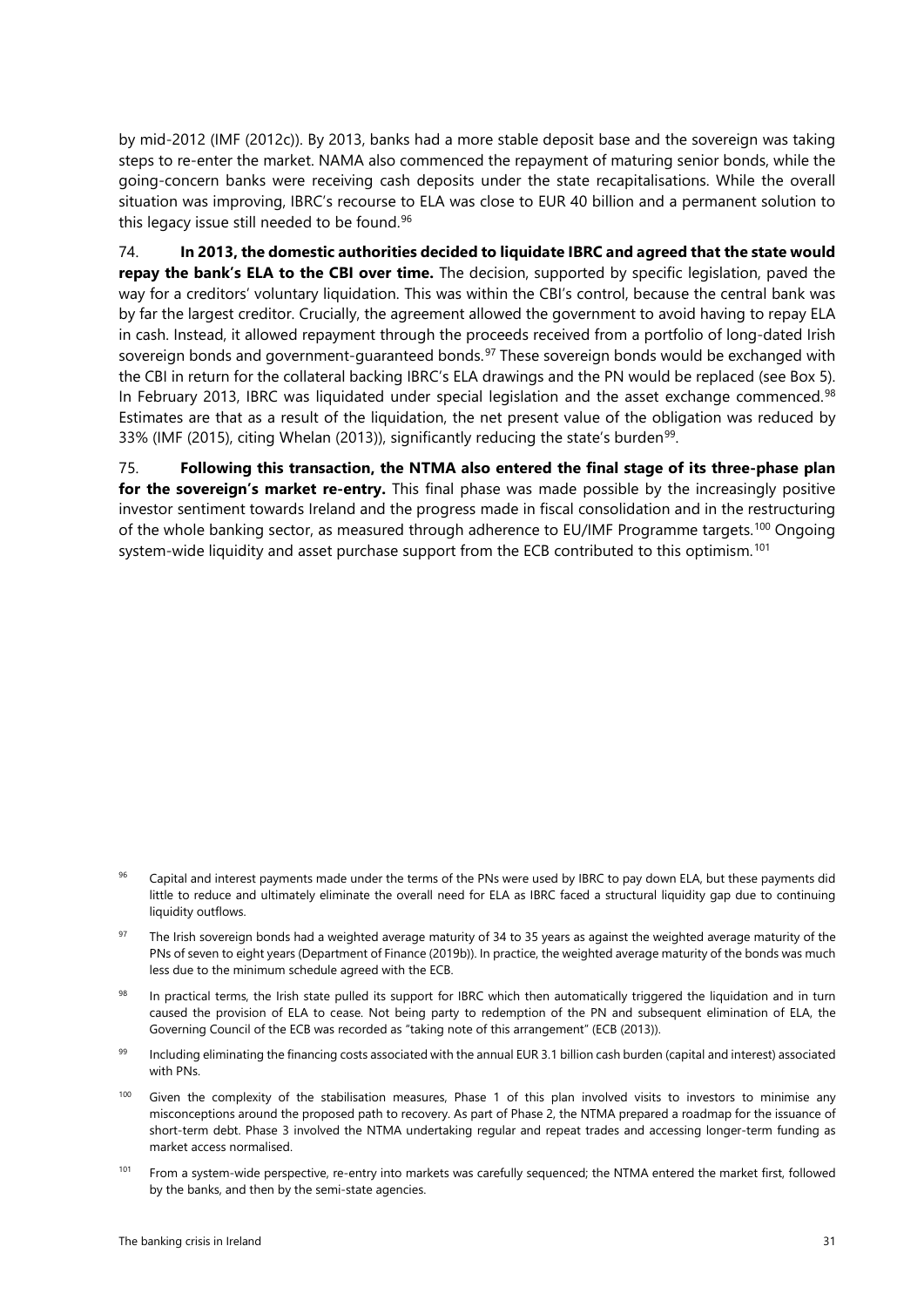#### The IBRC liquidation  $\odot$

The enactment, in February 2013, of the Irish Bank Resolution Corporation Act 2013 provided for the liquidation of IBRC. The liquidation meant that the CBI, as creditor to the ELA transaction, was to take ownership of the assets, including PNs, NAMA bonds, guarantees and loan collateral, collateralising the ELA arrangement.

As part of its ELA arrangement with IBRC, the CBI had a legal claim over all of IBRC's assets. This ELA collateral was transferred to NAMA. In return, a portfolio of Irish sovereign bonds (EUR 25 billion) with maturities of 25–40 years and NAMA bonds (EUR 15 billion) was issued to the CBI.<sup>2</sup> The Irish sovereign bonds received by the CBI were issued with a floating rate.

The transaction made the CBI whole for its ELA lending to IBRC, but rather than receiving cash up front, the full repayment would be made over time through sales and/or amortisation from the portfolio of bonds received.

A minimum sales schedule was published in 2013 which included targets according to which minimum amounts of the government bonds received were to be sold with the overarching requirement that such sales would take place "as soon as possible, provided that conditions of financial stability permit" (Central Bank of Ireland (2015)). This approach sought to balance, on the one hand, the monetary financing concerns associated with the delayed realisation of the bonds, and on the other, the risks of selling at fire sale prices and of depressing market prices more generally by selling the bonds too quickly.

#### In the absence of a deep and



liquid market for floating rate government instruments, the NTMA formed part of the disposal strategy where, through the issuance of fixed rate bonds into the market, it could fund the repurchase of the floating rate bonds. To date, a large portion of the portfolio has been repurchased by the NTMA, facilitated in the main by the low interest rate environment.<sup>®</sup> NAMA bonds received as part of the transaction have been redeemed in full by NAMA.

The floating bonds have made a significant contribution to CBI income in each year from 2013: in 2019, net realised gains and interest income made up slightly over two thirds of the total net income of the CBI. The CBI typically pays a minimum of 80% of all of its profits back to the state. As such, these gains contributed to an overall CBI profit of EUR 2.56 billion in 2019, of which EUR 2.05 billion was transferred to the state (Central Bank of Ireland (2020b)). The amounts transferred will be significantly reduced in future as the CBI's holdings of these floating rate bonds decline and are eventually fully disposed of. $\Phi$ 

 $\odot$  For further discussion, see Central Bank of Ireland (2013a, 2015).  $\oslash$  The transfer of IBRC's assets to NAMA allowed these assets to be managed centrally within existing structures rather than within the CBI, which had no expertise in managing workouts and troubled assets. 3 At end-2019, the outstanding balance of floating rate bonds held by the CBI was EUR 8.5 billion, which was well ahead of the minimum disposal schedule. While these profits entailed a circular set of transactions, the scale of the profit is a measure of the capitalised value to the state of having been able to finance this debt at very low market interest rates, relative to those prevailing in early 2013 (Honohan (2019)).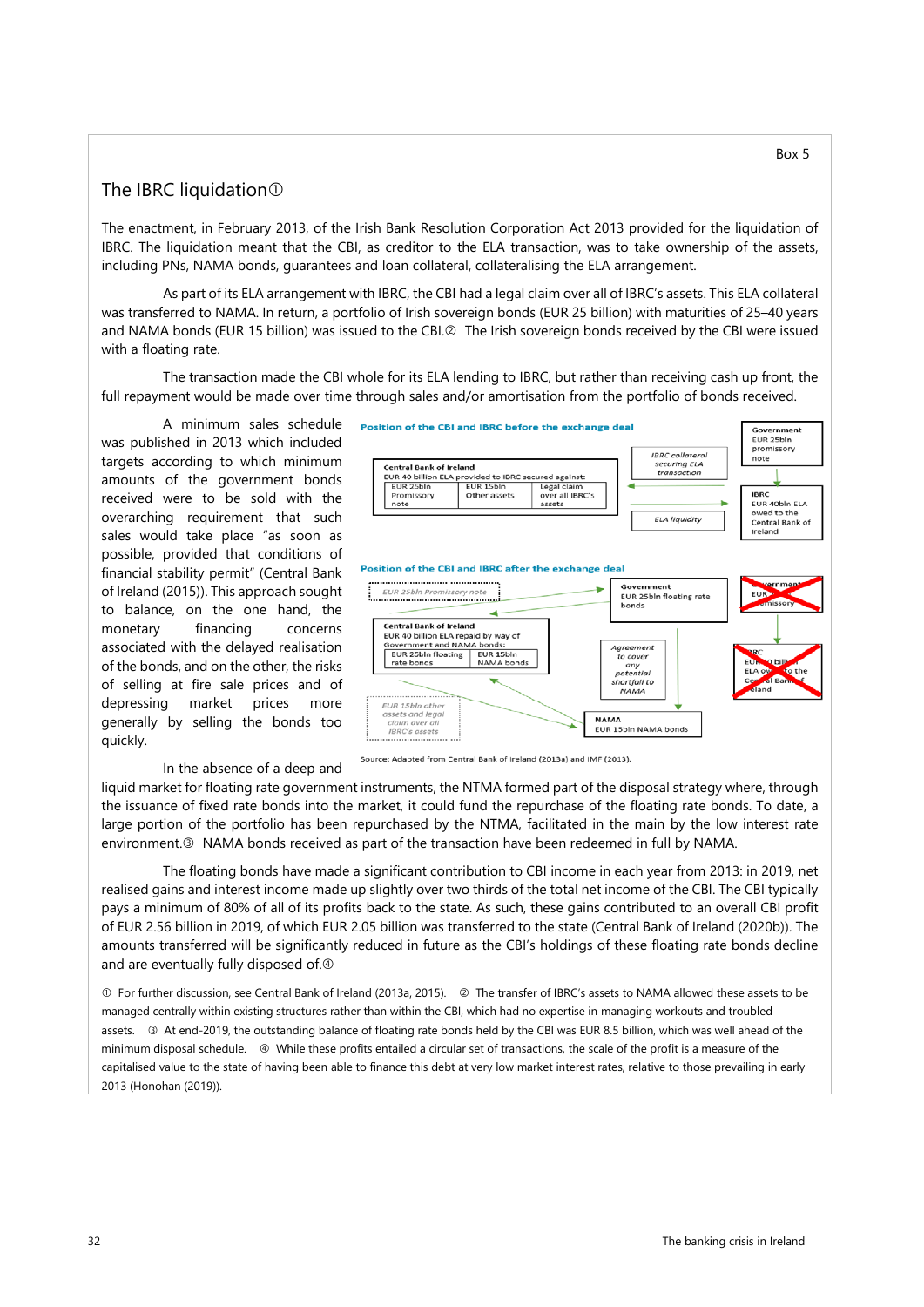### <span id="page-35-0"></span>Regulatory and supervisory reforms and legacy issues

76. **This subsection describes elements of the crisis response with regards to regulation, supervision and bank resolution.** Many of the reforms, derived from implementation of the EU framework and the Single Supervisory Mechanism (SSM), are only briefly presented. However, additional reforms adopted by the Irish authorities constitute country-specific measures which address specific weaknesses.

<span id="page-35-1"></span>Regulatory and supervisory reforms and insolvency regimes

77. **The Central Bank Reform Act of July 2010 established the CBI as a single fully integrated structure.** One of the Act's purposes<sup>[102](#page-35-2)</sup> was to "enhance the system of regulatory control and to confer additional powers on the central bank, the governor and the Head of Financial Regulation to prevent potential serious damage to the financial system in the state, support the stability of that system and to protect users of financial services".<sup>[103](#page-35-3)</sup> The passing of this Act led to the introduction of new institutional and policy approaches and new prudential regulations to address the causes of regulatory and supervisory failures. To ensure supervisory effectiveness and accountability, the Act also requires the conduct of an international peer review at least every four years to assess the CBI's performance of its regulatory functions.[104](#page-35-4)

78. **Bank regulation has been overhauled through the introduction of the European legislation transposing the Basel III framework.** Ireland adopted regulatory changes in line with EU requirements. A key aspect is the establishment of a robust framework for setting minimum capital requirements, with these being higher than the levels that prevailed up to 2013. These are part of the Fourth Capital Requirements Directive (CRD IV), the Capital Requirements Regulation (CRR) and a European Commission Delegated Regulation for the Liquidity Coverage Ratio. Capital requirements include the minimum Pillar 1 requirements, Pillar 2 requirements and the Combined Buffer Requirement (See Table 3).

79. **Effective enforcement and forward-looking and risk-based supervision were introduced as part of the reforms adopted in 2010.** One of the earlier reforms was to establish in 2010 a unit specialised in enforcement at the CBI.<sup>[105](#page-35-5)</sup> This function includes several multidisciplinary teams tasked with investigations, routine data mining and forensic interviews.<sup>[106](#page-35-6)</sup> Forward-looking supervision has also been developed and promoted, both through the supervisory review process for individual institutions and through system-wide stress testing at a macroprudential level. In addition, the supervisory function has

- <span id="page-35-3"></span>103 See House of Parliament (2010).
- <span id="page-35-4"></span><sup>104</sup> See House of Parliament (2010, Section 32M). The reviewer is either "another central bank, or another person or body certified by the Governor, after consultation with the Minister".
- <span id="page-35-5"></span> $105$  See Honohan (2019).
- <span id="page-35-6"></span><sup>106</sup> Enforcement addresses issues identified during the normal course of work undertaken by a supervisory division, as a result of an on-site inspection at a regulated firm or following a themed inspection across a particular sector. A cross-directorate team also conducts thematic reviews on a range of supervisory topics across all regulated firms.

<span id="page-35-2"></span><sup>&</sup>lt;sup>102</sup> Since the 2010 Central Bank Reform Act, the CBI, in addition to its central bank duties, has been responsible for supervising all credit institutions and investment firms, and all funds and insurance firms. It is also the national macroprudential authority and the national resolution authority. It plays important roles in the conduct of business, consumer protection and anti-money laundering (AML) activities for all regulated entities. For an overview of how these extensive responsibilities help in providing a comprehensive approach to financial stability, see Sibley (2019).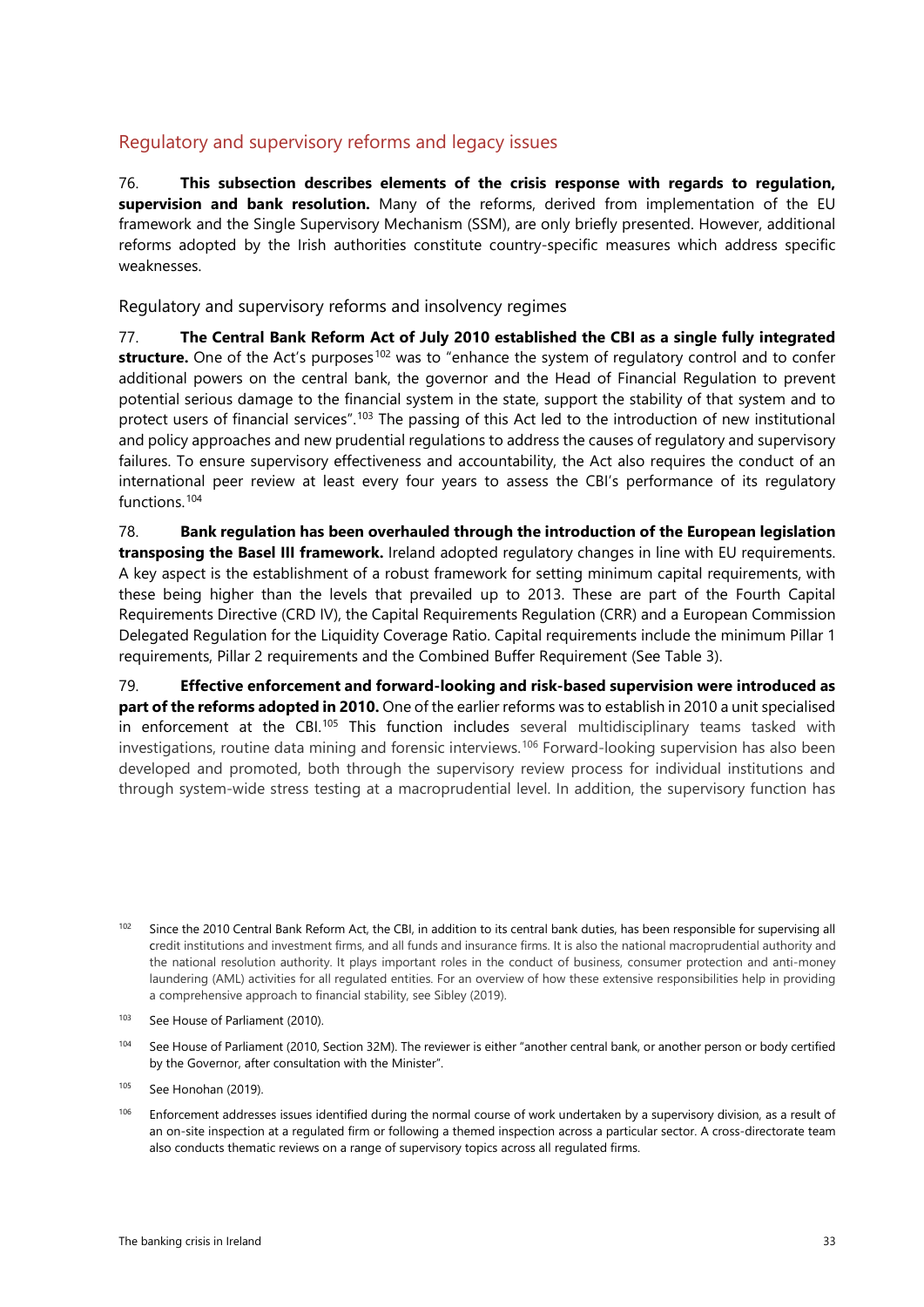been reorganised around its risk-based framework and tool for supervising regulated firms – the Probability Risk and Impact SysteM  $_{TM}$  (PRISM  $_{TM}$ ).<sup>[107](#page-36-0)</sup>

80. **The 2013 Credit Reporting Act introduced the Central Credit Register (CCR), a centralised system that collects and stores loan information and is managed by the CBI**. It covers a wide range of loans<sup>[108](#page-36-1)</sup> of EUR 500 or more. Its scope provides lenders with comprehensive information on borrowers<sup>[109](#page-36-2)</sup> through credit reports that help with their credit assessments. It also provides the CBI with a macroprudential tool that allows it to assess trends in lending. Such a tool responds to one of the lessons from the crisis: that neither lenders nor the CBI had adequate information to identify credit risk concentrations.

| CRD IV capital buffers in Ireland                         |                                                                                         | Table 3                                                                                 |
|-----------------------------------------------------------|-----------------------------------------------------------------------------------------|-----------------------------------------------------------------------------------------|
| Buffer                                                    | Range                                                                                   | Situation in Ireland (July 2020)                                                        |
| Capital conservation buffer                               | 2.5%                                                                                    | Applicable to all banks                                                                 |
| Countercyclical capital buffer                            | $0 - 2.5%$                                                                              | 0% since 1 April 2020 (applies to Irish exposures only)                                 |
| Global/Other systemically important<br>institution buffer | G-SII buffer:<br>$0 - 3.5%$                                                             | No G-SII headquartered in Ireland                                                       |
|                                                           | O-SII buffer:                                                                           | CBI responsible for identifying O-SII and setting buffer rates<br>together with the ECB |
| $0 - 2%$                                                  | Build-up of buffer requirement began in July 2019. Phasing-<br>in lasts until July 2021 |                                                                                         |
| Systemic risk buffer (SRB)                                | $1 - 5%$                                                                                | National discretion not exercised in Ireland                                            |
| Source: Central Bank of Ireland.                          |                                                                                         |                                                                                         |

81. **To safeguard financial stability and limit high-risk lending while ensuring loan affordability and sustainability, in 2015 the CBI introduced loan-to-value (LTV) and loan-to-income (LTI) limits.** These limits, known as the Mortgage Measures, are reviewed annually. The LTV limit sets a ceiling on the amount that can be borrowed to buy residential property, which varies depending upon whether the borrower is a first-time buyer, a second and subsequent buyer, or a buy-to-let buyer, while the LTI limit restricts the amount borrowed to a maximum of 3.5 times the gross income of the borrower. However, to provide lenders with some flexibility, the Mortgage Measures include a system of allowances within which loans may be issued above the limits up to a predetermined percentage of each lender's annual loan volume.<sup>[110](#page-36-3)</sup>

82. **In addition to the introduction of macroprudential tools, Ireland's financial stability governance has been reformed with the creation of the Financial Stability Group (FSG)**. The FSG[111](#page-36-4) is the successor to the much more informal Principals' Group. Contrary to its predecessor, it has explicit

- <span id="page-36-0"></span><sup>107</sup> Like similar systems operated by regulatory agencies, PRISM allows CBI resources to be allocated based on the probability of a bank failure and the impact that such a failure could have on the financial system. It also ensures that firms' risks are assessed in a systematic and structured fashion, that all high-impact firms are subject to a sufficient level of engagement and that action is taken to mitigate unacceptable risks in an effective and timely manner.
- <span id="page-36-1"></span><sup>108</sup> Loans on which information is available include credit cards, overdrafts, mortgages, personal loans, business loans, moneylender loans and loans from local authorities (see Central Bank of Ireland (2020d)).
- <span id="page-36-2"></span><sup>109</sup> The borrower also has the right to access it and to require corrections should the information held be incorrect.
- <span id="page-36-3"></span><sup>110</sup> For instance, a second-time buyer's LTV limit is 20%, with the potential buyer needing to have a deposit equal to at least 20% of the property's value to get a mortgage. For first-time buyers and buy-to-let buyers, the LTV limits are respectively 10% and 30%. The percentages of exceptions are, respectively, 20%, 5% and 10% (see [Central Bank of Ir](http://cbi/)eland (2020c)).
- <span id="page-36-4"></span><sup>111</sup> See Department of Finance (2019a).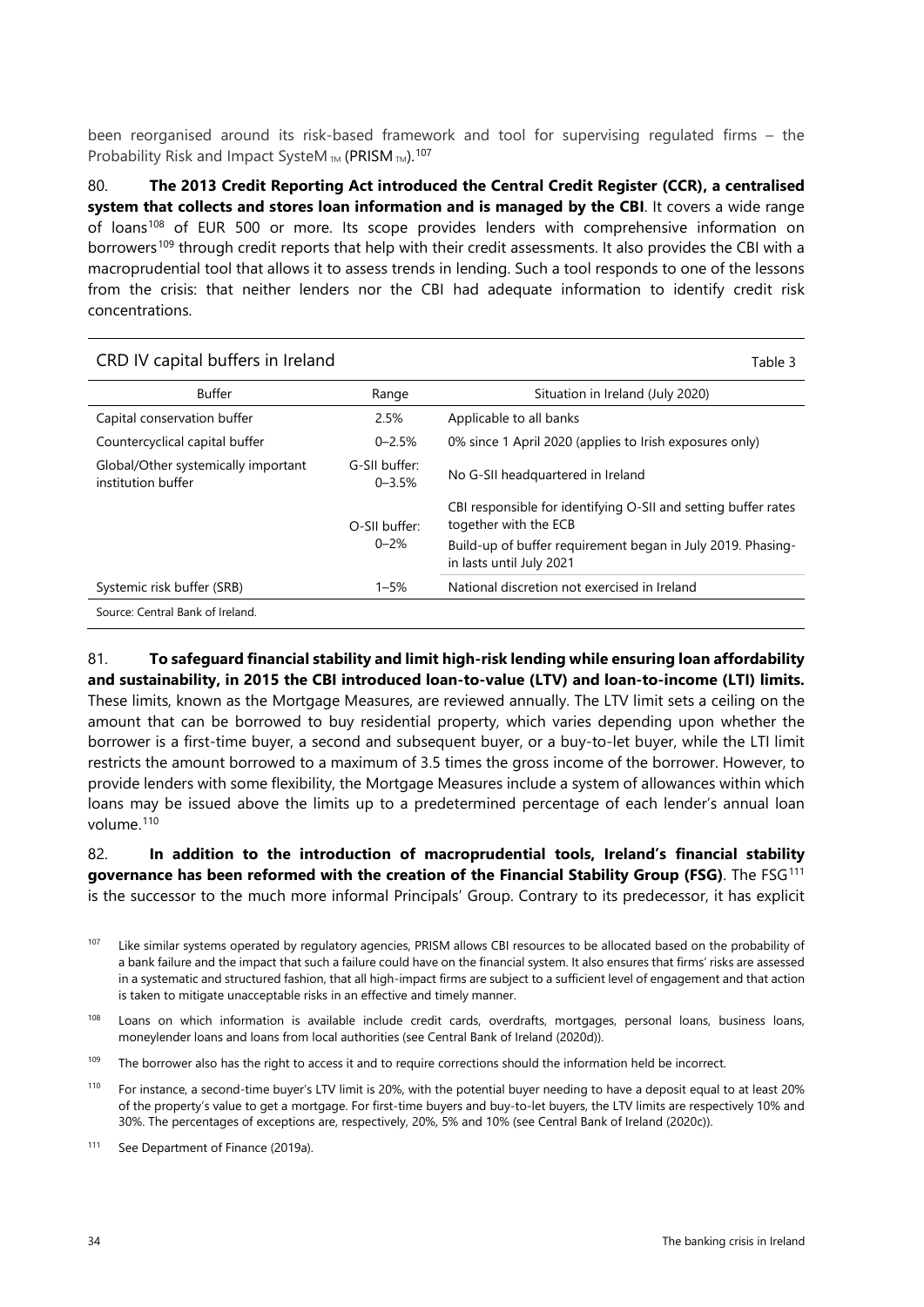Terms of Reference. It meets on a bimonthly basis and its meetings are documented, with the minutes being published. The FSG's overall objective is to support financial stability arrangements with a greater emphasis on forward-looking assessments of financial stability.<sup>[112](#page-37-0)</sup> This forum of senior officials includes the Department of Finance, the CBI and the NTMA.<sup>[113](#page-37-1)</sup> Its work is supported by the CBI's Financial Stability Directorate which covers macroprudential and resolution issues.

83. **Detailed requirements have been established to improve corporate governance standards and practices across the financial services industry.** The measures are part of a series of Codes that apply to banks, credit unions and insurance firms and, since 2018, also to investment firms.<sup>[114](#page-37-2)</sup> The requirements include prescriptions for selecting fit and proper chief executives and board members, including specific requirements for non-executive directors. There are also prescriptive criteria and measures to limit and/or manage conflicts of interest, such as mandating the separation of the roles of chair of the board and chief executive officer, limitations on the number of directorships that a person may hold and a review of board membership every three years. Most (if not all) of these measures correspond – and are responses – to specific shortcomings that were identified during the crisis.

84. **Since November 2014, banking supervision in Ireland has been integrated within the SSM framework.** The ECB is responsible for the supervision of significant institutions operating in Ireland (SIs) while the CBI is responsible for the less significant institutions (LSIs). In addition to the direct supervision of LSIs, the CBI continues to have important responsibilities with regard to SIs, given the role it plays in Joint Supervisory Teams (JSTs).<sup>[115](#page-37-3)</sup> All JSTs follow the same methodology, based on the SSM's Supervisory Manual, and the SSM's guidance. They comprise ECB and CBI staff.

85. **With the transposition of the EU Bank Recovery and Resolution Directive (BRRD) into Irish law in 2015, the CBI is also the national resolution authority (NRA).** As the NRA,<sup>[116](#page-37-4)</sup> the central bank is responsible for the resolution of failing banks, credit unions and certain investment firms and is part of the banking union Single Resolution Mechanism (SRM). The Single Resolution Board (SRB) is the centralised decision-making body of the Banking Union and works together with NRAs to resolve significant failing banks<sup>[117](#page-37-5)</sup> (the SRB leads the resolution of significant institutions, while the CBI, as NRA, is responsible for the less significant ones). The NRA functions of the CBI have been structurally separated from its supervisory and other functions to avoid conflicts of interest and preserve operational independence. [118](#page-37-6)

- <span id="page-37-0"></span><sup>112</sup> This greater emphasis is in line with the Recommendations of the Banking Inquiry and the 2016 IMF assessment of the Irish financial sector.
- <span id="page-37-1"></span>113 The FSG includes the Secretary General and Assistant Secretary Banking Division from the Department of Finance, the Governor and Deputy Governors of the CBI and the NTMA's Chief Executive and Director Funding and Debt Management.
- <span id="page-37-2"></span><sup>114</sup> For banks, the two relevant documents are the Corporate Governance Code for Credit Institutions and Insurance Undertakings 2013 (effective January 2015) and the Corporate Governance Requirements for Credit Institutions 2015 (source: [www.centralbank.ie\).](http://www.centralbank.ie/) Credit unions are subject to specific governance requirements.
- <span id="page-37-3"></span>115 SIs are supervised by JSTs under the lead of a coordinator who is based at the ECB, and a JST sub-coordinator who is based in the EU member country.
- <span id="page-37-4"></span><sup>116</sup> The BRRD, adopted on 15 May 2014, provides NRAs and the EU resolution authority with comprehensive powers to address banks and large investment firms that are failing or about to fail.
- <span id="page-37-5"></span>117 Significant institutions that fall within the remit of the SRB are those institutions that are subject to consolidated supervision by the ECB and institutions that are "less significant" but established in more than one banking union member state.
- <span id="page-37-6"></span><sup>118</sup> As part of its efforts to embed the EU framework in Ireland, in April 2019 the CBI published its Approach to Resolution for Banks and Investment Firms (First Edition) which provides an overview of the resolution framework, outlines the CBI's views on resolution planning and its approaches to setting the minimum requirements for own funds and eligible liabilities (MREL) and illustrates how it intends to exercise its resolution and liquidation powers (Central Bank of Ireland (2019a)).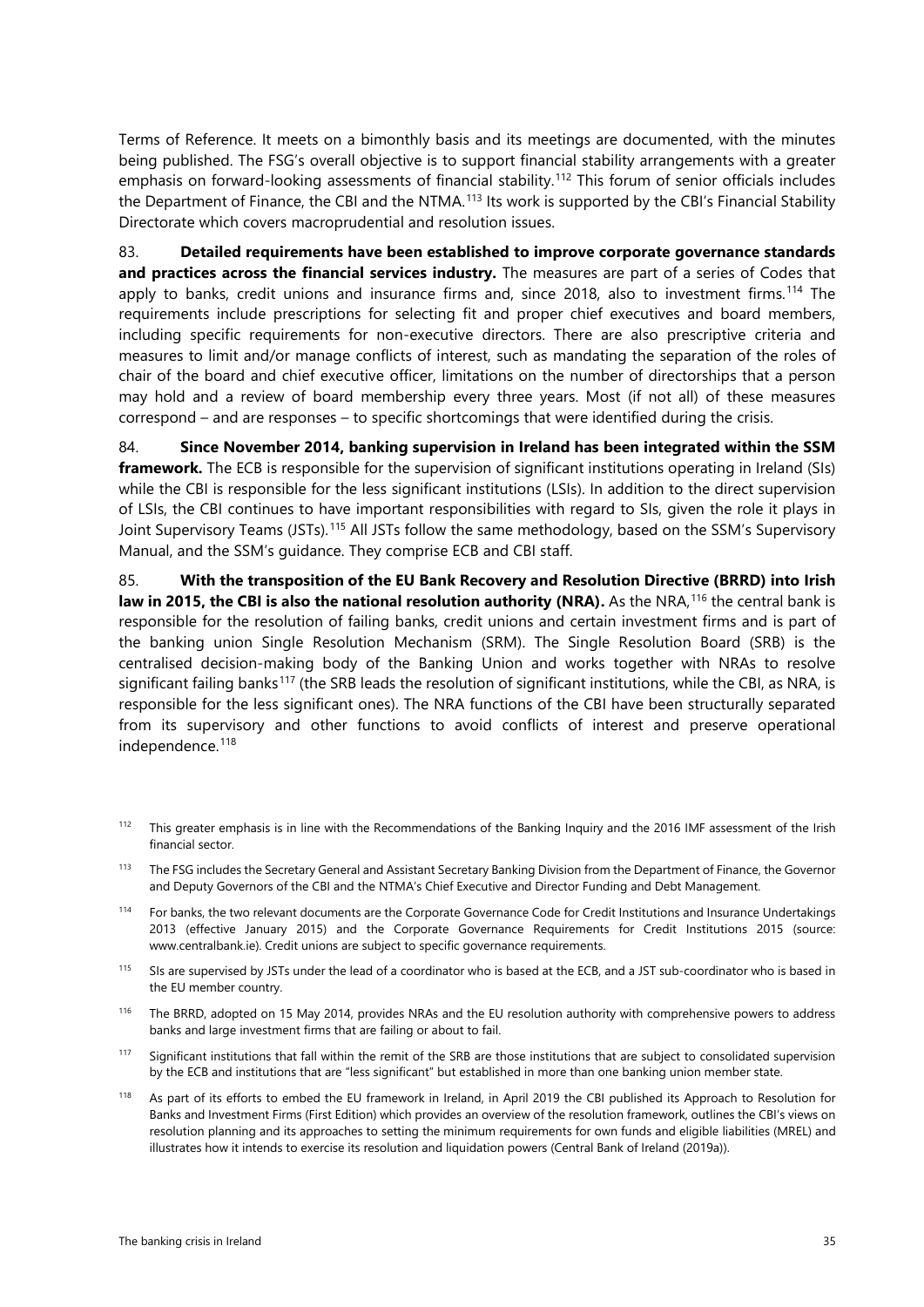<span id="page-38-0"></span>NPLs and the impact of consumer protection

86. **The Irish financial crisis and the deep recession that followed resulted in a large increase in NPLs.** By the end of December 2013, the overall average NPL ratio of the Irish banks, which had started growing from 2009 onwards, had peaked at 32% or about EUR 85 billion (see Chart 5). By that date, the default rate for SME loans stood at 26%,<sup>[119](#page-38-1)</sup> that of commercial real estate lending, including for the part that was transferred to NAMA, was 70%, while that of residential mortgages had reached 12.9%.

87. **To resolve the NPLs that were still on the banks' books, the CBI needed to balance financial stability and customer protection considerations.** While financial stability and bank recapitalisation tended to dominate the first phase of the crisis response, a second phase from 2011 onwards saw a growing focus on resolving NPLs through sustainable debt restructuring. Chart 5 provides a timeline of the measures taken by the CBI from December 2010 until 2018 and maps them against the evolution of the overall NPL ratio over the same period. The CBI's actions and strategies to find the appropriate balance between financial stability and consumer protection are part of a wider context of long-standing government policies that the crisis and its aftermath have reinforced. [120](#page-38-2)

88. **In February 2009, the CBI issued the Code of Conduct on Mortgage Arrears (CCMA).** The CCMA's main purpose is to ensure fair and transparent treatment of financially distressed borrowers. [121](#page-38-3) It recognises that mortgage arrears are "unique" when compared to other assets with each case needing "to be considered on its own merits".<sup>[122](#page-38-4)</sup> To this effect, the Code obliges lenders to treat borrowers in or facing mortgage arrears in predetermined ways with the objective of helping them to meet their mortgage obligations. The key part of the CCMA is the Mortgage Arrears Resolution Process (MARP), which obliges the lender to follow four specific and lengthy steps with all borrowers that engage with the lender. It is only after all steps have been complied with that the lender may begin legal proceedings for the repossession of a borrower's primary residence. The CBI is also responsible for enforcing the CCMA.[123](#page-38-5)

<span id="page-38-2"></span><sup>120</sup> While these reforms are not part of this paper's scope, two of the main measures were the 2012 revision of the Consumer Protection Code and the Personal Insolvency Act in December 2012, which created the Insolvency Service of Ireland (ISI).

<span id="page-38-1"></span><sup>&</sup>lt;sup>119</sup> This is the proportion of SME loans in default. When weighted by outstanding balances, the proportion rises to about 40%.

<span id="page-38-3"></span><sup>121</sup> See Donnery et al (2018).

<span id="page-38-4"></span><sup>122</sup> See Central Bank of Ireland (2013b, p 1).

<span id="page-38-5"></span><sup>&</sup>lt;sup>123</sup> The CCMA was revised substantially in 2012 and 2013. Central Bank of Ireland (2013b, Chapter 1 – Scope) states that the CBI "has the power to administer sanctions for a contravention of this Code".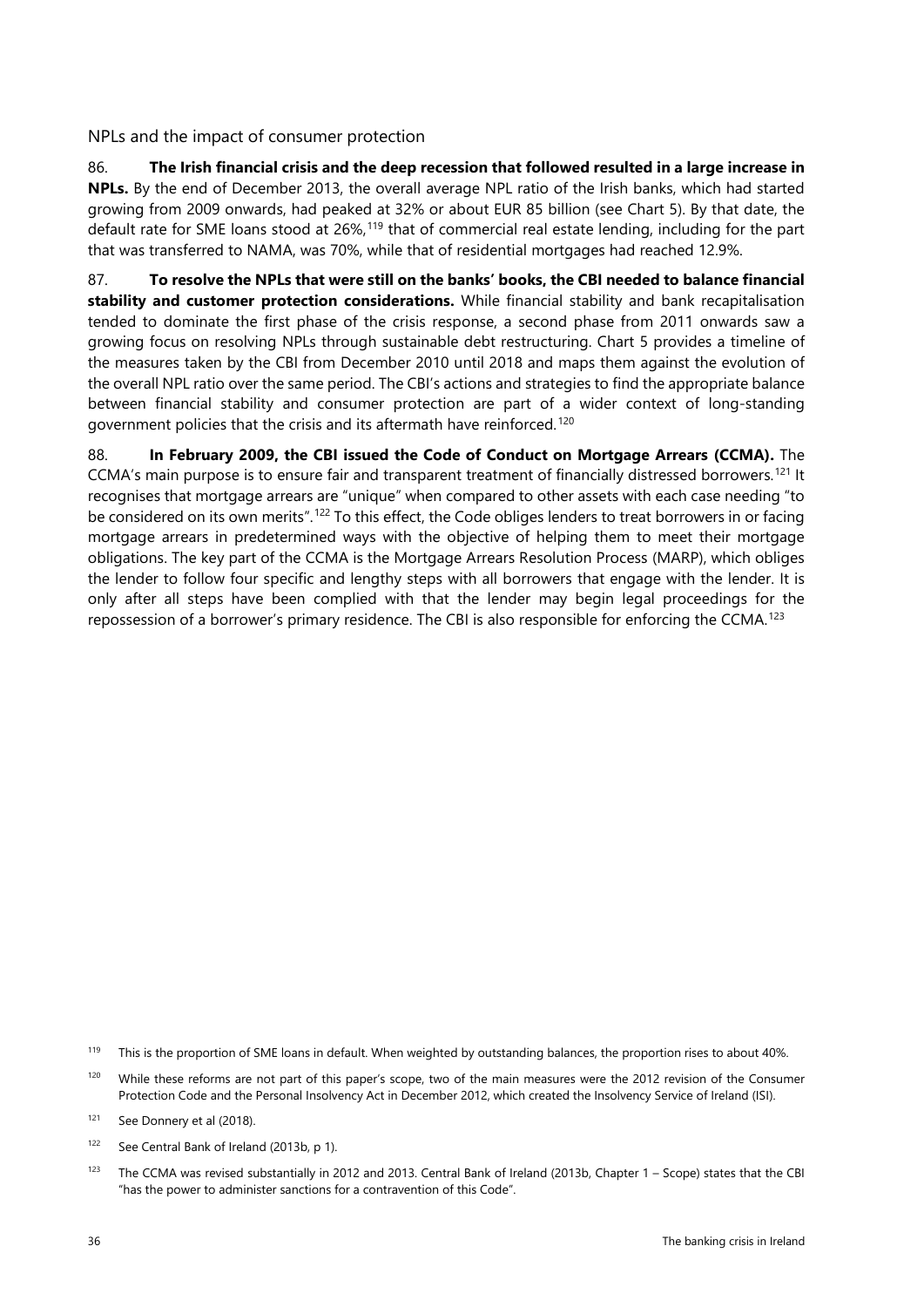

Chart 5: Retail banks' NPL ratio and milestones in NPL resolution\*

The definition of "non-performing" used by the European Banking Authority (EBA) introduced in Q3 2014. Prior to this date an internal definition was used, equivalent to impaired loans and/or arrears > 90 days.

Source: Central Bank of Ireland regulatory returns.

89. **The CCMA and its subsequent revisions are part of a trend reinforcing consumer protection as a response to recurrent customer issues and mistreatment.** While the requirements contained in the CCMA may seem detailed and prescriptive, each of them corresponds to cases where banks' practices have fallen short of the "fair treatment" of customers that is expected. [124](#page-39-0) Some oblige lenders to have the means to deal with distressed customers in a professional way, such as the requirement to have an Arrears Support Unit that is sufficiently resourced with experienced staff and that designs and implements sustainable repayment solutions. Others, such as procedures that lenders must comply with to communicate with borrowers, are meant to prevent borrower harassment, while additional requirements also specify in detail the types and contents of information that the lender must communicate to the borrower in an effort to address asymmetrical information issues.

90. **Between 2011 and 2013, the CBI took a series of measures to improve banks' internal approaches to resolving mortgage arrears.** The rationale for those interventions was the persistent shortcomings observed at lenders, which had neither the strategies nor the resources and processes in place to expedite the resolution of their NPLs while dealing fairly with their customers (see Box 6).

<span id="page-39-0"></span><sup>&</sup>lt;sup>124</sup> There have been multiple business conduct cases where banks have generally overcharged their customers. One set of issues, identified in 2010 but with new cases still emerging, is that of "tracker mortgages" with tracking rates linked to the ECB's main rate. During the financial crisis, the ECB lowered its main rate considerably, making tracker loans much less profitable. Even before 2008, tracker customers were encouraged by their banks to move to a fixed rate option with the understanding that they could move back to their original mortgage tracker rate. Instead, at the end of the fixed rate period, customers were either not returned to their original tracker rate and put on higher fixed or variable rate loans, or were put back on trackers but at a higher rate than the original tracker agreement, leading to overcharging in both cases. The CBI's Tracker Mortgage Examination, which began in 2010, identified over 40,000 affected customers as of July 2019 and obliged lenders to pay redress for almost EUR 700 million.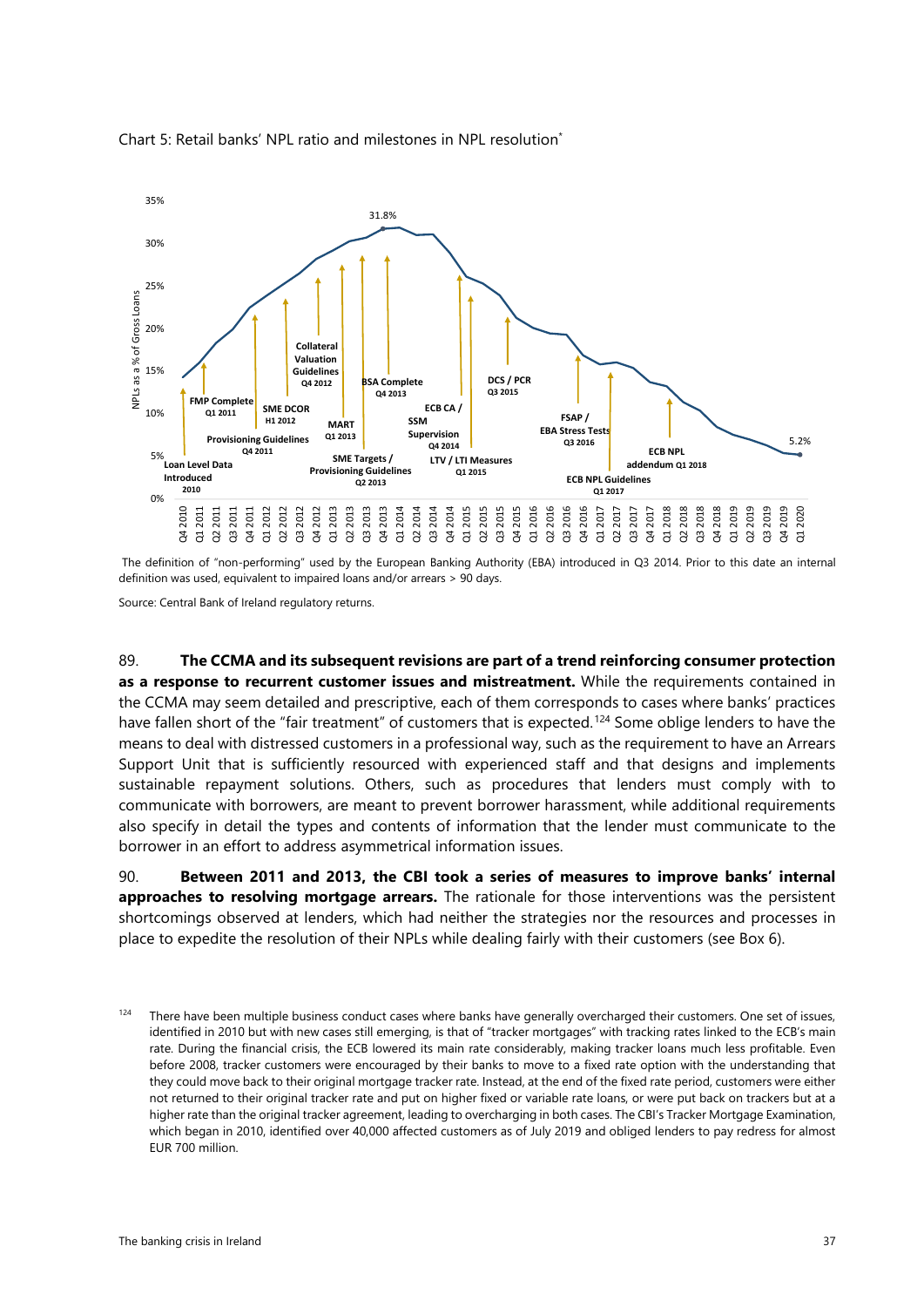91. **Since the establishment of the SSM, the CBI has actively worked towards the resolution of NPLs at two levels.** Within its jurisdiction, the CBI continues to practice intrusive supervision through credit risk inspections, deep dives by supervisory teams, thematic reviews and bank by bank assessments through the Supervisory Review and Evaluation Process (SREP). Given its rich experience with NPL resolution, it has also contributed to the development of the ECB's supervisory quidance on NPLs<sup>[125](#page-40-0)</sup> and of the European Banking Authority (EBA)'s guidelines for managing non-performing and forborne exposures (NPEs/FBEs).

92. **The stock of NPLs has declined significantly since the 2013 peak.** NPL ratios have declined up to the end of 2019, with most of the decline taking place between the beginning of 2014 and end-2017. By end-2017, the overall stock of NPLs stood at around EUR 25 billion, down from a peak of EUR 85 billion. The most striking declines are those of the NPL ratio for commercial real estate (CRE) lending and SME lending, which declined from 70% at end-2013 to 21.5%, and from about 30% to 7.7%, respectively, within four years. [126](#page-40-1) The decline in the mortgage NPL rate, which peaked at 12.9% in September 2013, while still significant, has been somewhat slower. For instance, the outstanding balances on principal dwelling house (PDH) mortgages stood at 7.9% at the end of March 2020. However, because of the number of loans involved, they constitute the most important source of NPLs.<sup>[127](#page-40-2)</sup>

93. **The main drivers of these reductions vary significantly according to the type of exposure.** For CRE lending, the main driver has been loan exits,<sup>[128](#page-40-3)</sup> with write-offs, sales and liquidation (ie sale of the collateral) accounting for 90% of the reduction for each year between 2013 and 2017. For residential PDH mortgages, cures<sup>[129](#page-40-4)</sup> are the main cause of reduction. These include cases where the borrower's financial condition has improved sufficiently to clear the arrears and resume payments. They also include restructured loans where the borrower is paying according to a contractual repayment schedule. [130](#page-40-5)

94. **However, repossessing a primary residence is now rare in Ireland.** Between the third quarter of 2009 and the end of 2017, there have been only about 8,200 cases of loss of PDH property. Two thirds of these were surrendered voluntarily while only 2,722 resulted in repossession under a court order (see Donnery et al (2018)). More than 63,000 PDH residential mortgage accounts were in arrears in March 2020. In most other cases, the lender voluntarily surrendered or abandoned the property, often at the end of a lengthy MARP process.

95. **While limited repossession is the result of a deliberate policy, there are other causes explaining the persistence of such arrears.** One of these relates to the existence of a framework for restructuring mortgage loans that obliges lenders to find repayment arrangements with borrowers and makes home repossession into a tool of last resort. Another is the persistence in many areas of the country of depressed real estate prices<sup>[131](#page-40-6)</sup> for both residential and commercial properties, with these having yet to

- <span id="page-40-0"></span><sup>125</sup> The ECB's High Level Group on NPLs was chaired by Sharon Donnery, Deputy Governor of the CBI.
- <span id="page-40-1"></span><sup>126</sup> For the numbers and percentages used, see McCann and McGeever (2018).
- <span id="page-40-2"></span><sup>127</sup> Since the end of 2017, mortgage NPL balances make up about 70% of all outstanding NPLs (see Donnery et al (2018)).
- <span id="page-40-3"></span><sup>128</sup> Loan exits include legal repossession, voluntary surrender of property, transfers to schemes such as Mortgage to Rent (but for residential mortgages only), write-offs and portfolio sales.
- <span id="page-40-4"></span><sup>129</sup> A cured NPL is essentially an NPL that has become performing again.
- <span id="page-40-5"></span><sup>130</sup> This paragraph is essentially based on McCann and McGeever (2018).
- <span id="page-40-6"></span><sup>131</sup> While real estate prices may have largely recovered in Dublin and some of its residential suburbs due to high demand, this does not seem to be the case in most of the rest of the Republic, and in particular in the west and southwest.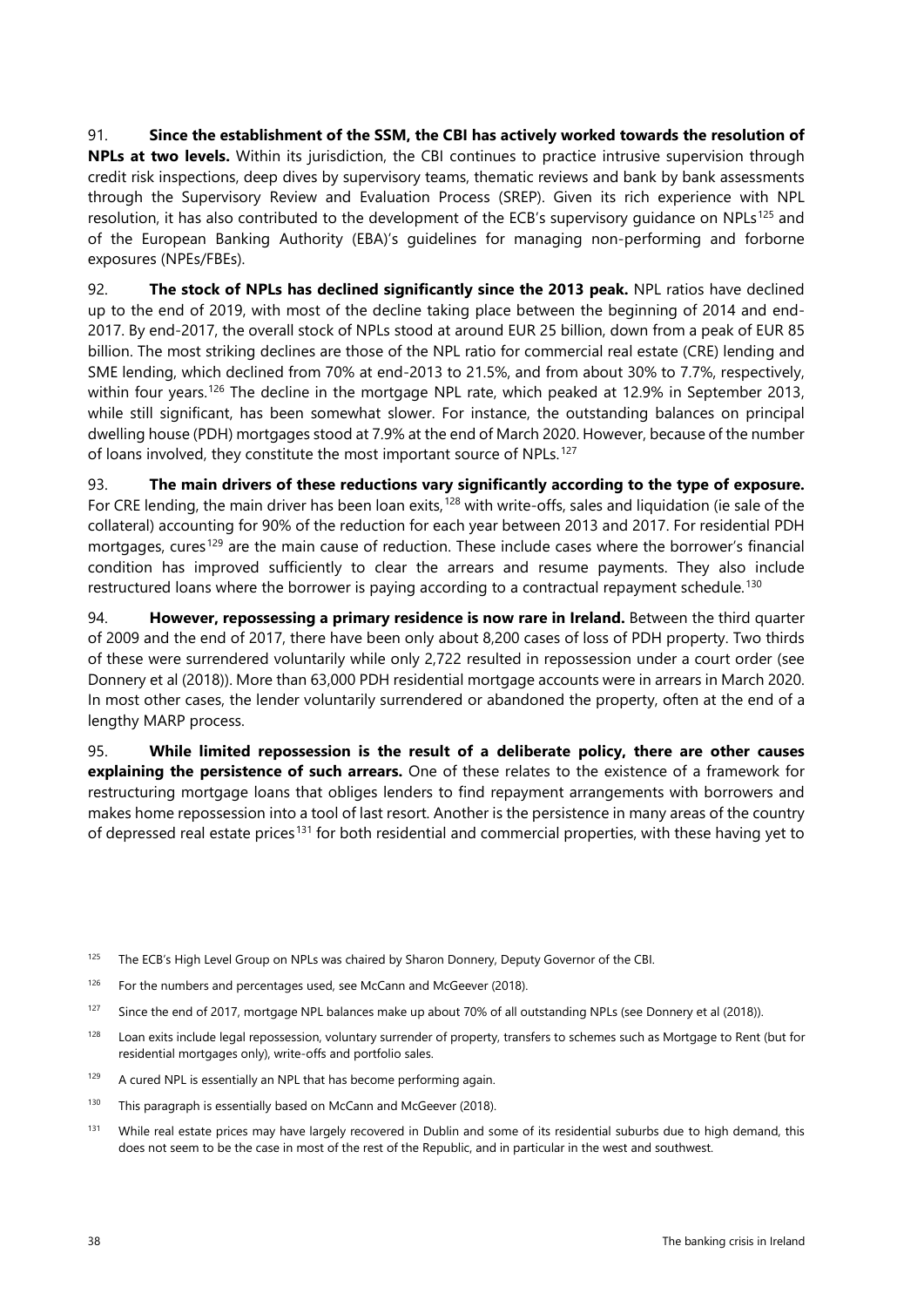recover the levels they had reached more than a decade ago.<sup>[132](#page-41-0)</sup> Accordingly, some loans in these areas may still have negative equity (ie where the size of the debt outstanding is greater than the estimated market value of the underlying property). A third possible cause is that many retail borrowers may still be in financial distress and not have recovered pre-crisis levels of income. As a result of that continuing distress, certain borrowers may miss payments and fall into arrears again because their restructuring arrangements are unaffordable over the long term. [133](#page-41-1)

96. **Another type of cause relates to incentives and unintended consequences.** While the overarching aim of the framework for loan restructuring in Ireland is to create strong incentives to reach sustainable and fair repayment arrangements, conditions in real estate markets may create an incentive for lenders to delay resolution in the hope of future price recoveries. Finally, a persistent and structural gap between housing demand and supply, and a lack of social housing in particular, continue to exercise upward pressure on housing prices, therefore limiting house affordability. [134](#page-41-2)

97. **A related consideration is whether the current balance between creditor rights and the protection of borrowers creates incentives for them to delay resolution.** Reforms over the last decade reinforced the protection of borrowers for the reasons discussed above. To the extent that lenders are constrained by what they perceive as expensive and time-consuming MARP processes and cannot liquidate borrower assets in a timely manner, they may have lost their main leverage against borrowers. This is because at least some borrowers may have an incentive to hold out as long as possible in the hope of a better deal. [135](#page-41-3)

Box 6

#### CBI actions taken in the area of NPLs between 2011 and 2013

In October 2011, each lender was required to submit to the CBI a board-approved Mortgage Arrears Resolution Strategy (MARS) including implementation plans. Reviews of these MARS showed that lenders were ill-equipped to resolve large numbers of arrears cases in a sustainable way. Lenders essentially relied on forbearance and/or on limited and temporary agreements whereby borrowers would see their payments reduced and/or limited to interest-only while unpaid amounts were capitalised.

As a result, the CBI conducted an independent Distressed Credit Operations Review (DCOR) in 2012 to assess the banks' operational capacity to address mortgage NPLs and distressed SME loans. This was both a top-down review of procedures and processes, including an assessment as to whether these were fit for purpose, and a bottom-up review to the extent that it was supported by detailed loan file reviews. Among the shortcomings identified were a lack of expertise and experience in working out NPLs, a lack of centralised specialist resources and an absence of performance monitoring and incentives. As a result, the CBI developed and monitored the implementation of risk control and mitigation programmes tailored to each institution's shortcomings.

As NPLs continued to increase, the CBI introduced additional measures in the first quarter of 2013. These obliged banks to comply with a Mortgage Arrears Resolution Target (MART) framework that imposed quarterly quantitative targets on the six main residential mortgage lenders to resolve arrears greater than 90 days. The targets were organised around the provision of sustainable solutions to borrowers. To monitor banks' performances, the CBI published its Internal Guideline on Sustainable Mortgage Arrears Solutions (Sustainability Guideline) used by its supervisors to disclose supervisory expectations to banks. The CBI enhanced its reporting requirements regarding

<span id="page-41-3"></span>135 See, for instance, O'Malley (2018).

<span id="page-41-0"></span>An illustration is the introduction in the CCMA of restrictions on the commencement of legal proceedings. These can only begin three months after the issuance of written communication or eight months from the date the arrears arose, whichever date is later.

<span id="page-41-1"></span><sup>133</sup> See McCann (2017).

<span id="page-41-2"></span><sup>&</sup>lt;sup>134</sup> For a recent overview of the Irish housing market, see Kennedy and Myers (2019).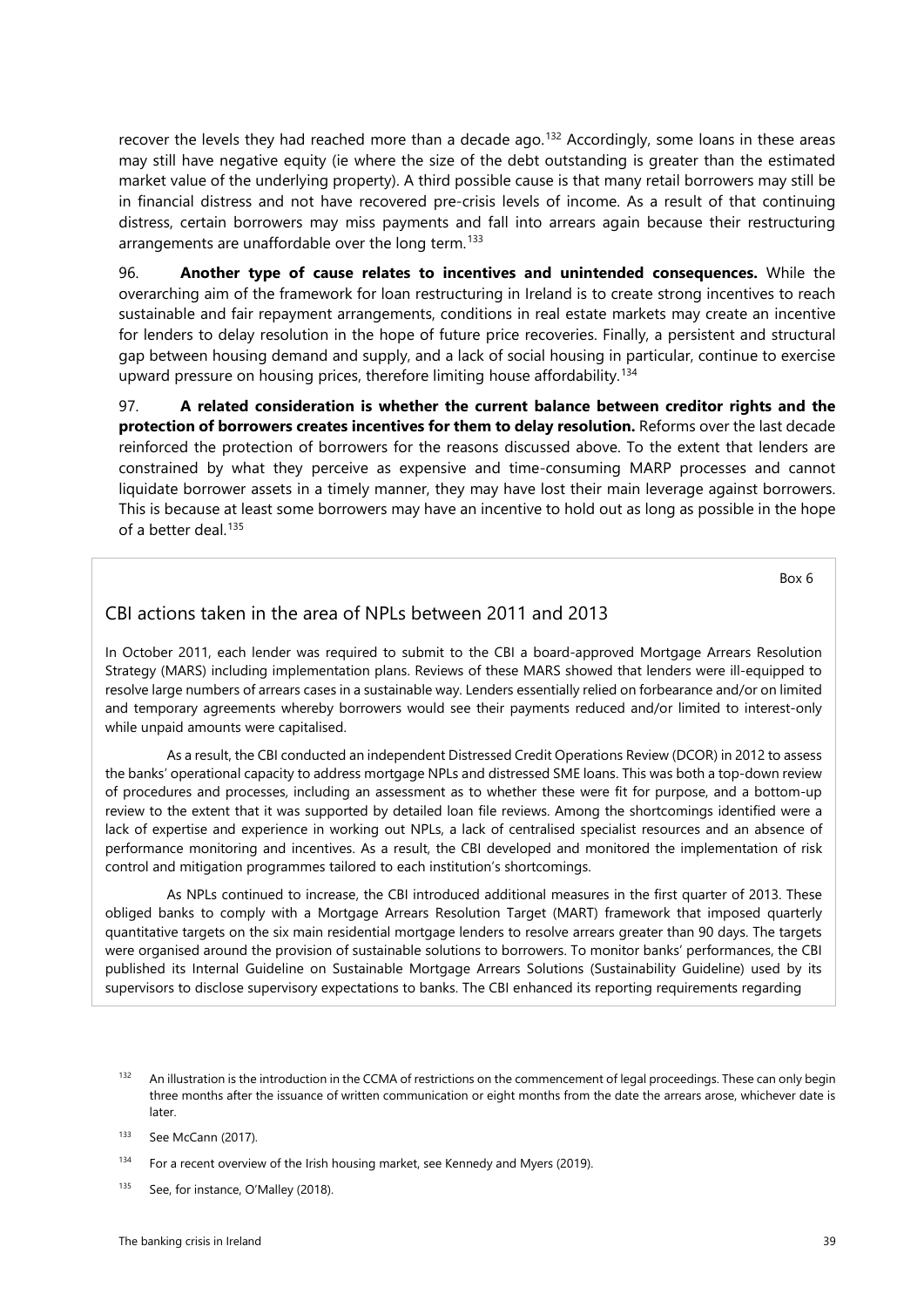sustainable solutions. It also conducted on-site inspections to analyse samples of these solutions, assess their sustainability and more generally audit banks' performances against the MART targets.

A further step was the substantial revisions of the CCMA that took place in 2013. These introduced a fourstep approach. They also clarified key definitions and their consequences, such as when a borrower can be classified as "not co-operating". In addition, borrowers were provided with an appeal against such a classification. The revisions also clarified the restrictions imposed on lenders wanting to commence legal proceedings.

Following these efforts, the CBI conducted a balance sheet assessment (BSA) in 2013 and an impairment provisioning review in 2015. The BSA was an asset quality review (AQR) to assess the adequacy of risk classification, of provisioning and of regulatory risk weighting for capital purposes conducted on portfolio samples. The provisioning review assessed whether provisioning practices remained appropriate two years after the AQR.<sup>®</sup>

The most comprehensive overview of the CBI's efforts in resolving NPLs over the period 2010–18 can be found in Donnery et al (2018).

98. **Persistent shortcomings in Irish banks' culture, risk management and governance, which generate reputational and financial risks, have led the CBI to review behaviour and culture in Irish retail banks.** The CBI's 2018 review of behaviour and culture in Irish retail banks found that "consumerfocused cultures in the banks remain under-developed" and in particular that consumer focus was not always embedded in the banks' structures, processes and systems. As a result, the CBI requested banks to implement detailed action plans to address the review's findings and focus on values and conduct that must be reflected in all business areas, at all levels of the organisations and from strategy setting to sales of products and management of customer relations.<sup>[136](#page-42-0)</sup>

99. **There are indications that further improvements in Irish banks' risk management practices are needed.** For example, close to 40% of long-term primary dwelling mortgage arrears cases in Ireland did not appear to have engaged with their lender. While this is an estimate, [137](#page-42-1) the CBI's Residential Mortgage Arrears and Repossession Statistics for PDH mortgages for the first quarter of 2020 tend to confirm this. As of end-March 2020, only 28% of all PDH mortgages remaining in arrears were classified as restructured, meaning that the vast majority are not (or at least not for the time being) part of a restructuring arrangement. Focusing on restructured mortgage loans, breakdowns according to the length of the arrears and by type of restructuring show that about 40% of remaining NPLs have arrears of more than two years while almost a third of repayment arrangements are the result of capitalising arrears.[138](#page-42-2) A related indication is the fact that, on average, mortgage rates offered by Irish banks are the highest or second highest in the euro area. They are, in particular, higher than those offered in most of other euro area countries that also have significant stocks of NPL arrears and environments that make the repossession of real estate difficult. Both indicators may raise sustainability concerns, especially in the wake of the Covid-19 pandemic.<sup>[139](#page-42-3)</sup>

- <span id="page-42-0"></span><sup>136</sup> See Central Bank of Ireland (2018, 2020a).
- <span id="page-42-1"></span><sup>137</sup> The estimate can be found in McCann and McGeever (2018), citing McCann (2017).
- <span id="page-42-2"></span>138 To the extent that the capitalisation of arrears is not supplemented with a loan extension, these agreements may result in higher repayments than those under the initial contract and/or with the borrower possibly owing more than initially borrowed.
- <span id="page-42-3"></span><sup>139</sup> The concerns that resolving mortgage loans in arrears for more than two years would be at best problematic and that weakened borrowers may be particularly vulnerable to future shocks despite their willingness to meet the terms of their repayment agreements were already raised in 2018 (see Donnery et al (2018)). The Covid-19 pandemic only amplifies such concerns.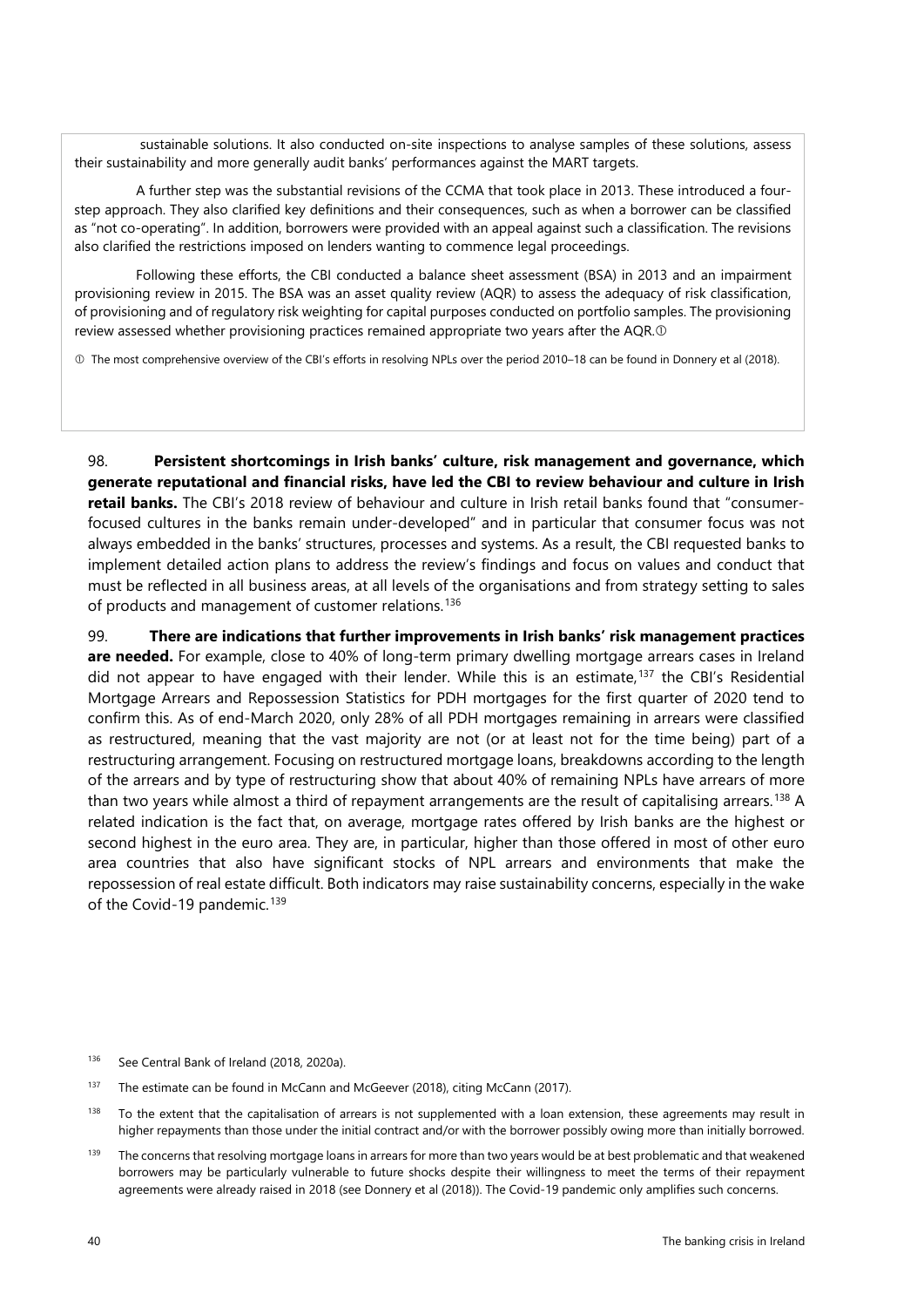### <span id="page-43-0"></span>Section 4 – Some general lessons from the crisis

100. **The Irish experience highlights the need for adequate crisis management preparations in non-crisis times.** By definition, crises cannot be fully anticipated. However, detailed contingency planning allows authorities to prepare for them and can help reduce the severity of their impact on financial stability or the real economy. The adoption of a system-wide guarantee was essentially a product of the lack of effective contingency planning. It is when market conditions are normal that authorities are in the best position to anticipate and plan for potential risks by relying on forward-looking, rather than point-in-time assessments. On this basis, authorities can increase their capacity and their readiness to intervene early and consider the full range of possible policy responses should the situation escalate. The effectiveness of an authority's policy response is materially enhanced by predetermining its desired features and potential issues that may arise.

101. **The availability of relevant, reliable and timely information is a prerequisite for an accurate diagnosis of issues within individual banks or within the banking system.** Country authorities need to have access to bank data that is accurate in terms of both quality and quantity and the internal capabilities (in terms of both staff numbers and expertise) to analyse, interpret and more generally make good use of this data. This includes the ability to listen to and, where appropriate, incorporate any contrarian views. The Irish crisis also highlighted the importance of combining micro and macro views and sharing information across departments.

102. **Recognising as early as possible the impact of the bank/sovereign nexus on the range of policy responses is essential.** Fiscal constraints clearly limit the capacity of a sovereign to provide a fiscal backstop to a banking sector that is very large in relation to the country's economy. Bank losses that materialise following an event such as the collapse of a property market may exceed the public backstop's financial capabilities. In particular, measures to reduce the fiscal costs of dealing with a banking crisis (eg LMEs, bail-ins of private sector creditors, asset disposals) can clearly help to address the sovereignbank loop by reducing the impact on the sovereign. The piecemeal approach to the recapitalisation of banks in Ireland highlights the constraints that can build up and potentially overburden the state. An upfront recognition of both the resources needed to address the crisis and the sovereign's limited resources would have allowed the Irish authorities to narrow down the possible response options. It could also have limited the scope for market stress to build up and avoided measures that were seen as insufficient, and therefore helped to preserve confidence in the sovereign's ability to address the crisis.

103. **ELA is only one component of a wider crisis management framework, has a limited role and it is not meant to replace or delay the implementation of other measures.** Authorities need to carefully consider the calibration of their ELA response, and incentives have to be in place to provide for a timely exit from what is meant to be a temporary arrangement. As part of a central bank's detailed contingency planning, early preparation of legal documentation and collateral prepositioning helps to ensure that the central bank's interests are protected. In Ireland, the gone-concern banks were funded through ELA for an extended period, and while comfort was provided by the state against potential losses, the arrangement in itself is an exception since ELA is generally understood as being reserved for going-concern banks experiencing temporary liquidity issues. In the end, a novel solution was required in order for ELA to cease and for the CBI to be repaid. The availability of a bank resolution framework at the time would have meant that the ELA could have been used for its true purpose, for liquidity issues only, and not to entirely fund banks that had lost public and market confidence.

104. **When restructuring banks, an early assessment of each bank's longer-term viability is needed to help select the appropriate policy tools in a timely manner.** Although crisis situations make the assessment of banks' viability harder, the crisis response benefits greatly from an early identification of unviable banks with unsustainable business models. The separation of viable banks from others helps to accelerate the return to normality and reduces the cost to the taxpayer. In the Irish case, as the cause of the crisis was initially misdiagnosed as being one of liquidity, it took some time for the separation of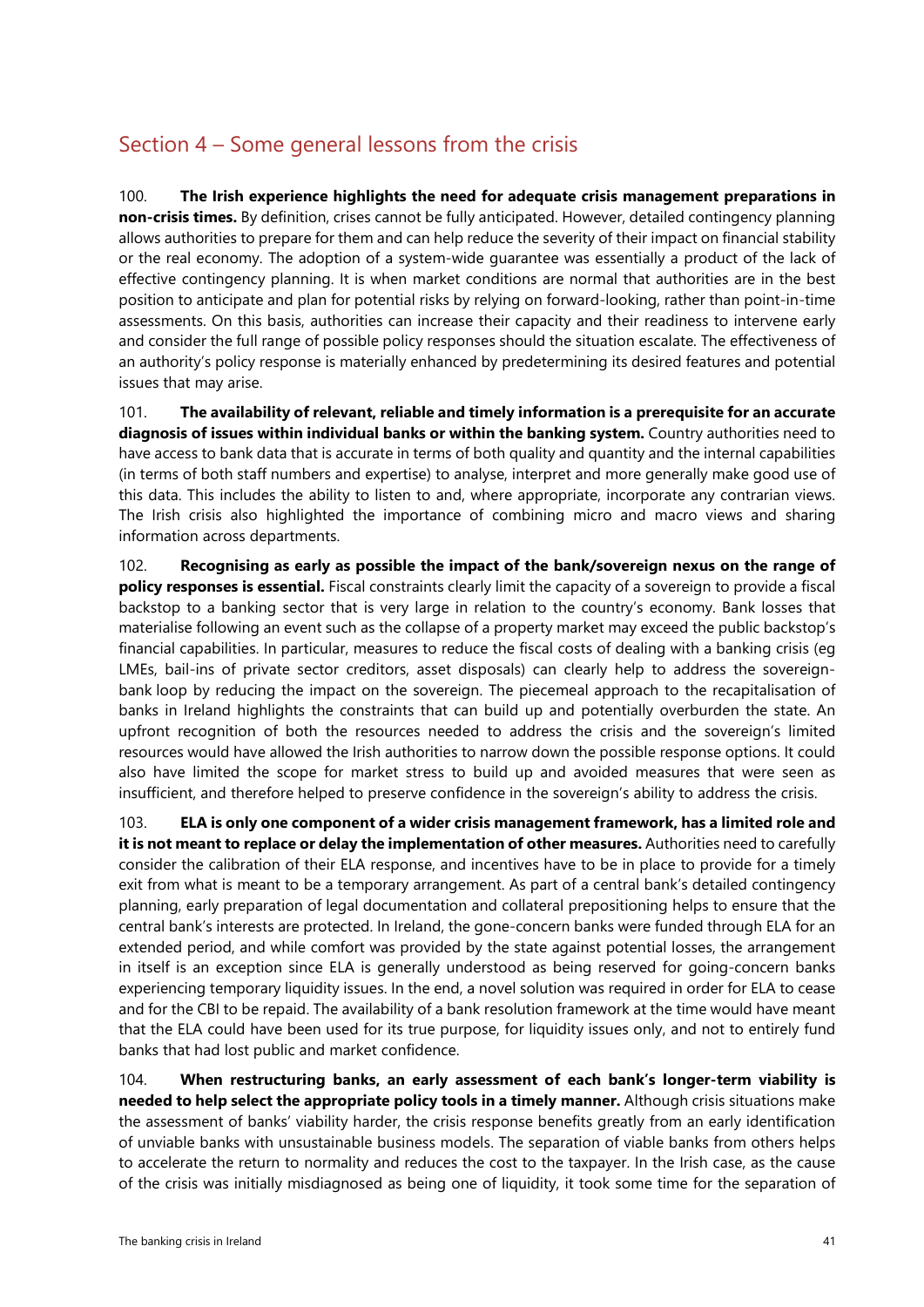going- and gone-concern banks to be made. In addition to determining the viability of each bank individually, a response to a systemic banking crisis would ideally include an assessment of the desired structure of the banking sector and, to the extent possible, contribute to a sufficiently competitive sector.

105. **It is highly preferable to use fully marketable (both tradable and liquid) instruments when recapitalising banks.** The use of non-marketable recapitalisation instruments does little to restore market confidence and will only delay the inevitable financial cost associated with those problem banks. The term funding of such instruments by the central bank introduces significant risks for the central bank balance sheet and by locking the central bank in, essentially provides a subsidy to the banking system. Fiscal capacity may limit the extent to which instruments can be funded in the market, but at a minimum any instruments used would need to be structured as if they were issued into the market, that is, rank at least equal to other issued instruments, be based on market terms and issued at market rates.

106. **An AMC can be an effective way of dealing with bad assets, but its overall performance heavily depends on benefits from economies of scale and the availability of funding.** NAMA achieved significant benefits from economies of scale through the central management of the larger land and development loans. Such benefits are unlikely to be achieved from the inclusion of portfolios of large numbers of small-value loans. The loan by loan valuation approach adopted by NAMA has, over time, proven to be successful and its valuations prudent, with significant profits now expected for the Exchequer. However, NAMA's results were also helped by the funding structure, one which relied central banks' willingness to provide funds against a wide range of eligible collateral for an extended period at very low interest rates. Finally, the success of an AMC needs to be balanced against the recapitalisation needs of the banks and possible fiscal implications.

107. **Improvements in culture and governance are an important part of the crisis response.** An environment where a culture of challenge is allowed, and the decision-makers are open to a candid review of risks, and to a thorough discussion of the potential implications of specific risks and the ways to address or mitigate them, is highly beneficial for both banks and authorities. A complement to this is the assessment of the fitness and probity of bank management, and an individual accountability regime for banks. Symmetrically, banking sector authorities need to implement an effective enforcement framework, which will allow them to follow up their requests to the banks to enforce rules and regulations.

108. **A supervisory authority enforcing enhanced and comprehensive international standards increases the resilience of the financial system.** Since the GFC, global standards and guidance have been developed in the areas of prudential regulation, bank recovery and resolution, macroprudential policies and governance and conduct frameworks. Implementing these international benchmarks and standards can increase the resilience of the banking sector, and enhance the capacity of the authorities to prepare for and respond to a crisis situation. In addition, the implementation of global standards on resolution enable authorities to bail-in bank creditors in order to increase the contribution of the private sector in covering the costs of a crisis, and commensurately reduce the need to rely on public funds.

109. **Managing a banking sector crisis involving the mortgage market requires a careful consideration of the societal trade-offs that are implied.** Each country needs to strike a balance between creditor rights and consumer protection. While a balance privileging creditor rights implies accepting a higher social cost, one that is tilted in favour of the customer will have an impact on the profitability of the sector and possibly also on financial stability as it might limit banks' resilience and their ability and willingness to extend affordable credit to the economy. A strong emphasis on consumer protection may dilute the prudential objective behind the disposal of NPLs, which is to restore banks' ability to lend to the economy. Authorities may need to consider a wider range of public measures to support borrowers using fiscal balances, thereby allowing banks to reduce their stock of NPLs.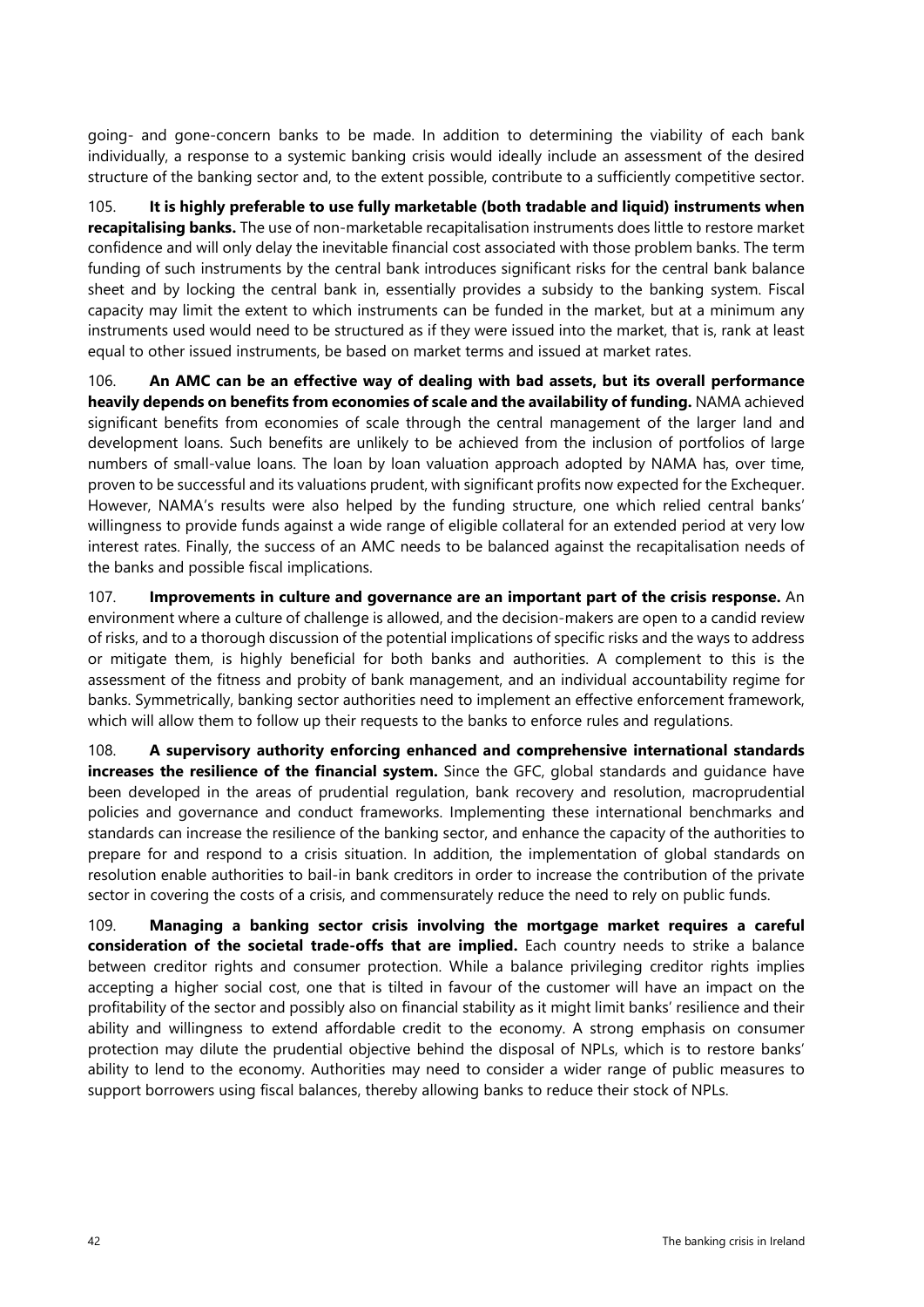### <span id="page-45-0"></span>References

Allied Irish Banks (2009): *[Annual Financial Report 2008](https://aib.ie/content/dam/aib/investorrelations/docs/Annual%20General%20Meeting/2009/annual-financial-report-2009.pdf)*.

Anglo Irish Bank (2009): *[Annual Report](https://www.rns-pdf.londonstockexchange.com/rns/6782N_-2009-2-20.pdf) & Accounts 2008*.

——— (2011): *[Annual Report](https://www.yumpu.com/en/document/view/3989100/annual-report-31-december-2010-anglo-irish-bank) & Accounts 2010*.

Armakolla, A, R Douady, J-P Laurent and F Molteni (2017): ["Repurchase agreements and the European](http://laurent.jeanpaul.free.fr/Armakolla_et_al_2017.pdf)  [sovereign debt crises: the role of European clearinghouses"](http://laurent.jeanpaul.free.fr/Armakolla_et_al_2017.pdf), working paper, October.

Bacon, P (2009): *[Evaluation of options for resolving property loan impairments and associated capital](https://www.nama.ie/fileadmin/user_upload/NAMAsummary.pdf)  [adequacy of Irish credit institutions: proposal for a National Asset Management Agency \(NAMA\)](https://www.nama.ie/fileadmin/user_upload/NAMAsummary.pdf)*, April.

Bank of Ireland (2008): *[Report & Accounts for the year ended 31 March 2008](https://investorrelations.bankofireland.com/app/uploads/Annual-Report-2008-for-the-year-ended-31.03.2008.pdf)*, May.

Cardiff, K (2016): *Recap: inside Ireland's financial crisis*, Liffey Press.

Casey, C (2018): *Policy failures and the Irish economic crisis*, Palgrave Macmillan US.

Central Bank of Ireland (2011): *[The Financial Measures Programme report](http://www.centralbank.ie/publication/financial-measures-programme)*, March.

——— (2012): *PCAR 2011 review – [analysis of PCAR banks up to end-June 2012 compared to PCAR 2011](https://www.centralbank.ie/docs/default-source/publications/financial-measures-programme/pcar-2011-review.pdf?sfvrsn=3)*, March.

——— (2013a): *[Central Bank Quarterly Bulletin Q2](https://centralbank.ie/publication/quarterly-bulletins/quarterly-bulletins-list)*, April.

——— (2013b): *[Code of Conduct on Mortgage Arrears](https://www.centralbank.ie/docs/default-source/regulation/consumer-protection/other-codes-of-conduct/24-gns-4-2-7-2013-ccma.pdf?sfvrsn=6#:%7E:text=This%20Code%20sets%20out%20the,meet%20his%2Fher%20mortgage%20obligations)*.

——— (2015): *[FAQ Special Portfolio](https://www.centralbank.ie/docs/default-source/news-and-media/press-releases/2015/April/faq-special-portfolio.pdf)*.

——— (2018): *[Behaviour and culture of the Irish retail banks](https://www.centralbank.ie/docs/default-source/publications/corporate-reports/behaviour-and-culture-of-the-irish-retail-banks.pdf?sfvrsn=2)*, July.

——— (2019a): *[Central Bank of Ireland's approach to resolution for banks and investment firms \(first](https://www.centralbank.ie/docs/default-source/regulation/how-we-regulate/resolution/resolution-framework/the-central-bank)  [edition\)](https://www.centralbank.ie/docs/default-source/regulation/how-we-regulate/resolution/resolution-framework/the-central-bank)*, April.

——— (2019b): *[Tracker Mortgage Examination,](https://www.centralbank.ie/consumer-hub/tracker-mortgage-examination) final report*, July.

——— (2020a): *[Consumer Protection Outlook Report](https://www.centralbank.ie/regulation/consumer-protection/consumer-protection-outlook-report) 2020*, March.

——— (2020b): *[Annual Report and Annual Performance Statement 2019](https://www.centralbank.ie/publication/corporate-reports/central-bank-annual-report-and-annual-performance-statement-2019)*, May.

——— (2020c): *Explainer – [What are the Mortgage Measures?](https://centralbank.ie/consumer-hub/explainers/what-are-the-mortgage-measures)*

——— (2020d): *Explainer – [What is the Central Credit Register?](https://www.centralbank.ie/consumer-hub/explainers/what-is-central-credit-register)*

Cerruti, C and R Neyens (2016): ["Public asset management companies: a](https://openknowledge.worldbank.org/bitstream/handle/10986/24332/9781464808746.pdf?sequence=2&isAllowed=y) toolkit", *World Bank Studies*, Washington DC, May.

Clarke, B and N Hardiman (2012): ["Crisis in the Irish banking system"](http://www.ucd.ie/geary/static/publications/workingpapers/gearywp201203.pdf), *UCD Geary Institute Discussion Paper Series*, WP2012/03, February.

Connor, G, T Flavin and B O'Kelly (2012): "The U.S. [and](https://www.sciencedirect.com/science/article/pii/S0261560611001586) Irish credit crises: their distinctive differences and common features", *Journal of International Money and Finance*, vol 31, issue 1, February, pp 60–79.

——— (2017): "The financial sector", in W Roche, P O'Connell and A Prothero (eds), *Austerity and recovery in Ireland: Europe's poster child and the great recession*, Oxford University Press.

Department of Finance (2011): ["Restructuring of the Irish banking system"](https://data.oireachtas.ie/ie/oireachtas/committee/dail/31/committee_of_public_accounts/submissions/2012/2012-06-07_pac-correspondence-meeting-of-7-june-2012-from-mr-john-moran-b_en.pdf), presentation, March.

- (2013): ["NAMA staff qualifications"](https://www.oireachtas.ie/en/debates/question/2013-10-03/7/), Dáil Éireann Debate, 3 October.
- ——— (2019a): *[Financial Stability Group \(FSG\),](https://www.gov.ie/en/publication/633c6c-financial-stability-group-fsg)* January.
- ——— (2019b): *[Irish Bank Resolution Corporation \(IBRC\)](https://www.gov.ie/en/publication/97fb9b-irish-bank-resolution-corporation-ibrc/)*, publication, February.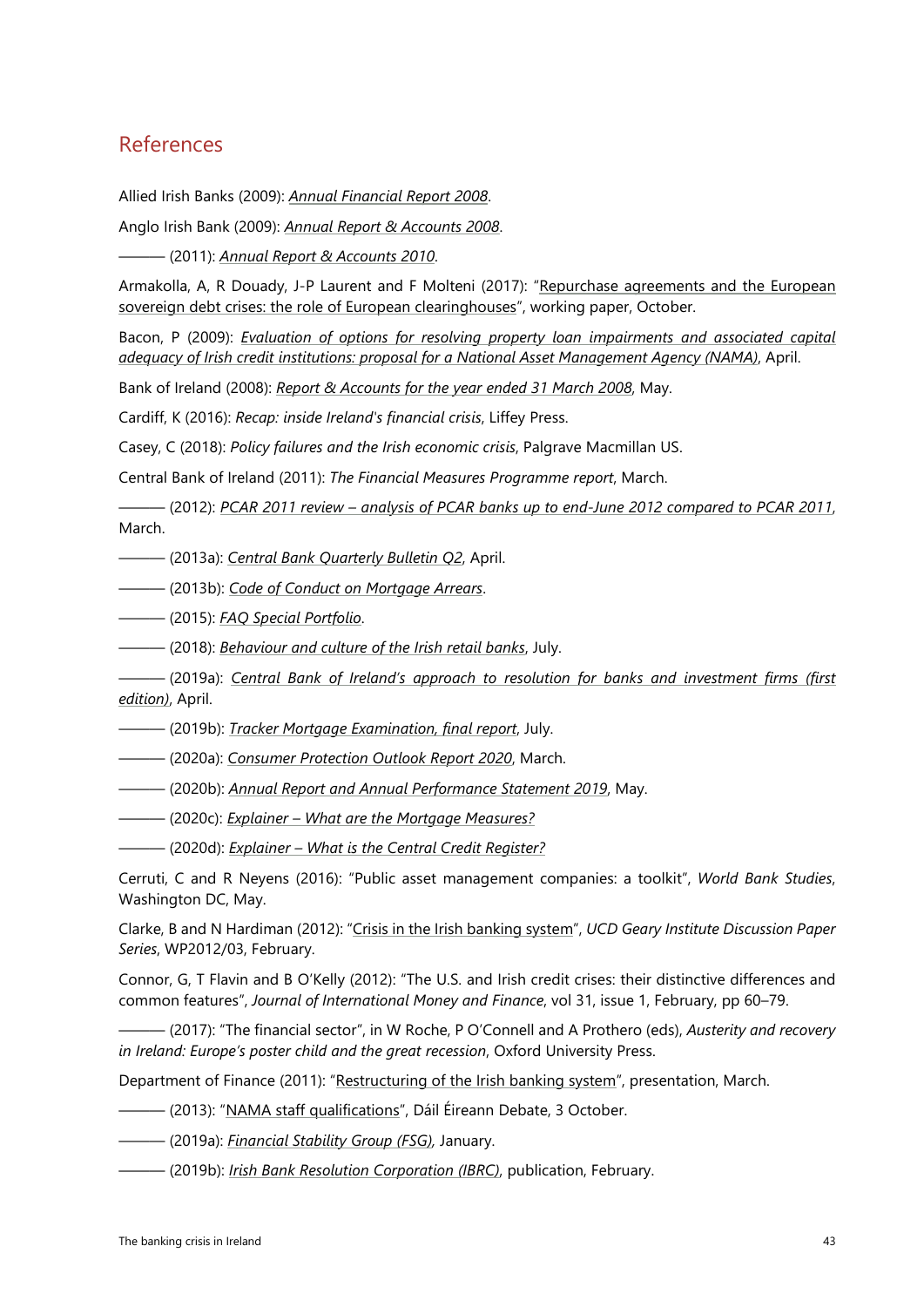——— (2020a): *[The Shareholding and Financial Advisory Division](https://www.gov.ie/en/organisation-information/f95734-the-shareholding-and-financial-advisory-division/)*, June.

——— (2020b): *[Minister's Brief](https://www.gov.ie/en/publication/d1da8-ministers-brief-june-2020/) – June 2020*, July.

Donnery, S, T Fitzpatrick, D Greaney, F McCann and M O'Keeffe (2018): ["Resolving non-performing loans](https://www.centralbank.ie/docs/default-source/publications/quarterly-bulletins/quarterly-bulletin-signed-articles/resolving-non-performing-loans-in-ireland-2018-(donnery-fitzpatrick-greaney-mccann-and-o%27keeffe).pdf?sfvrsn=6)  in Ireland: [2010-2018"](https://www.centralbank.ie/docs/default-source/publications/quarterly-bulletins/quarterly-bulletin-signed-articles/resolving-non-performing-loans-in-ireland-2018-(donnery-fitzpatrick-greaney-mccann-and-o%27keeffe).pdf?sfvrsn=6), *Quarterly Bulletin*, April.

Donovan, D and A Murphy (2013): *The fall of the Celtic Tiger: Ireland and the euro debt crisis*, Oxford University Press.

Educational Building Society (2009): *[Annual Report and Accounts 2008](https://www.ebs.ie/content/dam/ebs/pdfs/annual-financial-reports/annual-financial-report-2008.pdf)*, March.

——— (2013): *[Annual Report and Accounts 2012](https://www.ebs.ie/content/dam/ebs/pdfs/annual-financial-reports/annual-financial-report-2012.pdf)*, March.

Euronext (2011a): [Temporary suspension of shares –](https://direct.euronext.com/announcementRNSDownload.aspx?rnsId=29877202-48af-43b8-a48d-4064310ffaa1&rnsUrl=http://PPDXTSHF03001v.oad.exch.int:8090/_layouts/15/ExStream/CrmDocumentsView.aspx?folderURL=/sites/Market_Services/AnnouncementJobs/5a742aef-9edc-ea11-80e2-005056bef332&isDlg=1) Allied Irish Banks, March.

——— (2011b): Temporary suspension notice – [Bank of Ireland \(Governor and Company\),](https://direct.euronext.com/announcementRNSDownload.aspx?rnsId=4202f69e-f7d3-4d0f-943c-004b70a6a739&rnsUrl=http://PPDXTSHF03001v.oad.exch.int:8090/_layouts/15/ExStream/CrmDocumentsView.aspx?folderURL=/sites/Market_Services/AnnouncementJobs/63742aef-9edc-ea11-80e2-005056bef332&isDlg=1) March.

European Banking Authority (2013): *[Report on impact assessment for liquidity measures under Article 509\(1\)](https://eba.europa.eu/sites/default/documents/files/documents/10180/16145/c90add8d-4834-4df8-a184-721b0fd4dd54/EBA%20BS%202013%20415%20Report%20regarding%20LCR%20impact.pdf)  [of the CRR](https://eba.europa.eu/sites/default/documents/files/documents/10180/16145/c90add8d-4834-4df8-a184-721b0fd4dd54/EBA%20BS%202013%20415%20Report%20regarding%20LCR%20impact.pdf)*, December.

European Central Bank (2013): [Introductory statement to the press conference \(with Q&A\),](https://www.ecb.europa.eu/press/pressconf/2013/html/is130207.en.html) February.

— (2014a): Letter of the ECB president to the Irish Minister for Finance dated 15/10/2010 on the large [provision of liquidity by the Eurosystem and the Central Bank of Ireland to Irish banks.](https://www.ecb.europa.eu/press/shared/pdf/2010-10-15_Letter_ECB_President_to_IE_FinMin.pdf?e19978a39fa112418947d2e16895009a)

- (2014b): Letter of the ECB president to the Irish Minister for Finance dated 19/11/2010 on the large [provision of liquidity by the Eurosystem and the Central Bank of Ireland to Irish banks and the need for](https://www.ecb.europa.eu/press/shared/pdf/2010-11-19_Letter_ECB_President_to%20IE_FinMin.pdf?31295060a74c0ffe738a12cd9139f578)  [Ireland to agree to an adjustment programme](https://www.ecb.europa.eu/press/shared/pdf/2010-11-19_Letter_ECB_President_to%20IE_FinMin.pdf?31295060a74c0ffe738a12cd9139f578)*.*

— (2015): [ECB letter to Mr Matt Carthy Member of the European Parliament dated 17 February 2015.](https://www.ecb.europa.eu/pub/pdf/other/150218letter_carthy.en.pdf)

European Commission (2008): ["Guarantee scheme for banks in Ireland"](https://ec.europa.eu/competition/state_aid/cases/227694/227694_884719_59_2.pdf)*, State aid NN 48/2008 – Ireland, C(2008)6059*, October.

——— (2010): ["Establishment of a National Asset Management Agency \(NAMA\): asset relief scheme for](https://ec.europa.eu/competition/state_aid/cases/234489/234489_1086237_117_2.pdf)  banks in Ireland"*[, State aid N725/2009 –](https://ec.europa.eu/competition/state_aid/cases/234489/234489_1086237_117_2.pdf) Ireland, C(2010)1155 final*, February.

——— (2011): ["The resolution of Anglo Irish Bank and Irish Nationwide Building Society"](https://ec.europa.eu/competition/publications/cpn/2011_3_7_en.pdf), *Competition Policy Newsletter*, no 3.

——— (2014): ["Transfer of the last tranches \(from tranches 3 to 9\) of assets to NAMA"](https://ec.europa.eu/competition/state_aid/cases/252347/252347_1584913_91_2.pdf), *State aid SA.38562 (2014/N) – Ireland*, July.

——— (2016): ["What makes a good 'bad bank'? The Irish, Spanish and German experience"](https://ec.europa.eu/info/sites/info/files/dp036_en.pdf), *European Economy Discussion Papers*, no 36, September.

——— (2020): *[Glossary: State aid](https://ec.europa.eu/regional_policy/en/policy/what/glossary/s/state-aid)*.

*Finfacts Ireland* (2009): ["Irish Nationwide Building Society reports 2008 loss"](http://www.finfacts.ie/irishfinancenews/article_1016457.shtml), 17 April.

Government of Ireland (2013): "Government statement *–* [resolving the mortgage arrears crisis"](https://merrionstreet.ie/en/News-Room/Releases/government-statement-resolving-the-mortgage-arrears-crisis.html), press release, March.

Honohan, P (2010): *[The Irish banking crisis regulatory and financial stability policy 2003-2008 –](http://opac.oireachtas.ie/Data/Library3/HonohanTheIrish_BankingCrisisRegulatory_124340.pdf) a report to [the Minister of Finance by the Governor of the Central Bank](http://opac.oireachtas.ie/Data/Library3/HonohanTheIrish_BankingCrisisRegulatory_124340.pdf)*, May.

——— (2012): "Recapitalisation of failed banks – [some lessons from the Irish experience"](https://www.bis.org/review/r120907j.pdf), address at the "44th Annual Money, Macro and Finance Conference", Trinity College, Dublin, September.

——— (2019): *Currency, credit and crisis*, Cambridge University Press.

House of Parliament (2009): *[National Asset Management Agency Act 2009](https://www.oireachtas.ie/en/bills/bill/2009/60/)*, November.

——— (2010): *[Central Bank Reform Act 2010](https://www.oireachtas.ie/en/bills/bill/2010/12/)*, July.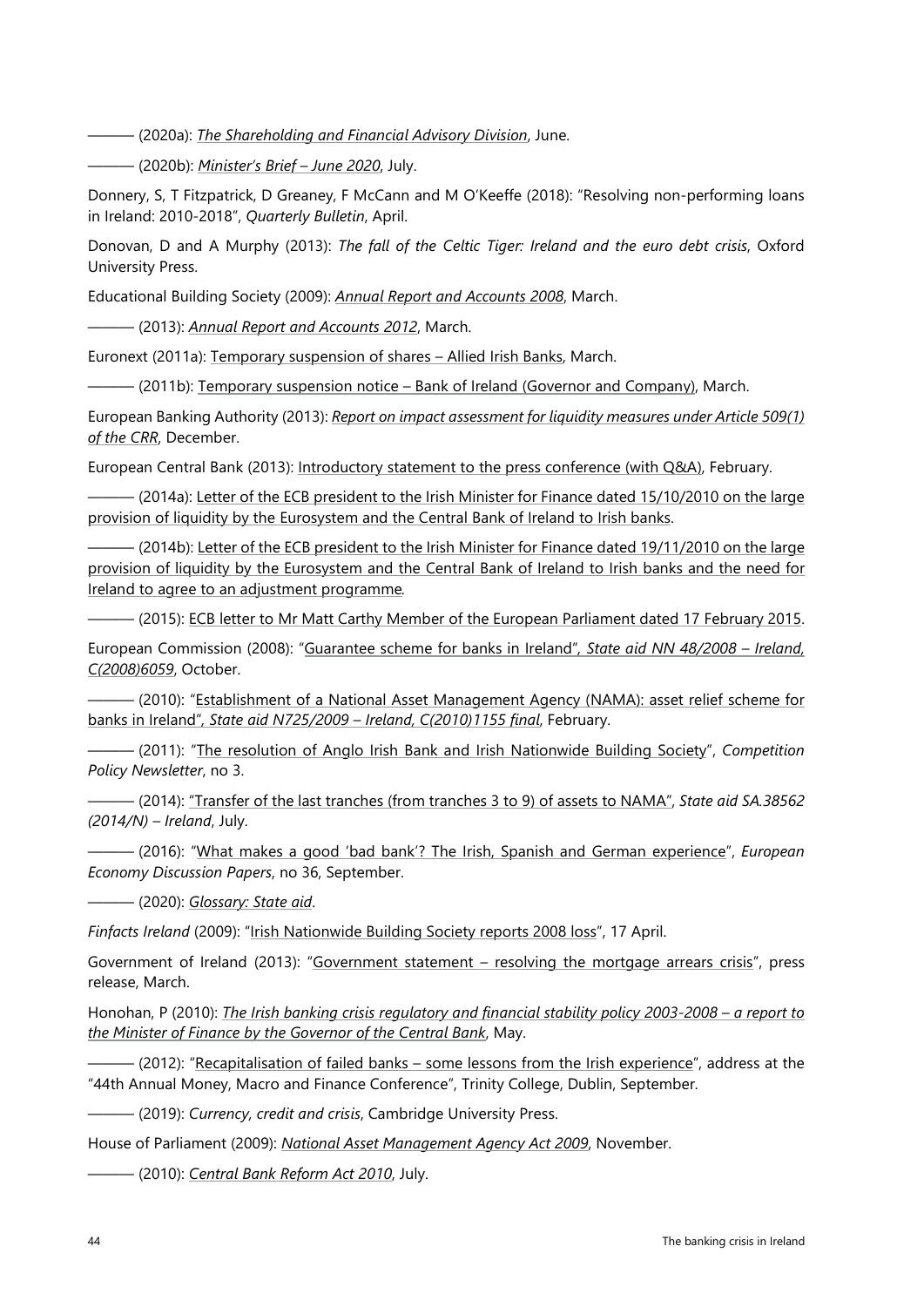Independent Evaluation Office of the International Monetary Fund (2016): *[The IMF and the crises in Greece,](https://ieo.imf.org/en/our-work/Evaluations/Completed/2016-0728-the-imf-and-the-crises-in-greece-ireland-and-portugal)  [Ireland and Portugal](https://ieo.imf.org/en/our-work/Evaluations/Completed/2016-0728-the-imf-and-the-crises-in-greece-ireland-and-portugal)*, July.

International Monetary Fund (2004): ["Ireland: selected issues"](https://www.elibrary.imf.org/doc/IMF002/03844-9781451818802/03844-9781451818802/Other_formats/Source_PDF/03844-9781452730660.pdf), *IMF Staff Country Reports*, no 04/349, November.

——— (2006a): ["Ireland: financial system stability assessment update"](https://www.imf.org/external/pubs/ft/scr/2006/cr06292.pdf), *IMF Staff Country Reports*, no 06/292, August.

——— (2006b): ["Ireland: 2006 Article IV consultation](https://www.imf.org/external/pubs/ft/scr/2006/cr06293.pdf) – staff report; staff supplement; and public information notice on the Executive Board discussion", *IMF Staff Country Reports*, no 06/293, August.

- (2010): ["Ireland: request for an extended arrangement; staff report; staff supplement;](https://www.imf.org/en/Publications/CR/Issues/2016/12/31/Ireland-Request-for-an-Extended-Arrangement-Staff-Report-Staff-Supplement-Staff-Statement-24510) staff statement; and press release on the Executive Board discussion", *IMF Staff Country Reports*, no 10/366, December.

——— (2011a): "Contingent capital: economic rationale and design features", *IMF Staff Discussion Notes*, SDN/11/01, January.

——— (2011b): ["Ireland: third review under the extended arrangement:](https://www.imf.org/external/pubs/ft/scr/2011/cr11276.pdf) staff report; letter of intent; memorandum of economic and financial policies; technical memorandum of understanding; letter of intent and memorandum of understanding on specific economic policy conditionality (College of Commissioners); staff supplement; and press release on the Executive Board discussion", *IMF Staff Country Reports*, no 11/276, September.

— (2012a): ["Ireland: fifth review under the extended arrangement: staff report;](https://www.imf.org/en/Publications/CR/Issues/2016/12/31/Ireland-Fifth-Review-Under-the-Extended-Arrangement-Staff-Report-Staff-Supplement-Press-25748) staff supplement; press release on the Executive Board discussion", *IMF Staff Country Reports*, no 12/48, March.

 $-$  (2012b): "Ireland: [sixth review under the extended arrangement:](https://www.imf.org/en/Publications/CR/Issues/2016/12/31/Ireland-Sixth-Review-Under-the-Extended-Arrangement-Staff-Report-Staff-Supplement-Press-26000) staff report; staff supplement; press release on the Executive Board discussion", *IMF Staff Country Reports*, no 12/147, June.

——— (2012c): ["Ireland: 2012 Article IV and seventh review under the extended arrangement:](https://www.imf.org/en/Publications/CR/Issues/2016/12/31/Ireland-2012-Article-IV-and-Seventh-Review-Under-the-Extended-Arrangement-Staff-Report-26248) staff report; informational annex, staff supplement; and public information notice", *IMF Staff Country Reports*, no 12/264, September.

——— (2013): ["Ireland: twelfth review under the extended arrangement and proposal for post-program](https://www.imf.org/en/Publications/CR/Issues/2016/12/31/Ireland-Twelfth-Review-Under-the-Extended-Arrangement-and-Proposal-for-Post-Program-41147)  [monitoring"](https://www.imf.org/en/Publications/CR/Issues/2016/12/31/Ireland-Twelfth-Review-Under-the-Extended-Arrangement-and-Proposal-for-Post-Program-41147), *IMF Staff Country Reports*, no 13/366, December.

— (2015): "<u>Ireland: lessons from its recovery from the bank-sovereign loop</u>", conference sponsored by the Central Bank of Ireland, the Centre for Economic Policy and Research, and the International Monetary Fund, January.

Irish Life and Permanent (2009): *[Annual Report & Financial Statements 2008](http://www.irishlifepermanent.ie/%7E/media/Files/I/Irish-Life-And-Permanent/Attachments/pdf/annual-and-interim-reports/2008/arep08.pdf)*, March.

[Joint Committee of Inquiry into](https://inquiries.oireachtas.ie/banking/wp-content/uploads/2016/01/02106-HOI-BE-Report-Volume1.pdf) the Banking Crisis (2016a): "Report of the Joint Committee of Inquiry into [the Banking Crisis"](https://inquiries.oireachtas.ie/banking/wp-content/uploads/2016/01/02106-HOI-BE-Report-Volume1.pdf), vol 1: Report, January.

– (2016b): ["Report of the Joint Committee of Inquiry into the Banking Crisis"](https://inquiries.oireachtas.ie/banking/wp-content/uploads/2016/01/02106-IBC-Report-Volume-2.pdf), vol 2: Inquiry framework, January.

——— (2016c): ["Report of the Joint Committee of Inquiry into the Banking Crisis"](https://inquiries.oireachtas.ie/banking/hearings-evidence/), vol 3, Evidence - Witness statements & hearings transcripts, January.

——— (2016d): ["Report of the Joint Committee of Inquiry into the Banking Crisis"](https://ptfs-oireachtas.s3.amazonaws.com/DriveH/AWData/Library3/Banking/BICBCoreBook6.pdf), vol 3: Evidence, January.

Kelly, M (2006): ["How the housing corner stones of our economy could go into rapid free fall"](https://www.irishtimes.com/business/how-the-housing-corner-stones-of-our-economy-could-go-into-rapid-free-fall-1.1042463), *The Irish Times*, 28 December.

Kennedy, G and S Myers (2019): "An overview of the Irish housing market", *Financial Stability Notes*, no 16, Central Bank of Ireland, December.

Lane, P (2009): ["The macroeconomics of long-term economic value"](http://www.irisheconomy.ie/Notes/IrishEconomyNote6.pdf), *Irish Economy Note*, no 6, September.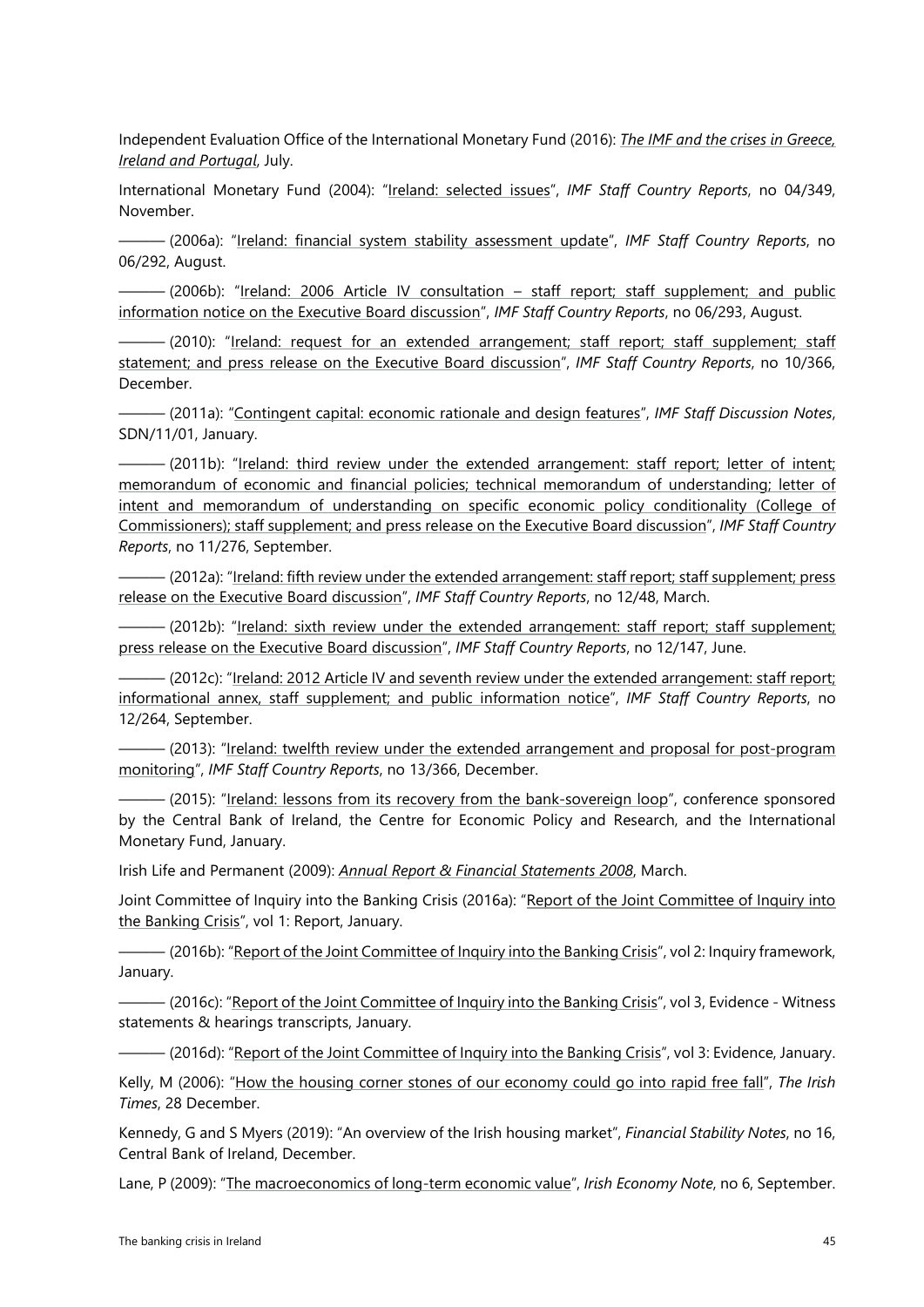——— (2011): "The Irish crisis", *CEPR Discussion Papers*, no 8287, March.

——— (2015): ["The funding of the Irish domestic banking system during the boom?"](http://www.tara.tcd.ie/bitstream/handle/2262/75031/3%20lane%20jssisi%202014-5.pdf?sequence=1&isAllowed=y), *Journal of the Statistical and Social Inquiry Society of Ireland*, vol 44, January.

Lunn, P (2011): ["The role of decision-making biases in Ireland's banking crisis"](https://www.esri.ie/system/files/media/file-uploads/2015-07/WP389.pdf), *ESRI Working Papers*, no 389, May.

McCann, F (2017): ["Resolving a non-performing loan crisis: the ongoing case of the Irish mortgage market"](https://www.centralbank.ie/docs/default-source/publications/research-technical-papers/10rt17---resolving-a-non-performing-loan-crisis-the-ongoing-case-of-the-irish-mortgage-market.pdf), *Central Bank of Ireland Research Technical Papers*, 10/RT/17.

McCann, F and N McGeever (2018): ["Cures and exits: the drivers of NPL resolution in Ireland from 2012 to](https://centralbank.ie/docs/default-source/publications/financial-stability-notes/no-6-cures-and-exits-the-drivers-of-npl-resolution-in-ireland-from-2012-to-2017-(mccann-and-mcgeever).pdf?sfvrsn=8)  [2017"](https://centralbank.ie/docs/default-source/publications/financial-stability-notes/no-6-cures-and-exits-the-drivers-of-npl-resolution-in-ireland-from-2012-to-2017-(mccann-and-mcgeever).pdf?sfvrsn=8), *Financial Stability Notes*, no 6, Central Bank of Ireland, September.

McDonagh, B (2015): ["Opening statement by Mr Brendan McDonagh,](https://www.nama.ie/uploads/documents/BrendanMcDonagh_NAMACEO_OpeningAddress_BankingInquiry.pdf) Chief Executive of NAMA", Joint [Committee of Inquiry into the Banking Crisis,](https://www.nama.ie/uploads/documents/BrendanMcDonagh_NAMACEO_OpeningAddress_BankingInquiry.pdf) April.

Murphy, G, M Walsh and M Willison (2012): ["Precautionary contingent capital"](https://www.bankofengland.co.uk/-/media/boe/files/financial-stability-paper/2012/precautionary-contingent-capital.pdf), Bank of England, *Financial Stability Paper*, no 16, May.

National Asset Management Agency (2009): *NAMA – [modus operandi](https://www.nama.ie/uploads/documents/NAMAPresentationNov2609UCD.pdf)*, University College Cork, November.

——— (2010a): *[NAMA business plan](https://www.nama.ie/uploads/documents/NamaBusinessPlan30June2010.pdf)*, June.

——— (2010b): *[NAMA completes transfer of second tranche of loans from Anglo Irish](https://www.nama.ie/news/nama-completes-transfer-of-second-tranche-of-loans-from-anglo-irish)*, August.

——— (2020a): *[NAMA End of Year Review 2019](https://www.nama.ie/uploads/documents/End-of-Year-Review-2019.pdf)*, January.

——— (2020b): *[Group structure.](https://www.nama.ie/about-us/group-structure)*

——— (2020c): *[NAMA and the NTMA](https://www.nama.ie/about-us/nama-and-the-ntma)*.

——— (2020d): *[Loan acquisition](https://www.nama.ie/our-work/loan-acquisition)*.

——— (2020e): *[Annual Report and Financial Statements 2019](https://www.nama.ie/uploads/documents/NAMA-Annual-Report-2019.pdf)*, June.

National Treasury Management Agency (2013): *[Ireland: regaining creditworthiness](https://www.ntma.ie/download/investor_presentation/NTMAInvestorPresentationMay2013.pdf)*, presentation, May.

——— (2017): *NTMA completes further €5.5 billion [early repayment of EU/IMF Programme loans](https://www.ntma.ie/news/ntma-completes-further-5-5-billion-early-repayment-of-eu-imf-programme-loans)*, December.

Nyberg, P (2011): *[Misjudging risk: causes of the systemic banking crisis in Ireland](https://www.nuigalway.ie/media/housinglawrightsandpolicy/nationalpolicy/Nyberg-Report-Misjuding-Risk---Causes-of-the-Systemic-Banking-Crisis-in-Ireland.pdf)*, Commission of Investigation into the banking sector in Ireland, March.

Office of the Comptroller and Auditor General (2011): ["Banking stabilisation measures"](https://www.audit.gov.ie/en/Find-Report/Publications/Report%20on%20the%20Accounts%20of%20the%20Public%20Services/Report%20on%20the%20Accounts%20of%20the%20Public%20Service%202010.html), *Report on the Accounts of the Public Services 2010*, September, Chapter 4.

——— (2012): ["Banking and insurance measures"](https://www.audit.gov.ie/en/Find-Report/Publications/Report%20on%20the%20Accounts%20of%20the%20Public%20Services/FullReport2011.pdf), *Report on the Accounts of the Public Services 2011*, September, Chapter 3.

——— (2014): ["National Asset Management Agency progress report 2010 –](https://www.nama.ie/uploads/documents/NAMAProgressReport_2010-2012.pdf) 2012", *Comptroller and Auditor General Special Report* no 81, April.

——— (2018): ["National Asset Management Agency second progress report"](https://www.audit.gov.ie/en/Find-Report/Publications/2018/Special-Report-102-National-Asset-Management-Agency-Second-Progress-Report.pdf)*, Comptroller and Auditor General Special Report* no 102, June.

——— (2019): ["Cost of banking stabilisation measures as at end-2018"](https://www.audit.gov.ie/en/Find-Report/Publications/2019/2018-Annual-Report-Chapter-2-Cost-of-Bank-Stabilisation-2018.pdf), *Report on the Accounts of the Public Services 2018*, September, Chapter 2.

Organisation for Economic Co-operation and Development (2008): *[OECD Economic Surveys: Ireland](https://www.oecd-ilibrary.org/docserver/eco_surveys-irl-2008-en.pdf?expires=1597237302&id=id&accname=ocid195623&checksum=161C563C3AEA0795A2CD35D53A571140)*, April.

O'Malley, T (2018): ["Long-term mortgage arrears in Ireland](https://www.centralbank.ie/docs/default-source/publications/financial-stability-notes/no-7-long-term-mortgage-arrears-in-ireland-(o)*"*, *Financial Stability Notes*, no 7, Central Bank of Ireland, September.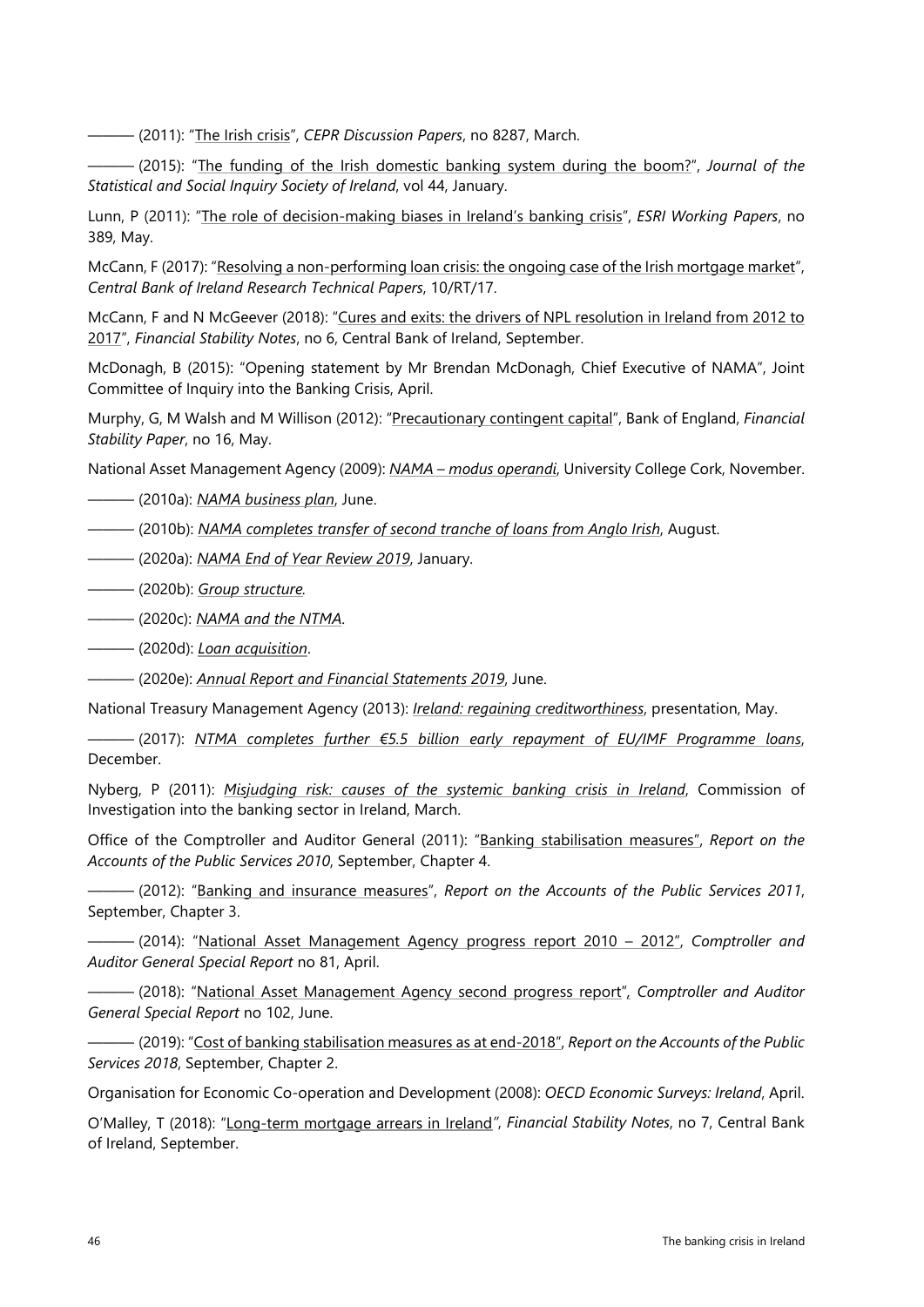O'Sullivan, K and T Kennedy (2010): ["What caused the Irish banking crisis?"](https://papers.ssrn.com/sol3/papers.cfm?abstract_id=1888342), *Journal of Financial Regulation and Compliance*, vol 18, no 3, July.

Regling, K and M Watson (2010): *[A preliminary report on the sources of Ireland's banking crisis](https://www.socialjustice.ie/sites/default/files/attach/policy-issue-article/3078/2010-06-08-theregling-watsonreport-preliminaryreportintoirelandsbankingcrisis31may2010.pdf)*, report commissioned by the Minister for Finance of Ireland, June.

Sibley, E (2019): ["Monetary and financial stability: the implications for prudential supervision](https://www.centralbank.ie/news/article/speech-monetary-financial-stability-implications-prudential-supervision-02-may-2019)*"*, speech at the conference "European Economic and Monetary Union: the first and the next 20 years", May.

Whelan, K (2012): *[ELA, promissory notes and all that: the fiscal costs of Anglo Irish Bank,](https://www.karlwhelan.com/IrishEconomy/Whelan-PNotes-September2012.pdf)* University College Dublin, Revised Draft, September.

——— (2013): *[Ireland's promissory note deal](https://karlwhelan.com/blog/?p=797)*, February.

Wright, R (2010): *[Strengthening the capacity of the Department of Finance:](https://www.socialjustice.ie/sites/default/files/file/Government%20Docs%20etc/2011-03-01%20-%20Dept%20of%20Finance%20Review.pdf) report of the Independent review [panel](https://www.socialjustice.ie/sites/default/files/file/Government%20Docs%20etc/2011-03-01%20-%20Dept%20of%20Finance%20Review.pdf)*, report commissioned by the Minister for Finance of Ireland, December.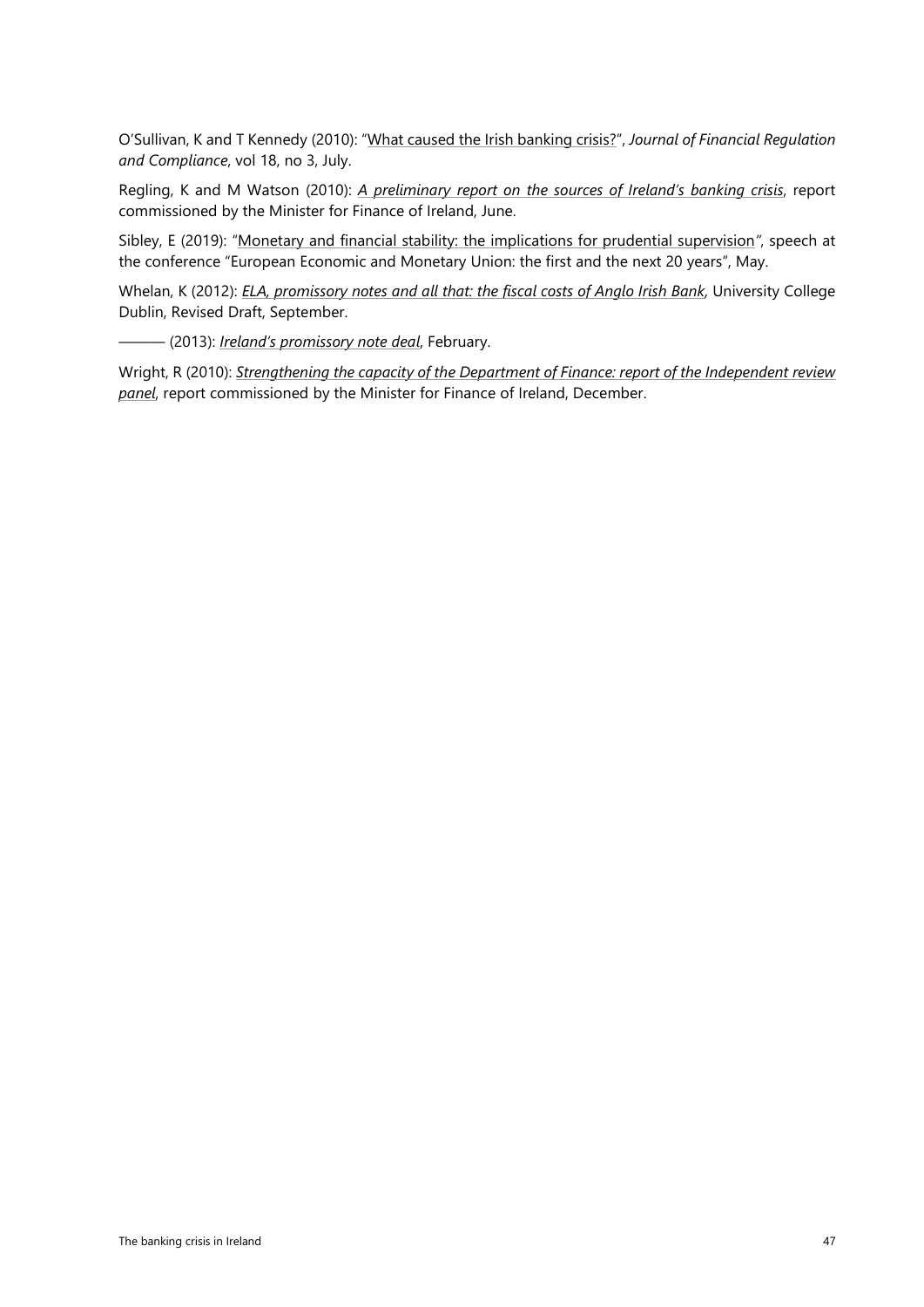## <span id="page-50-0"></span>Annex – Timeline of the crisis and recovery in Ireland

|                   | Timeline of the crisis and recovery in Ireland<br>Table A1                                                                                                                                                                                                      |  |
|-------------------|-----------------------------------------------------------------------------------------------------------------------------------------------------------------------------------------------------------------------------------------------------------------|--|
| Date              | Event                                                                                                                                                                                                                                                           |  |
|                   | Institutional developments prior to the banking crisis                                                                                                                                                                                                          |  |
| 1 January 1973    | Ireland joins the European Economic Community.                                                                                                                                                                                                                  |  |
| 1 January 1999    | Ireland becomes a member of the euro area and adopts the euro as its currency.                                                                                                                                                                                  |  |
| 22 April 2003     | Renaming of the Central Bank of Ireland and creation of the financial regulator (IFRSA) within<br>the new Central Bank and Financial Services Authority of Ireland (CBFSAI).                                                                                    |  |
|                   | Key reference dates in the banking crisis and the international environment                                                                                                                                                                                     |  |
| 14 September 2007 | Bank of England grants liquidity support facility to Northern Rock plc.                                                                                                                                                                                         |  |
| 22 February 2008  | Northern Rock bank is nationalised.                                                                                                                                                                                                                             |  |
| 16 March 2008     | Bear Stearns acquired by JPMorgan Chase.                                                                                                                                                                                                                        |  |
| 17 March 2008     | Collapse in Irish bank share prices, the so-called "St Patrick's Day Massacre".                                                                                                                                                                                 |  |
| 15 September 2008 | Lehman Brothers files for bankruptcy.                                                                                                                                                                                                                           |  |
| 30 September 2008 | The Irish government announces the Irish bank guarantee covering the six domestic credit<br>institutions.                                                                                                                                                       |  |
| 21 December 2008  | EUR 5.5 billion bank recapitalisation plan, by way of preference shares, is announced for AIB,<br>BOI (EUR 2 billion each) and Anglo (EUR 1.5 billion).                                                                                                         |  |
| 15 January 2009   | Irish government announces nationalisation of Anglo and deferral of planned recapitalisation.                                                                                                                                                                   |  |
| 11 February 2009  | Remaining recapitalisations of AIB and BOI are announced (following an earlier government<br>announcement on 21 December 2008); amounts are revised upwards to EUR 3.5 billion for<br>each bank. These are financed through the National Pensions Reserve Fund. |  |
| 27 February 2009  | Publication of the Code of Conduct on Mortgage Arrears.                                                                                                                                                                                                         |  |
| 15 June 2009      | EUR 4 billion recapitalisation of Anglo in the form of ordinary shares using cash from the<br>Exchequer.                                                                                                                                                        |  |
| 30 June 2009      | Irish government announces draft National Asset Management Agency legislation.                                                                                                                                                                                  |  |
| 22 November 2009  | The National Asset Management Agency Act 2009 is passed into law. NAMA comes into<br>operation on 21 December 2009.                                                                                                                                             |  |
| March 2010        | First NAMA tranche transfers commence (average discount of 50%).                                                                                                                                                                                                |  |
| 30 March 2010     | PCAR 2010 results announced. The capital requirements are as follows: AIB EUR 7.4 billion,<br>BOI EUR 2.7 billion, EBS EUR 0.9 billion.                                                                                                                         |  |
|                   | Promissory notes issued into Anglo (EUR 8.3 billion) and INBS (EUR 2.6 billion).                                                                                                                                                                                |  |
|                   | Government announces EUR 875 million recapitalisation package for EBS.                                                                                                                                                                                          |  |
|                   | EUR 100 million of capital is placed in INBS and EBS by way of special investment shares. The<br>state now controls both INBS and EBS.                                                                                                                          |  |
| April 2010        | Irish government converts EUR 1.6 billion of its preference shares in Bank of Ireland into<br>common stock, which increases the government's holding in BOI to 36%.                                                                                             |  |
| 28 May 2010       | Promissory notes issued into Anglo are increased by a further EUR 2 billion.                                                                                                                                                                                    |  |
| May 2010          | EU/IMF programme of economic assistance is agreed for Greece.                                                                                                                                                                                                   |  |
| 17 June 2010      | EUR 250 million capital provided to EBS by way of promissory note.                                                                                                                                                                                              |  |
| 17 July 2010      | The Central Bank Reform Act, 2010, establishing the Central Bank of Ireland as a single, fully<br>integrated structure, is passed into law.                                                                                                                     |  |
| 23 August 2010    | Second NAMA tranche transfer completed (average discount of 56%).                                                                                                                                                                                               |  |
|                   | Promissory notes issued into Anglo increased by a further EUR 8.58 billion. INBS effectively<br>nationalised.                                                                                                                                                   |  |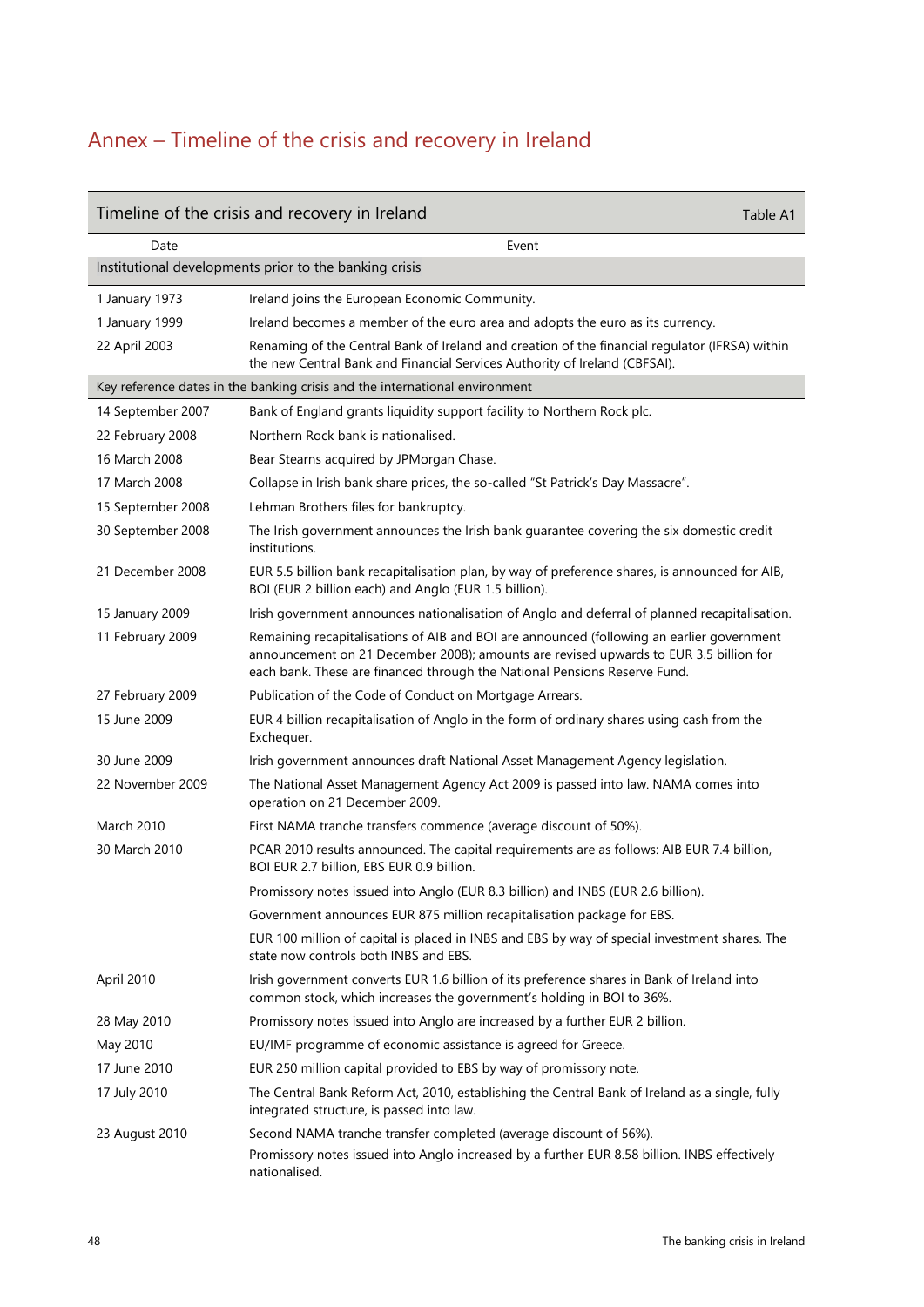| 10 September 2010 | AIB announces sale of its Polish subsidiary.                                                                                                                                                                                                                                                                                                                                                                                                    |
|-------------------|-------------------------------------------------------------------------------------------------------------------------------------------------------------------------------------------------------------------------------------------------------------------------------------------------------------------------------------------------------------------------------------------------------------------------------------------------|
| 30 September 2010 | Irish government announces additional capital requirements for AIB following NAMA transfers<br>and cost associated with Anglo is potentially EUR 34 billion.                                                                                                                                                                                                                                                                                    |
| 15 October 2010   | Letter of the ECB President to the Irish Minister for Finance on the provision of liquidity by the<br>Eurosystem and the Central Bank of Ireland to Irish banks.                                                                                                                                                                                                                                                                                |
| 22 October 2010   | BOI announces sale of Bank of Ireland Asset Management.                                                                                                                                                                                                                                                                                                                                                                                         |
| 4 November 2010   | AIB announces disposal of its stake in M&T.                                                                                                                                                                                                                                                                                                                                                                                                     |
| 19 November 2010  | Letter of the ECB President to the Irish Minister for Finance on the provision of liquidity by the<br>Eurosystem and the Central Bank of Ireland to Irish banks and the need for Ireland to agree to<br>an adjustment programme.                                                                                                                                                                                                                |
| 28 November 2010  | Irish government announces EUR 85 billion "Troika" Programme.                                                                                                                                                                                                                                                                                                                                                                                   |
| 15 December 2010  | Remaining EUR 530 million of 30 March recapitalisation announcement injected into EBS by<br>way of special investment shares. EBS is nationalised.                                                                                                                                                                                                                                                                                              |
| 23 December 2010  | EUR 3.8 billion recapitalisation of AIB in the form of ordinary shares using cash from the<br>National Pensions Reserve Fund. The state now controls a majority stake in AIB.                                                                                                                                                                                                                                                                   |
| 31 December 2010  | Promissory notes issued into Anglo and INBS are increased by EUR 6.42 billion and EUR 2.70<br>billion respectively. The total promissory notes held by Anglo and INBS increases to EUR 30.6<br>billion.                                                                                                                                                                                                                                         |
| 24 February 2011  | The majority of the deposits held in Anglo and INBS are transferred to AIB and PTSB<br>respectively.                                                                                                                                                                                                                                                                                                                                            |
| 31 March 2011     | Results from PCAR 2011 announced.                                                                                                                                                                                                                                                                                                                                                                                                               |
| 31 March 2011     | Announcement that AIB and EBS are to be combined to form the second pillar bank (in<br>addition to BOI). AIB signs agreement to acquire EBS on 26 May 2011.                                                                                                                                                                                                                                                                                     |
| <b>July 2011</b>  | EUR 1.2 billion capital injection into BOI in the form of ordinary shares, using cash from the<br>National Pensions Reserve Fund.                                                                                                                                                                                                                                                                                                               |
| <b>July 2011</b>  | EUR 1 billion capital injection from the Exchequer into BOI, made by way of contingent capital<br>notes.                                                                                                                                                                                                                                                                                                                                        |
| 1 July 2011       | Irish Bank Resolution Corporation (IBRC) is established following transfer of INBS into Anglo.                                                                                                                                                                                                                                                                                                                                                  |
| 1 July 2011       | Announcement of capital injections into AIB stating: (i) National Pensions Reserve Fund<br>Commission (NPRFC) to acquire EUR 5 billion newly issued ordinary shares; (ii) EUR 6.1 billion<br>capital injection to be made by the NPRFC and the Department of Finance; and (iii) EUR 1.6<br>billion capital injection to be made by the Exchequer in the form of contingent capital notes.<br>The state's holding in AIB now increases to 99.8%. |
| 6 July 2011       | Irish state recapitalisation of IL&P comprising: (i) EUR 2.3 billion in ordinary shares; (ii) EUR 400<br>million in contingent capital notes; and (iii) standby state investment of EUR 1.1 billion (to be<br>used only to the extent that the asset disposals and voluntary LMEs do not raise that amount).<br>The state now controls 99.2% of IL&P.                                                                                           |
| 12 July 2011      | Moody's downgrades Irish sovereign rating to "junk" status.                                                                                                                                                                                                                                                                                                                                                                                     |
| October 2011      | Final tranche transfer to NAMA completed (average discount of 60%).                                                                                                                                                                                                                                                                                                                                                                             |
| October 2011      | Sale of government shareholding in BOI to private investors' right for EUR 1 billion, which<br>reduces the state's holding to a 14% minority investment.                                                                                                                                                                                                                                                                                        |
| 28 October 2011   | Adoption of the Central Bank and Credit Institutions (Resolution) Act 2011.                                                                                                                                                                                                                                                                                                                                                                     |
| 1 January 2012    | Implementation of the CBI's revised Consumer Protection Code.                                                                                                                                                                                                                                                                                                                                                                                   |
| <b>March 2012</b> | NAMA completes transfer of tranches 3-9.                                                                                                                                                                                                                                                                                                                                                                                                        |
| 26 December 2012  | Enactment of the Personal Insolvency Act 2012.                                                                                                                                                                                                                                                                                                                                                                                                  |
|                   |                                                                                                                                                                                                                                                                                                                                                                                                                                                 |
| 7 February 2013   | Liquidation of IBRC.                                                                                                                                                                                                                                                                                                                                                                                                                            |
| 18 July 2013      | Sale of Irish Life Group and rebranding of remaining bank to Permanent TSB.                                                                                                                                                                                                                                                                                                                                                                     |
| 15 December 2013  | Ireland exits EU/IMF programme.                                                                                                                                                                                                                                                                                                                                                                                                                 |